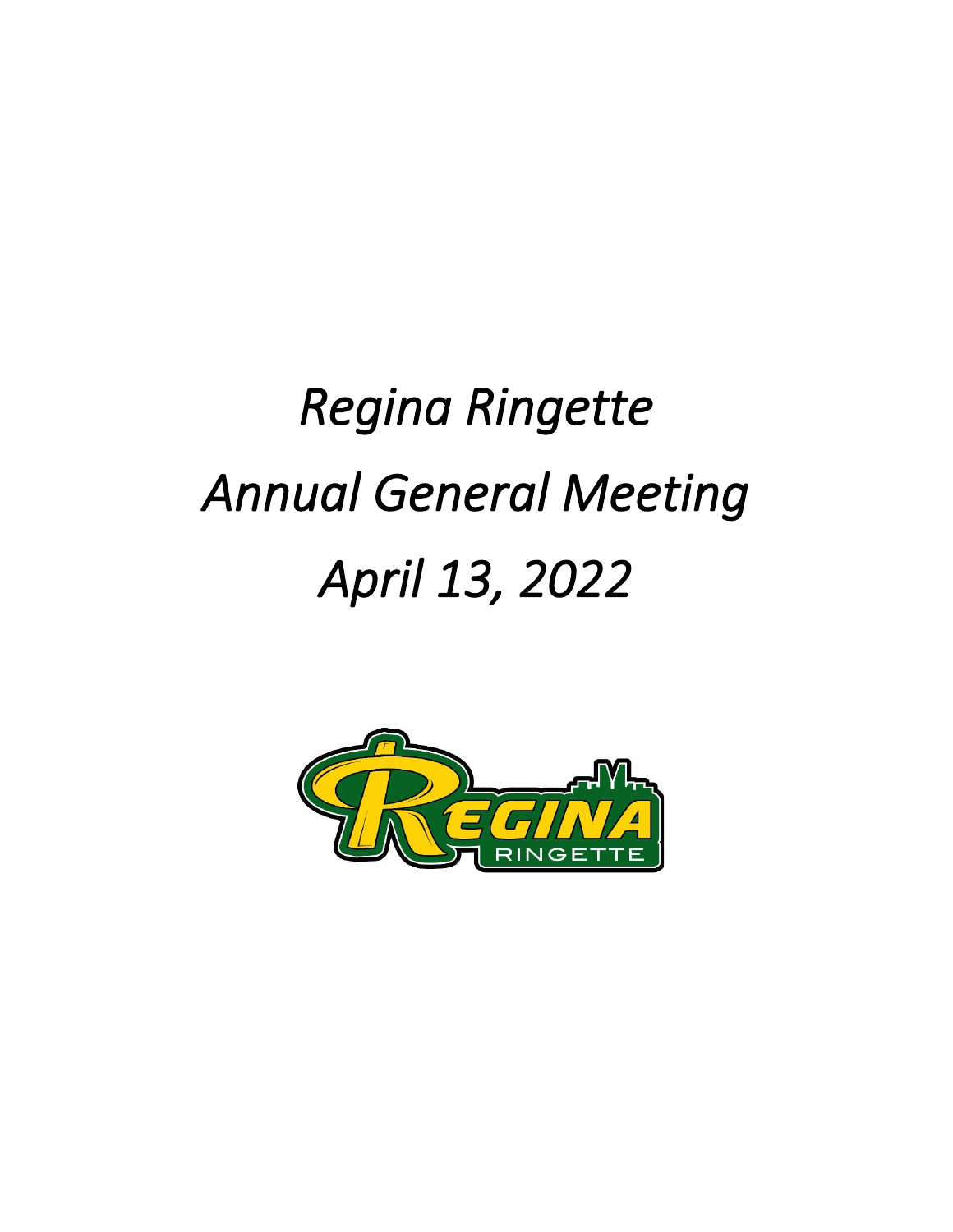

# *ARTICLE VIII – ANNUAL AND SPECIAL MEETINGS*

The annual general meeting (AGM) of Regina Ringette shall be held once a year prior to the Ringette Association of Saskatchewan AGM.

A special general meeting of Regina Ringette may be called by the President as when he/she considers it necessary, but he/she shall set a date for a special general meeting with seven days when requested to do so in writing by at least fifteen voting members.

Notice of the time and place of a meeting of members shall be given not less than fifteen days prior to the date of the meeting.

Thirty voters, or five percent of the eligible voters, whichever is less, shall constitute a quorum for the purpose of conducting the business of a special or general meeting.

The only business to be conducted as special meetings is the business as stated in the notice.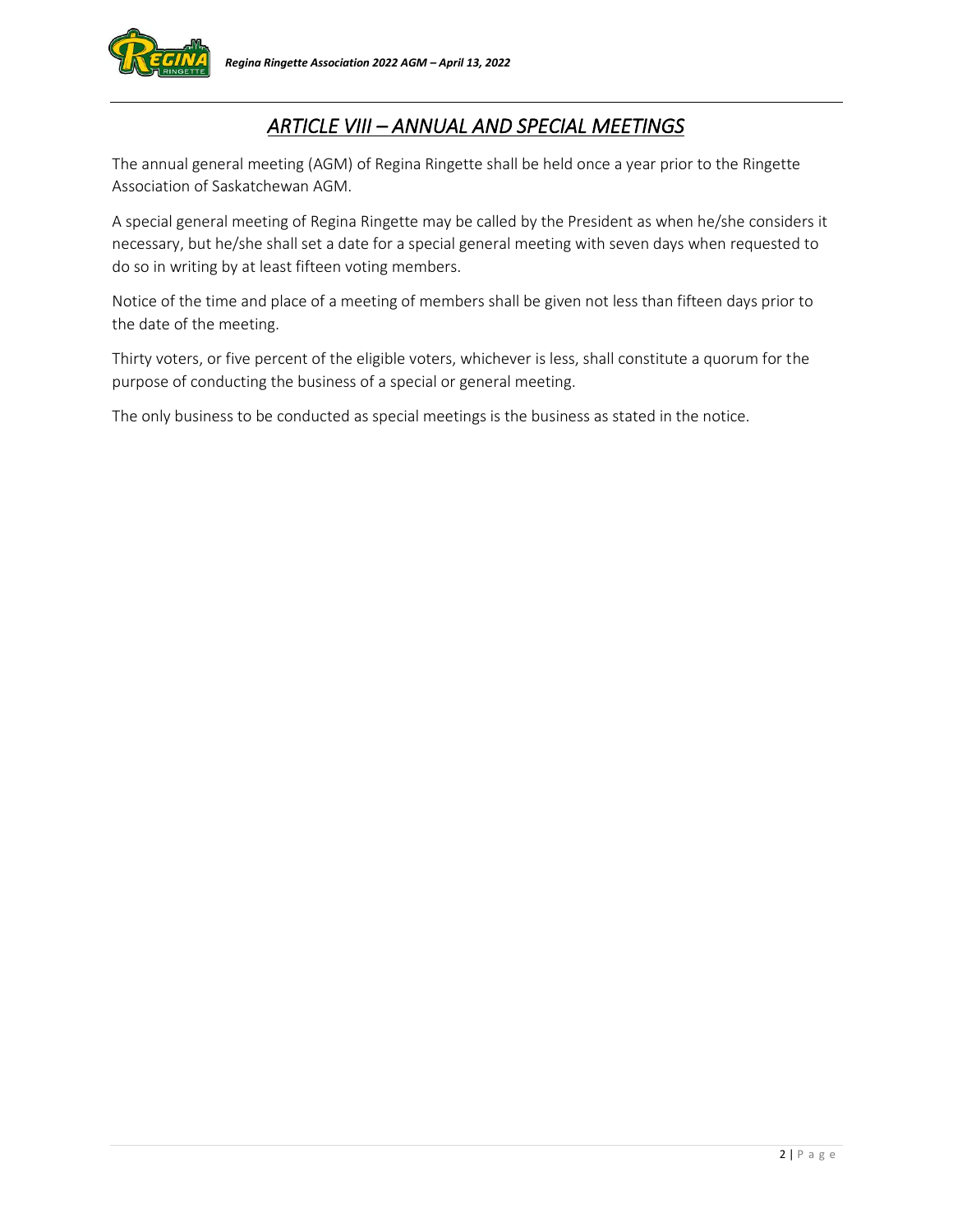

# *AGENDA*

- 1) Call Meeting to Order
- 2) Notification of AGM
- 3) Adoption of Agenda
- 4) Adoption of Minutes from the 2020 AGM April 15, 2021
- 5) Board Reports
	- a) Executive
		- − President
		- − Vice President
		- − Treasurer
			- ➢ Appointment of Auditor
	- b) Director Reports
		- − Coaching
		- − Equipment
		- − Marketing
		- − Website
		- − Children's Ringette
	- c) Commissioner Reports
		- − U12 & U14 (same Commissioner for both divisions)
		- − U16
		- − U19
		- − Open
- 6) Registration Report
- 7) Scheduling Report
- 8) ROAR Report
- 9) Safety Officer Report
- 10) Coach the Coach Program
- 11) Tournament Report
- 12) Bingo Report
- 13) Board Member Nominees see AGM Report for nominees and background information.
- 14) Open Floor
- 15) Motion to adjourn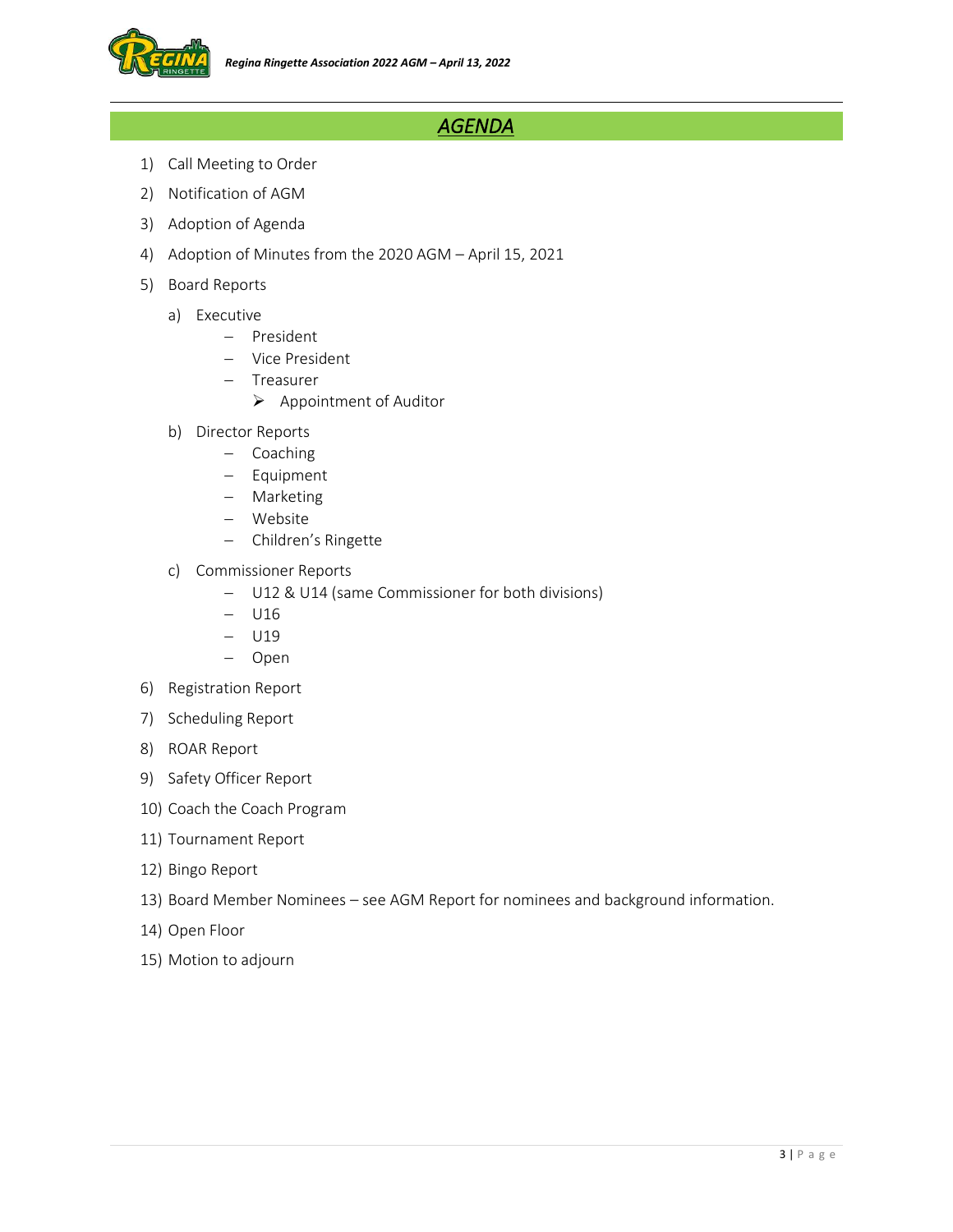

## *MINUTES OF 2021 RRA AGM – April 15, 2021*

## 1) Call Meeting to Order

Mike Wiens, President, called the meeting to order at 7:05pm.

## 2) Notification of AGM

It was confirmed that the Notice of the AGM was posted to the website and sent to the membership on March 15, 2021. In the notice it was advised that we would be electing two executive positions (Vice President & Secretary) and six board members.

## 3) Adoption of Agenda

 $\triangleright$  MOTION to adopt agenda as presented. TANIA ORR/LEANNE WALTER – CARRIED.

## 4) Adoption of Minutes from the 2020 AGM – June 3, 2020

➢ MOTION to adopt the minutes from the 2020 AGM as presented. TRACEY PHANEUF/MICHELLE BURNETT – CARRIED.

## 5) Board Reports

- d) Executive
	- − President (Mike Wiens) –

Mike reviewed his report and noted he was very impressed with the drive that everyone had and how we kept ringette alive in these trying times. Hard times create strong people and strong people create good times.

Mike noted our new constitution starts this year for board members. All positions were elected by acclamation.

Thanks to Dennis and Neil for their hard work in getting our move done to the new equipment room.

Renewed ROAR contract.

Developed an association growth strategy

New constitution where directors are elected, and they are accountable to the membership.

Thanks to outgoing board members Ali and Keely and thanks to Jayda for serving one year as Past President.

− Vice President (Paul Kozan)

Seems weird sitting in a room looking at a screen for the AGM. When Paul was recruited all the heavy lifting was done. Special thanks to the players and coaches – this season required a lot of creativity to keep kids engaged and involved.

It was a cake walk in the discipline area with a discipline-free season. Hopefully this will continue but as we, hopefully, resume playing games next season I suspect I will be busier.

Scholarships – RRA administers 5 in total including 1 Bandits Scholarship and 4 RRA Scholarships. None have been awarded yet but will be by the end of April. Once applications have been informed the winners will be announced on the website.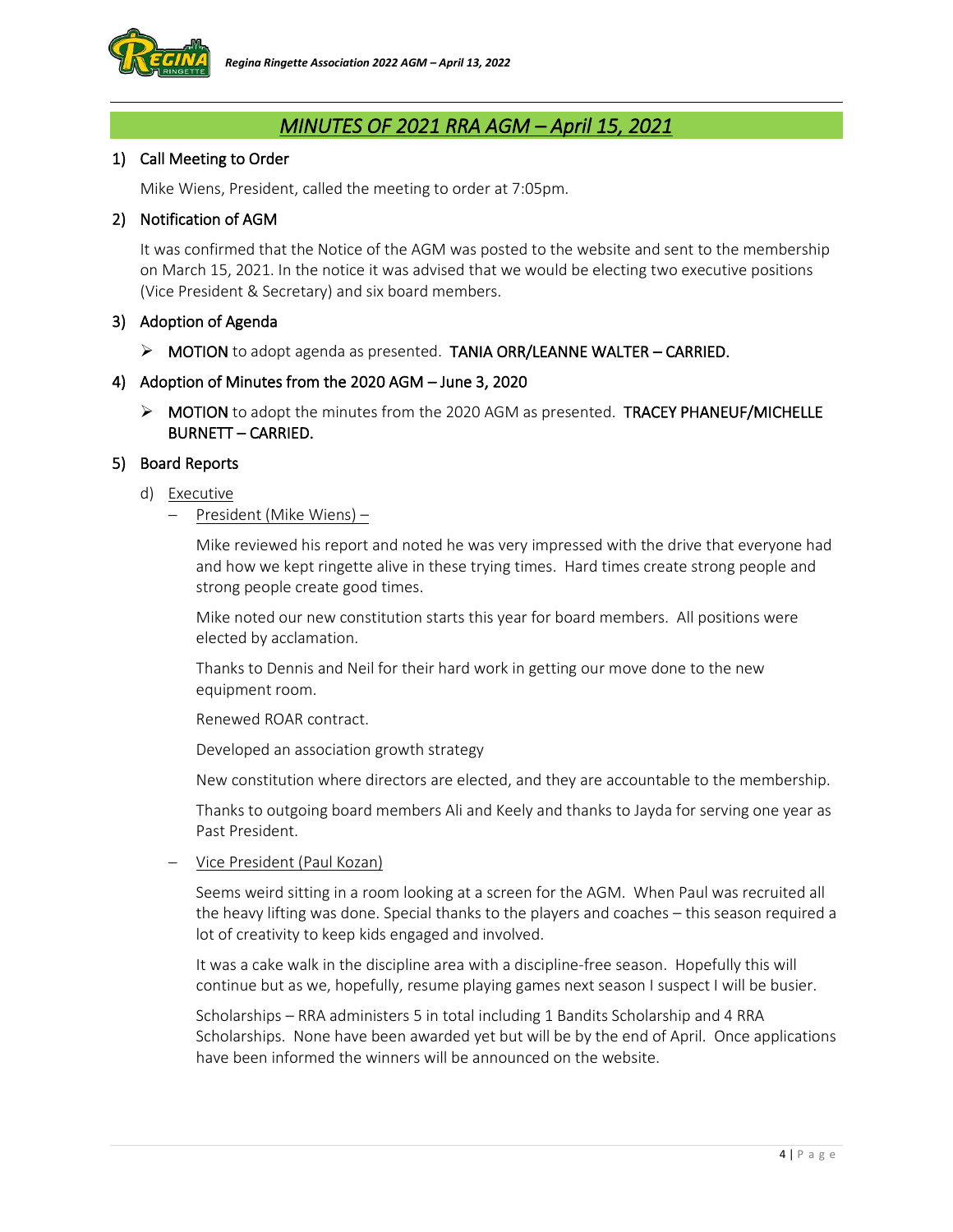

## − Treasurer (Ali Truelove)

Ali reviewed her report that was included in the AGM report. A big thank you to everyone in a very unusual season. Between our new equipment room, covid and the lack of tournaments this year there was some risk in the financials, but we ended with a good year. We were able to apply for some relief funding through Ringette Sask/Sask Sport.

The Income Statement, summary of other revenue and expenses, statement of activities, balance sheet and summary of registration were all included in the AGM report.

## $\triangleright$  MOTION to appoint RDS Professional Chartered Accountants as the auditor for the 2021-2022 year. ALISON TRUELOVE/DANELLE SCHOENHOFFEN – CARRIED.

As far as registration goes, we had a total of 542 registered players this season. This is a decrease of 53 from last year with the 18+ Open division losing the most players due to the pandemic.

#### e) Director Reports

## − Coaching (Mel Muckelt)-

Big thank you to all the coaches for going above and beyond and making the season possible. At the beginning there was a challenge pairing coaches with all the pandemic limitations in place. But with that said, a lot of people stepped up and we worked through it in the end.

After Christmas coaches had to get very creative, again, due to the pandemic restrictions and limitations. In the end there was a lot of collaboration, and everyone made it happen.

Thanks for doing the mid-season survey.

The Coach the Coach program ran as successful as possible this year and it will continue in the future.

A new newsletter was developed, Coaches Rock Ringette, and a big thank you goes out to David Morris for all the hard work on the initiative.

Applications for the 21/22 season for A/AA coaches are being accepted from May  $1<sup>st</sup>$  to May  $15<sup>th</sup>$ .

− Equipment (Neil Stang) –

The biggest project this year was the move to the new location on McDonald Street. It is really nice to have the big back door for the equipment pickup and drop off and the front door for meetings.

We outfitted 29 teams this past year.

Equipment pickups and returns were done by pre-schedule/appointment, and it worked really really well and will be done like this going forward.

− Marketing (Darin Degenstein) –

The theme of the 2020/2021 marketing strategy was to create opportunity from crisis. Many youth sport organizations shrank and lost participants due to the COVID-19 pandemic and as such the demand for ringette increased as parents searched for safe activities for their kids. As such, RRA grew this year (U19 and below) more than the last five years combined, with the most year-over-year growth of U16 players.

There were four times more come try events this past year with about 110 participants.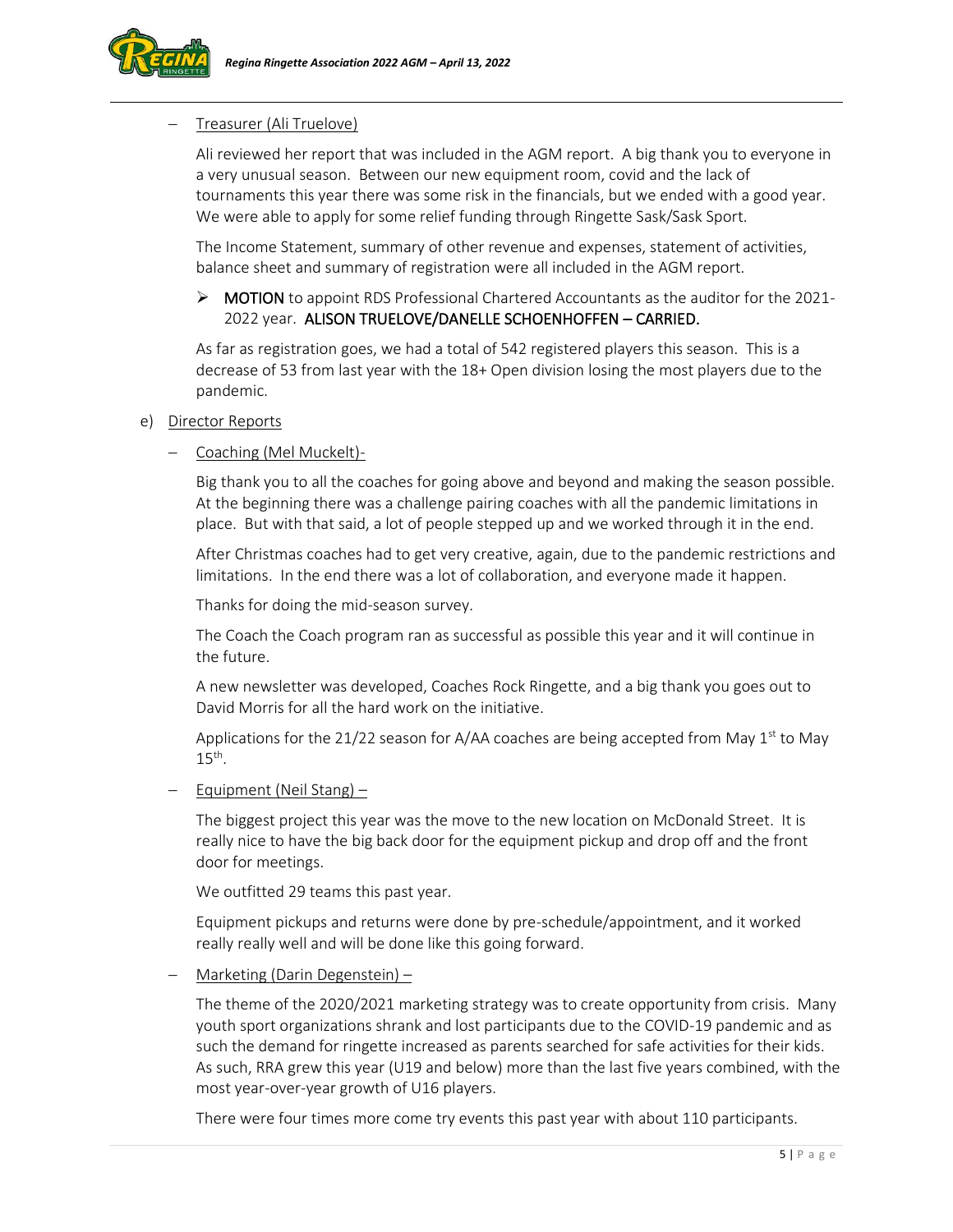

We partnered with Girls in the Game to promote the Come Try events. Their mission and values are in line with RRA thus making for a great partnership.

Our member engagement continues to grow as does our presence on social media.

A skills competition was held February 27-28 and several teams chose that event as their wrap-up/final event of the year. It was very well received and was an important event for our retention strategy.

A much more detailed report was provided in the AGM report.

− Website (Keely Butz) –

It was a quiet year for the website. Thanks to everyone for making the season proceed and the best we could ask for considering a global pandemic.

A special shout out to Karen, the scheduler, for the constant changes.

Thank you to everyone she has worked with over the last several years.

− Children's Ringette (Michelle Burnett) –

Michelle was new to the board as of January.

The CR program had 75 kids in the FUN1 and FUN 2 programs and a big thank you goes out to all the coaches for the first half. Unfortunately, and as much as we didn't want to, the decision had to be made to end the season in December due to COVID-19 and the extension of all restrictions.

Looking forward to a great season next year as we have gotten a lot of interest through the come try sessions.

#### f) Commissioner Reports

− U10 & U12 (Nicole Fisher) -

The U10 division had a total of 67 players on 6 teams plus 3 three BP teams.

The U12 division had a total of 93 players on 7 teams plus 2 additional teams from BP.

Each division started the season with 3-team bubbles and made the best of it.

Most of the teams in U10 participated in the skills competition and all of the U12 teams participated in the skills competition. Some teams continued right to the bitter end with practices and others finished up the year following the skills competition.

It was a trying year to say the least with COVID-19 and all the restrictions which made it necessary for some creativity to keep the players engaged and wanting to come back. Thank you to all the athletes, coaches, managers, treasurers, and parents for their patience.

#### − U14 & U19 (Trish McBeth) –

Thank you to all coaches and team staff for making the very best of the season this year.

The RRA U14 division had a total of 91 players on 7 teams and the BP association had 4 teams in the U14B division and 1 team in the U14AA division.

The U19 division had a total of 56 players on 4 teams and BP had 1 team in the U19 division.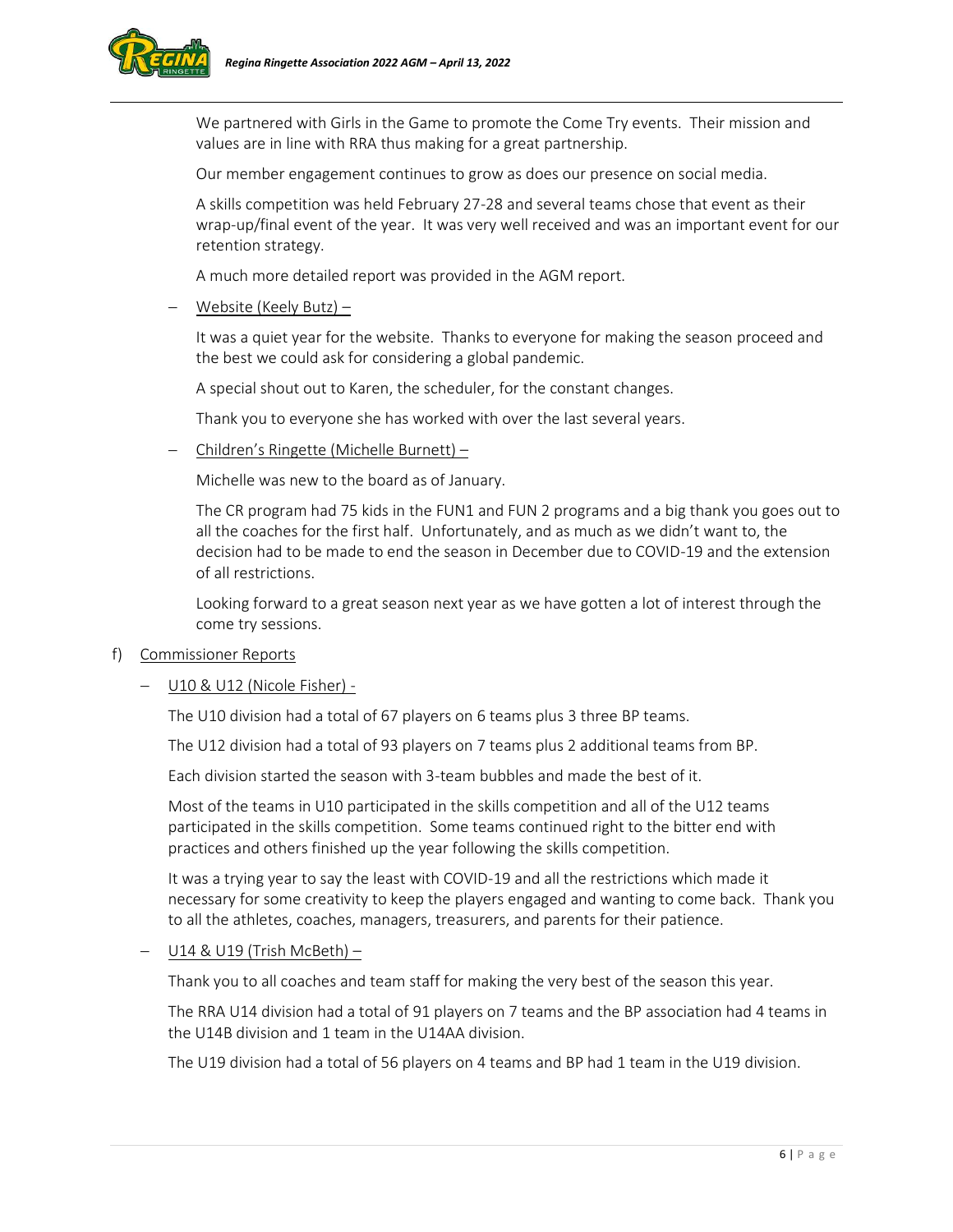

## − U16 (Jason Hoffart) –

The U16 division had a total of 78 players (up from 68 last year) on 6 teams along with 2 BP teams in the division.

The season was one of multiple changes and continually adjusting according to the COVID-19 restrictions and public health orders.

Prior to being shut down at the end of November, most teams played 7 games, while some had played 8.

All teams returned to practice following the guidelines and restrictions for the pandemic at the end of December with most practicing to mid-February and a few continuing to the end of March.

Teams competed in the skills competition at the end of February and appreciated the opportunity to do so.

Most teams participated in the RAS virtual provincials with the U16A Rath finishing in first place.

Thank you to all athletes, coaches, managers, treasurers and parents for their patience in what was a very trying year amid a global pandemic.

## − Open (Chelsie Coxford) –

There were 89 registered players in the Open division with 6 teams from RRA and 3 from BPRA.

Overall, the teams did well adapting to the rules and restrictions this year with some games being canceled due to COVID-19.

The season was shut down in November and did not start back up again as restrictions did not allow it.

Hopefully the teams that did not participate this year due to the pandemic choose to come back next year.

## 6) Scheduling Report (Karen Wiens)

This is the first year that the Scheduler was not a Board position.

In the 2020/21 season we scheduled games and practices for 36 Regina teams, 8 Fundamentals teams in the Children's Ringette division, and games involving 7 BPRA teams. We did not have common loops for our two Associations in Fundamentals, U10, U12 or U14 this year.

Games began Tuesday October  $13<sup>th</sup>$ , with the U12B's starting October 20<sup>th</sup> and the U14B's starting October 27<sup>nd</sup>.

All RRA teams were assigned games and practices until November  $27<sup>th</sup>$  after which time we could no longer have games due to the pandemic.

RRA was fortunate to have the City refund all of the contracted ice from November 27<sup>th</sup> onward. We started 8-player practices after Christmas. All U10-U19 RRA teams participated in practices throughout January and into February. The final week of March we still had 12 teams practicing. Children's Ringette did not start up after November  $27<sup>th</sup>$ , and Open Players were not allowed to practice as the age limit was under 18 years old.

Our city allotment was split between the community rinks (Staples, Hamilton, Kinsmen, and Mahon) and the Co-operators Centre. Weekly, our ice would vary for times, but generally we would get about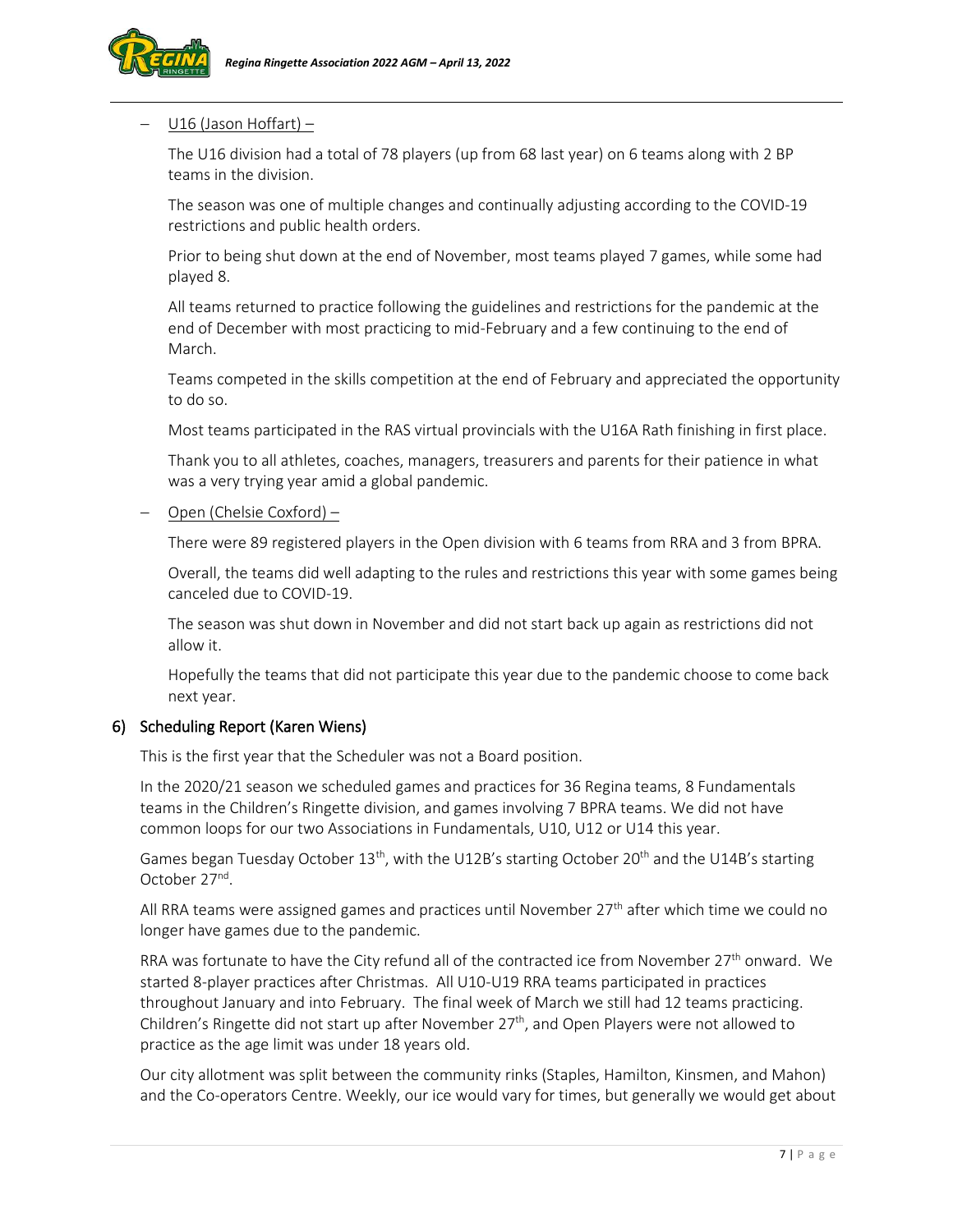

60% of our ice at the community rinks, and the majority of that on the weekends. Our ice allotment did not change, however we did use far less than the average year.

## 7) ROAR Report (Linda Ostryzniuk)

The ringette season started off with (22) twenty-two officials. With the challenges with COVID some officials were not comfortable officiating for a variety of reasons.

There were no changes in official levels, and there were no clinics this year due to uncertainty and restrictions. There is a list of those who expressed an interest in officiating next year, so hopefully we will develop some new officials, as well as move some others up in the coming year.

There were times when there was one official for select games due to co-horting, but there were no concerns, and coaches and players were understanding of the circumstances.

We worked with both the RRA and BPRA associations to meet the protocols set out and be able to supply officials for most games to the best of our ability while adhering to the guidelines.

Linda and Mike finalized the contract between RRA and ROAR, outlining some important and beneficial suggestions going forward related to development and communication. The contract was secured for the next three years with a slight financial increase and consistency between organizations.

Unfortunately, the season was cut short for everyone, and we look forward to next year and to playing safe.

## 8) New Business

There was no new business for discussion.

## 9) Board Member Nominees

All nominees were elected by acclamation with no voting required.

Rae Lenz – Treasurer - Rae spoke and noted that she is excited to join the board and is looking forward to working with Alison to transition.

Paul Kozan – VP – was the interim VP up until the AGM and am excited to be a part of the association. Paul loves the sport and looks forward to the opportunity to serve.

## 10) Open Floor

Question from Tanya Jones – is there anybody in the Moose Jaw area to spearhead things there? Darin noted that right now we don't have anyone. The idea is to get them kickstarted and help them out for year a year and then they would hopefully run a league/association themselves.

## 11) Adjournment

Meeting was adjourned at 7:50pm - Tracey Phaneuf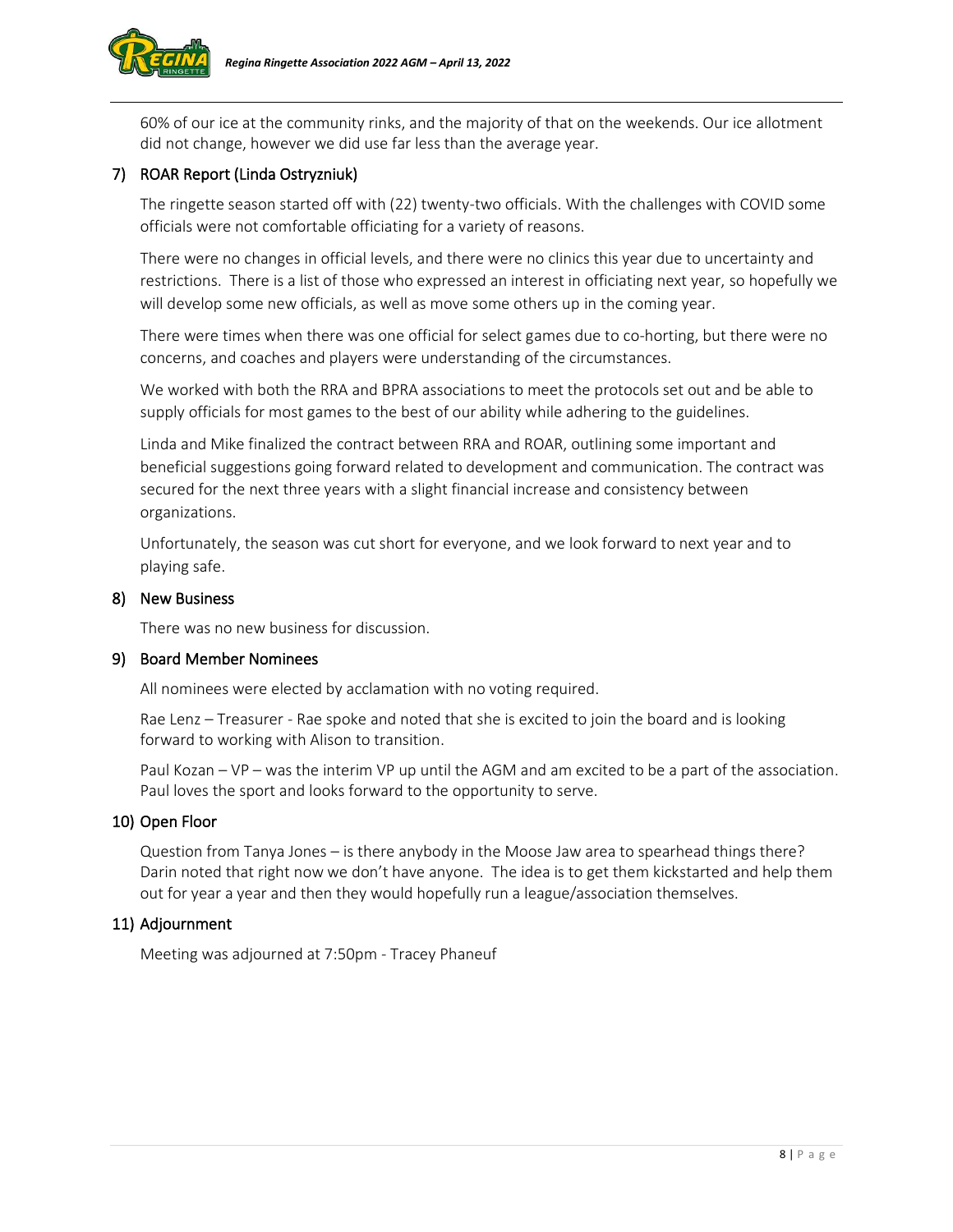

## *EXECUTIVE REPORTS*

## $\triangleright$  President – Mike Wiens

On August 27, 2021, RRA's 3 on 3 tournament kicked off. And so, with a combined sense of great anticipation, relief, maybe disbelief, a relatively normal season of ringette began. The board began to focus on operating the league (this list is by no means exhaustive) - coach selections, tryouts, player evaluations, drafts, camps, tournament planning and execution and overseeing regular-season games.

RRA switched to a Teamlinkt hosted site and app. Jenn and her team have done, and continue to do, a ton of work supporting and improving the site. She will expand upon this in her report.

On September 10th and 11th, the board gathered at the Equipment Room to lay the foundation of the first RRA Strategic Plan. We didn't want to waste time creating a document littered with corporate fluff speak or vague intangibles. Instead, we established desired outcomes, specific actions necessary to reach these outcomes and ratios to measure our success or failure in our attempt to achieve these outcomes.

We operated three successful tournaments - the Elite, the Jim Benning and the Queen City. Jayda has the details in her report.

RRA was happy to renew its support of the provincial Canada Winter Games team and initiate its support of the newly formed provincial NRL team - The Heat.

Darin and his marketing team had several dynamic initiatives this season - including the RRA Food Drive with passes to Iceville and a comprehensive member survey.

There were a few challenges this year:

- The Mahon not being available was very disruptive. I know it was very frustrating for teams throughout the league. I thank you for your patience.
- An ongoing challenge is the goalie shortage. So, we created an aggressive goalie acquisition and retention program. I shouldn't say created but reintroduced. Years ago, a similar program helped develop a healthy balance of goaltenders. But the promotion was cancelled.

The Volunteer Appreciation Night 2022 saw the Lifetime Achievement Award committee recognize four individuals - Coach Marcel Garnier, posthumously Linda Ostryzniuk, Larry Way and Lorna Kathol. These four people added so much to our association. Today's RRA would be much weaker if not for their passion, foresight, and dedication. Several coaches were also recognized for their achievements, mainly based on parent and athlete feedback. To that end, I want to thank the volunteers again, without whom none of this is possible.

Although the number of registered athletes for the 21/22 season was the highest since 2017, much work awaits. Today, we're standing on the shoulders of those who came before us - 10, 15, 20 years ago. The association will face headwinds. We will have to evolve and adapt. Not for the sake of change, but to ensure RRA can offer and support what the public wants. But when I think of what happens when RRA members put their minds to it, if they have a plan, I've seen RRA members do incredible, inspirational things. I'm confident RRA will be stronger than ever in the future.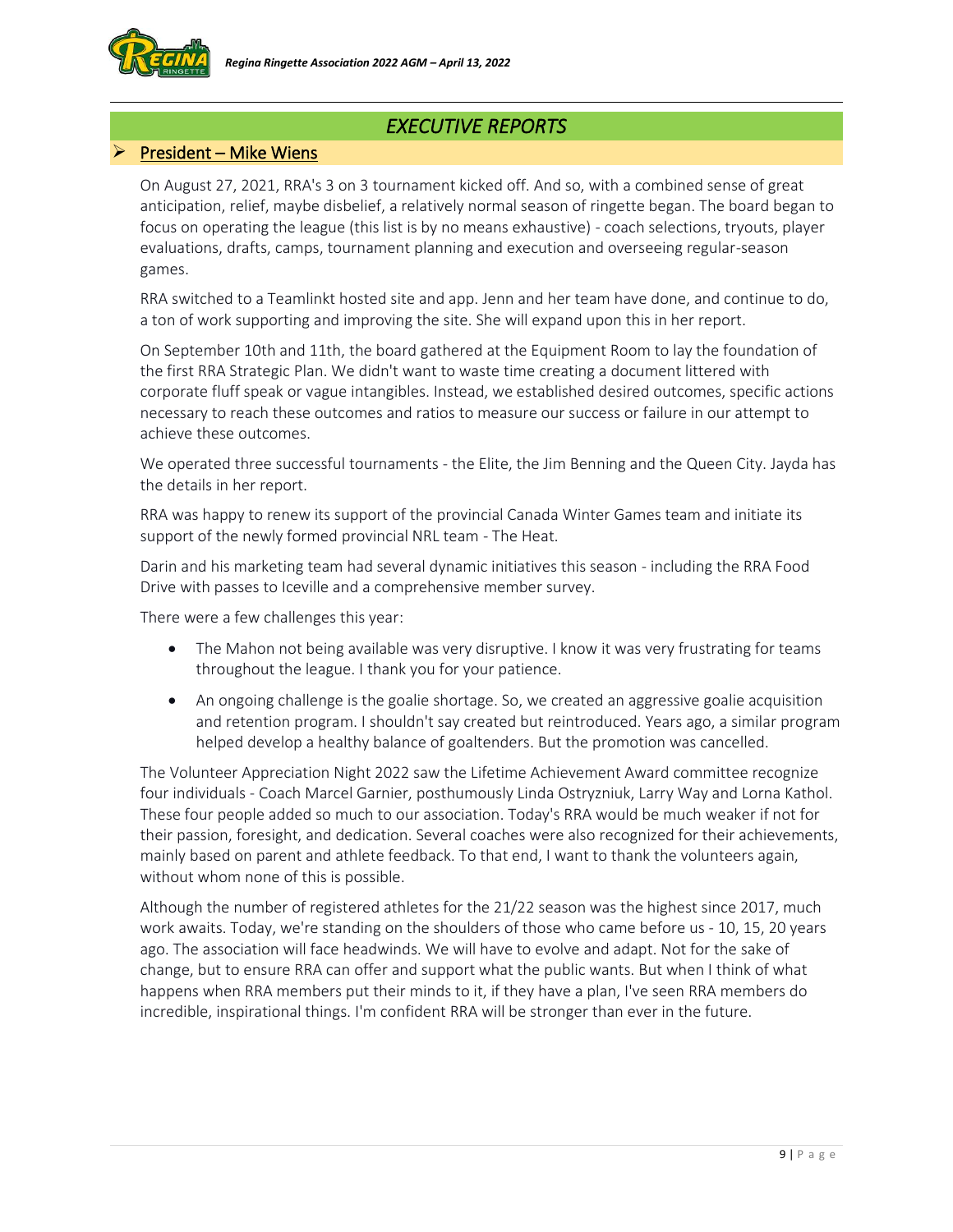

## ➢ VP Report - Paul Kozan

The 2021-2022 Season marked the return to play for the athletes of the Regina Ringette Association. It was an almost normal season with a small bump during the winter months that saw Covid numbers flare up and some unfortunate cancellation of events. There were some lingering restrictions over the course of the year like the mandatory presentation of vaccination records and of course mask wearing but in general it was a marked improvement over the previous season in terms of getting our membership back on the ice. The return to regular league play in 2021-2022 was accompanied by an expected rise in incidents compared against the previous year. That being said, the incidents were mild in nature and all in all it was a season that featured some great competition and sportsmanship.

## **Scholarships**

The Association lost an official, player and great friend early this year when Linda Ostryzniuk passed away. In recognition of Linda's contributions to the sport the RRA is offering a new post secondary scholarship in Linda's honour. The Linda Ostryzniuk Scholarship for Officials will be awarded for the first time this year. For any officials who are attending a post secondary institution consult the RRA website for more details [\(Scholarships | Regina Ringette Association\)](https://reginaringette.com/scholarships/)

The Association also made some changes to ALL of the scholarship deadlines to allow student athletes more opportunity and time to apply for these awards. The new deadline for ALL scholarships has been extended to April 30<sup>th</sup>.

## Lifetime Achievement Awards

The Association was finally able to resurrect its Member Appreciation Event. During this event there some presentations to Lifetime Achievement Award winners. Here's the criteria for the awards:

The Lifetime Achievement Award is given to members of the Regina Ringette Association (past or present) in recognition of their exceptional leadership, service, and passion for ringette excellence. Each year, this award may be given to one or more people who have:

- Spent a minimum of 25 years within the Regina Ringette Association community or other ringette associations in Saskatchewan
- Helped make Regina Ringette the outstanding association that it is through their actions and contributions
- Made significant contributions which have had a long-lasting positive influence on ringette in Regina
- Held positions of leadership, such as (but not limited to) board member, chair of committee, coach, manager, trainer, builder, official, volunteer, and player in Regina Ringette or other ringette associations in Saskatchewan.

The following individuals we honoured at this year's Member Appreciation Event:

• *Marcel Garnier - 2021* - Marcel started coaching in 1980. His coaching journey has continued for the past 42 years and has involved many teams during that time. In 1997 he coached the U16AA Stingers to a silver medal at Nationals and the following year the team was able to capture the gold medal. Over the years the teams he's been involved coaching have also won 4 silver and 2 bronze medals at the Western Canadian Ringette Championships. Marcel was also involved on the Regina Ringette Board for 8 years holding he positions of Coach/Player Director, AA Representative and VP.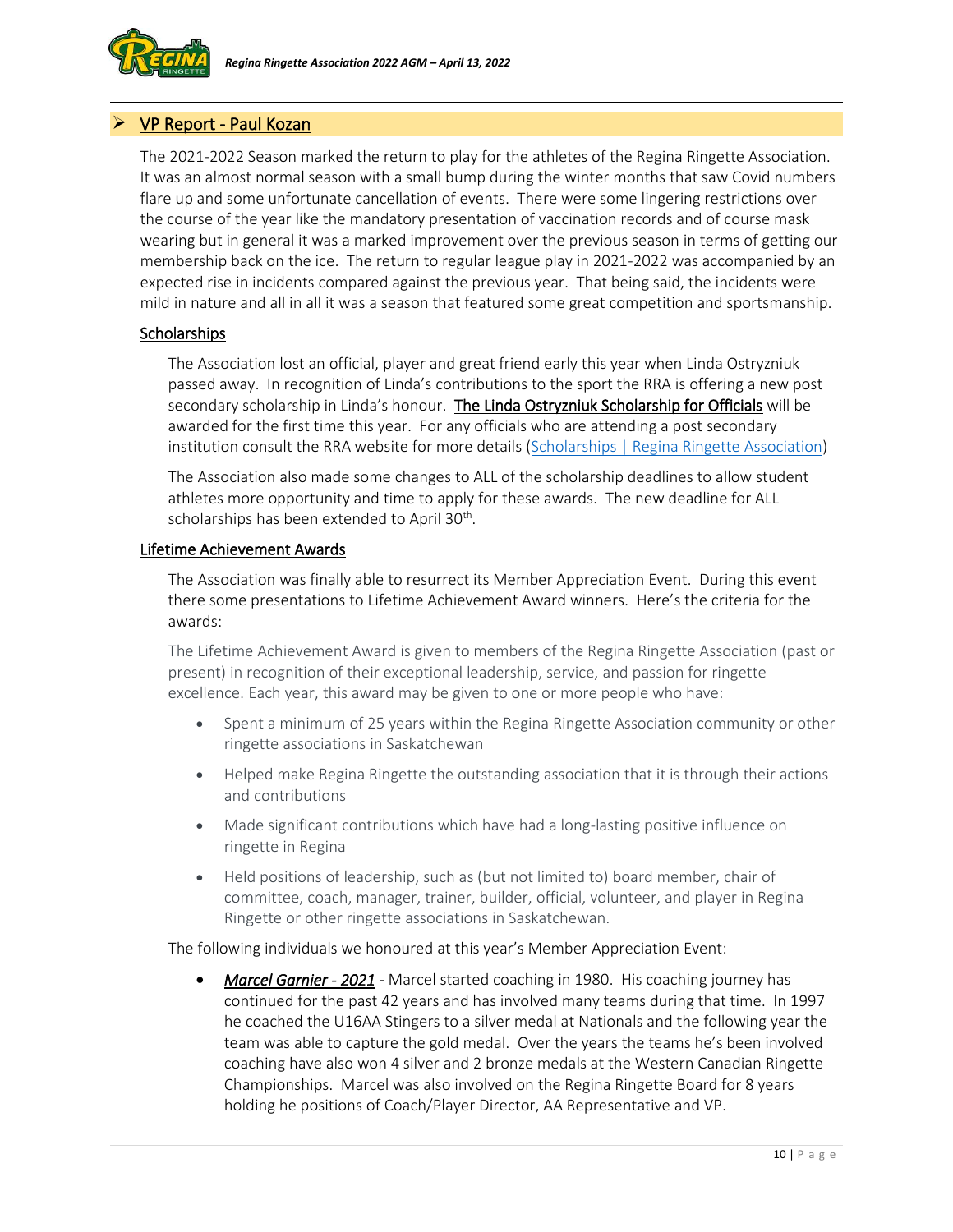

- *Lorna Kathol 2022* Lorna started playing ringette in 1975 in the Hillside Community Association. She first coached a Bunnies team in 1978. She was a goaltender who attended nationals for many years from 1979-1989. Lorna worked as the Provincial registrar for the Saskatchewan Ringette Association in the mid-eighties and continued her deep involvement with the sport as a coach on many different teams. A couple teams of note were the silver medal winning junior team at the 1997 Nationals as well as the 1995-1996 Regina Seals who travelled to Finland, Sweden, and Amsterdam. In total Lorna has coached and played ringette for 47 years.
- *Linda Ostryzniuk 2022* Linda was a fixture in the rinks of Regina whether it was as a fan, a minor official, a player, a volunteer, or an on-ice official. Her smiling face and positive attitude are sorely missed. Linda joined ringette as a youngster in Alberta, but continued her involvement when she moved to Saskatchewan, playing for decades from the competitive level to Open C. She was also very involved in her daughter Anya's teams throughout the years and a proud supporter of her son Tim's hockey and ringette, as well. In 2010, Linda decided to join the officiating ranks with her daughter. Since Tim also officiated hockey, they were a family of stripes. Linda was always willing to help out and make sure games were covered, often reffing over 20 games a month. She quickly moved up the ranks, obtaining her Level 3 and was selected to officiate in numerous Provincials and two Western Canadian Ringette Championships. In addition, she received Ringette Saskatchewan's Senior Official of the Year award in 2018-2019. Linda was a mentor for countless younger officials, considered by many their secondary rink mom. Her positivity and humour were appreciated by players, coaches, and her fellow officials. She not only helped develop, support, and guide on the ice, but instructed officiating clinics and served as the ROAR president for three years.
- Larry Way 2022 Larry started coaching in 1990. He also joined the Southeast Ringette Board and was a part of the efforts to consolidate all the Boards to form the Regina Ringette Association. During his time in ringette, he coached 48 teams across all the divisions. He was involved with various ringette Boards for 27 years as a Scheduler, Player Development Director, Commissioner, Tournament Director and Mentor to numerous coaches. He was instrumental over the years in developing coaching manuals and fine tuning the player drafting process.

## $\triangleright$  Treasurer Report – Rae Lenz

This year is ending on a great note! After two years of covid restrictions off and on, we have been able to complete a successful season that included a pre-season 3 on 3 tournament, goalie and skills camps, Come Try Ringette sessions, our three major RRA tournaments, the Children's Ringette Jamboree, Championship weekend, B Provincials, and the Western Canada Ringette Championship! As well, the return of the volunteer appreciation night was a fun evening that allowed the volunteers, coaches, and life-time achievement award recipients to receive the recognition they deserved.

It has been a busy season. At the start of this year, the RRA changed its registration system from Goal Line to Teamlinkt. This was an impressive effort for the June 1st go-live! As with any new system, there have been growing pains, but RRA is continually working with Teamlinkt to make improvements based on our feedback. The new registration system allowed for an additional payment method (credit card) and new automated discount options.

Other highlights of the year include a new RRA website, a new goalie retention strategy, an NRL sponsorship, and approval of the creation of a Finance Committee. This purpose of a Finance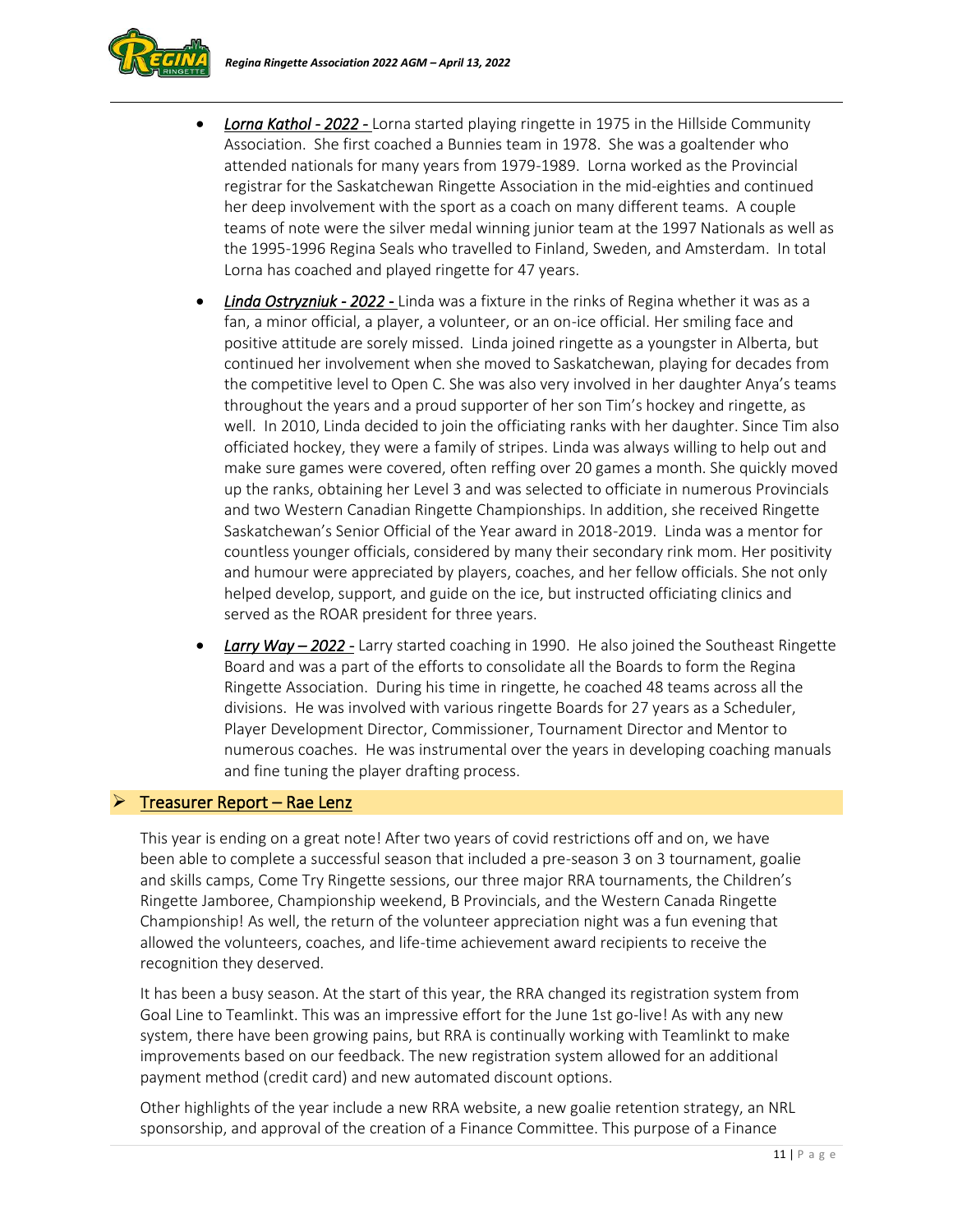

Committee is to help the Board fulfill its fiduciary responsibility by overseeing the financial operations of the RRA. The Finance Committee has not launched yet, but we will be actively pursuing interested volunteers from the RRA community for next season. More details to come!

## Financial Summary for 2021-2022

## Statement Of Profit and Loss Projected to April 30, 2022

*Direct Revenues* - Projected favorable variance of \$13.6k compared to the 2019 season.

- Registration was up \$48.4k compared to the 2019 season particularly in the Children's Ringette division (+38 players) and U16 division (+22 players), offset by a decrease in the U12 division (- 31 players) for a net increase of approximately 20 players. In addition, there was a registration fee increase of \$50 per player for all divisions.
- Ice Sales down \$31.0k These sales relate to the cost of practice ice that is billed to the teams and varies based upon the amount charged for ice, the number of teams and the amount of ice available. The main reason ice sales are down is because there was less ice available for practices as a result of the Mahon arena being closed for maintenance and construction this season.
- MAP Grant Funding was down \$4.4k from 2019 –There is a bonus component to the MAP Grant that has not been awarded yet this year and has not been accrued because the amount is unknown.

*Direct Expenses* - Projected favorable variance of \$36.1k compared to the 2019 season.

- Ice costs are down \$29.6k compared to the 2019 season due to the less ice available because of the Mahon being closed for maintenance and construction this season, offset by an increase in the price of ice this year.
- Equipment is down  $$6.3k$  compared to the 2019 season mainly because there was a jersey purchase in 2019 of \$8k that did not happen this year.
- All other direct costs were comparable.

*Operating Expenses* - Projected favorable variance of \$10.2k compared to the 2019 season.

- Board Room and Utilities down \$9.7k The decrease in spend from 2019 is due to a cost of \$16k for mold remediation in the old equipment room incurred in 2019. Further, this favorable variance is offset by a \$9k increase in rent at the new equipment room.
- Marketing costs were down \$4.2k as compared to 2019 due to less spend resulting from less volunteers available to execute the marketing plan.
- Goalie and Bring a Friend Promotions up \$4.9k compared to 2019 due an enhancement to the goalie promotion previously offered. The enhancement offers a voucher for next season for the full registration fee, and it is extended to U12 through U19 (previously only available to U12and U14) (22 eligible goalies). In addition, new goalies (3) are also provided a 50% refund of this year's registration fees.
- Scholarships and Bursaries up  $$2.0k this$  increase of  $$2K$  relates to a new sponsorship of \$3.0k for the NRL team, sponsorship of \$0.5k for the Western Cup, and the new \$0.5k Linda Ostryzniuk memorial scholarship for officials, which was partially offset by a Canada Winter Games bursary of \$1.0k paid in 2019.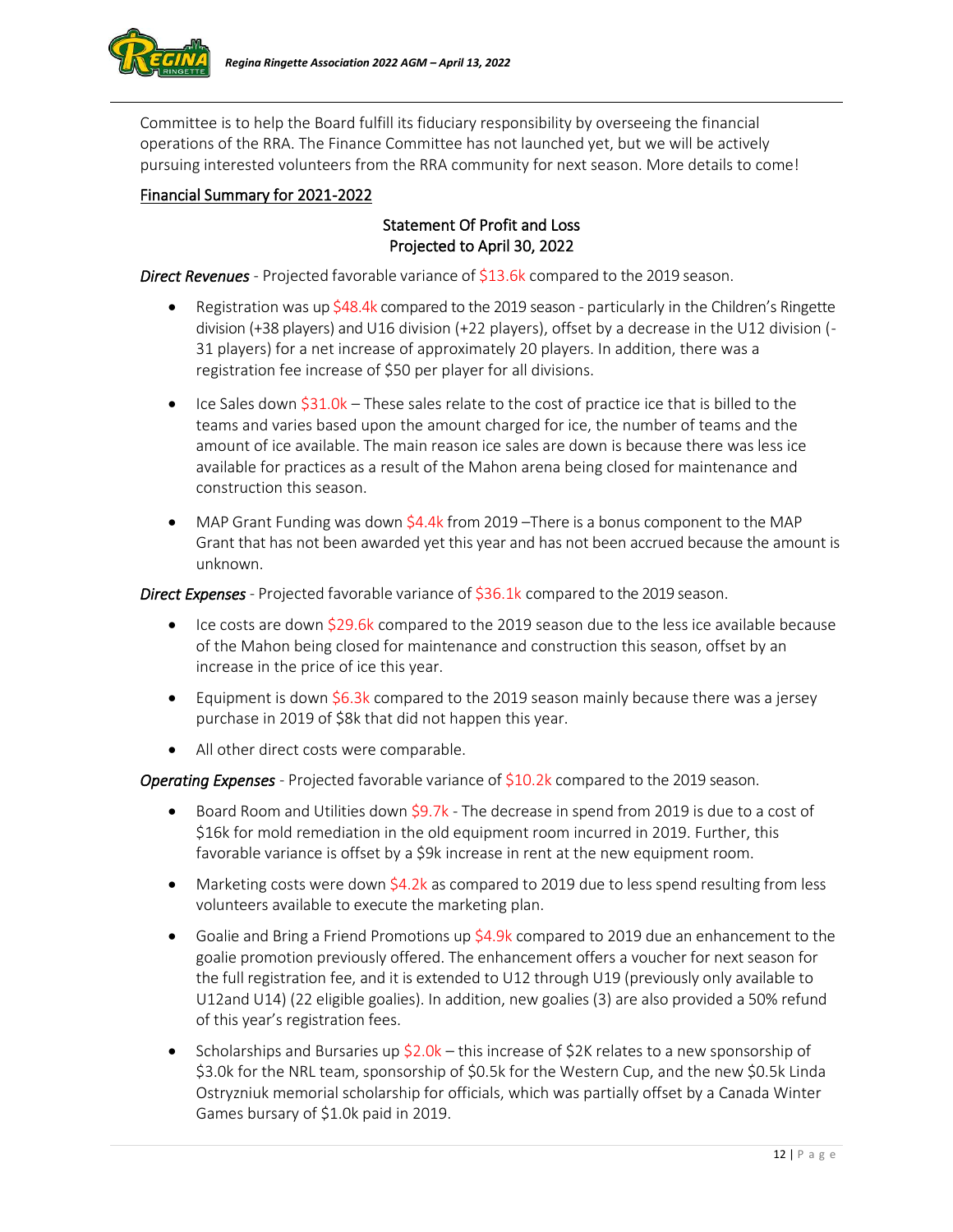

*Other Revenue and Expenses* - Projected Unfavorable variance of \$6.0k compared to the 2019 season.

• Net Bingo profit is \$22.3k unfavorable – Bingos reopened in June 2021 after shutting down for a period due to Covid, but profits are struggling due to lower attendance. However, RRA is still required to supply the labor to work them, resulting in numerous bingos that are a net loss. The tables below reflect actual bingo results and the 2018-2019 net bingo profit does not agree to the 2019 income statement because of an accounting adjustment not related to that year's actual bingo results. The actual variance from 2019 is \$13.1k unfavorable.

| 2021-2022       |          | Centennial   Fantasyland | Total     | 2018-2019       | <b>Centennial</b> | Fantasyland | Total    |
|-----------------|----------|--------------------------|-----------|-----------------|-------------------|-------------|----------|
| <b>IRevenue</b> | \$15.011 | \$4,361                  | \$19,372  | Revenue         | \$37.141          | \$5.938     | \$43,079 |
| 25% Kickback    | \$3,753  | \$1,090                  | \$4,843   | 25% Kickback    | \$9,285           | \$1,484     | \$10,770 |
| <b>Nouchers</b> | \$18,820 | \$6,520                  | \$25,340  | <b>Vouchers</b> | \$32,945          | \$8,890     | \$41,835 |
| Profit          | $-$ \$56 | $-$1,068$                | $-51,124$ | Profit          | \$13,481          | $-51,468$   | \$12,014 |
| # of Bingos     | 16       | 20                       | 36        | # of Bingos     | 32                | 23          | 55       |

• Tournament Profits were favorable by \$13.4k compared to the 2019 season as follows:

|                              | 2021-2022 |                                             |          | 2018-2019 |    |  |  |
|------------------------------|-----------|---------------------------------------------|----------|-----------|----|--|--|
| Tournment                    |           | Net Profit # of teams Net Profit # of teams |          |           |    |  |  |
| <b>Elite Tournament</b>      | 2,215     | 13                                          | -Ś       | 2,727     | 16 |  |  |
| <b>Benning Tournament</b>    | 1,190     | 18                                          | <b>S</b> | 5,987     | 42 |  |  |
| <b>QCC Tournament</b>        | 11,334    | 40                                          | 'S       | 2,908     | 40 |  |  |
| Jamboree - Tournament        | 2.826     | 16                                          |          |           |    |  |  |
| <b>WCRC Tournament (est)</b> | 2,000     | 25                                          |          |           |    |  |  |
| Total                        | 19,564    | 112                                         |          | 6.168     | 98 |  |  |

• Overall, the 2021-2022 season is projected to be a net profit of \$34.4k.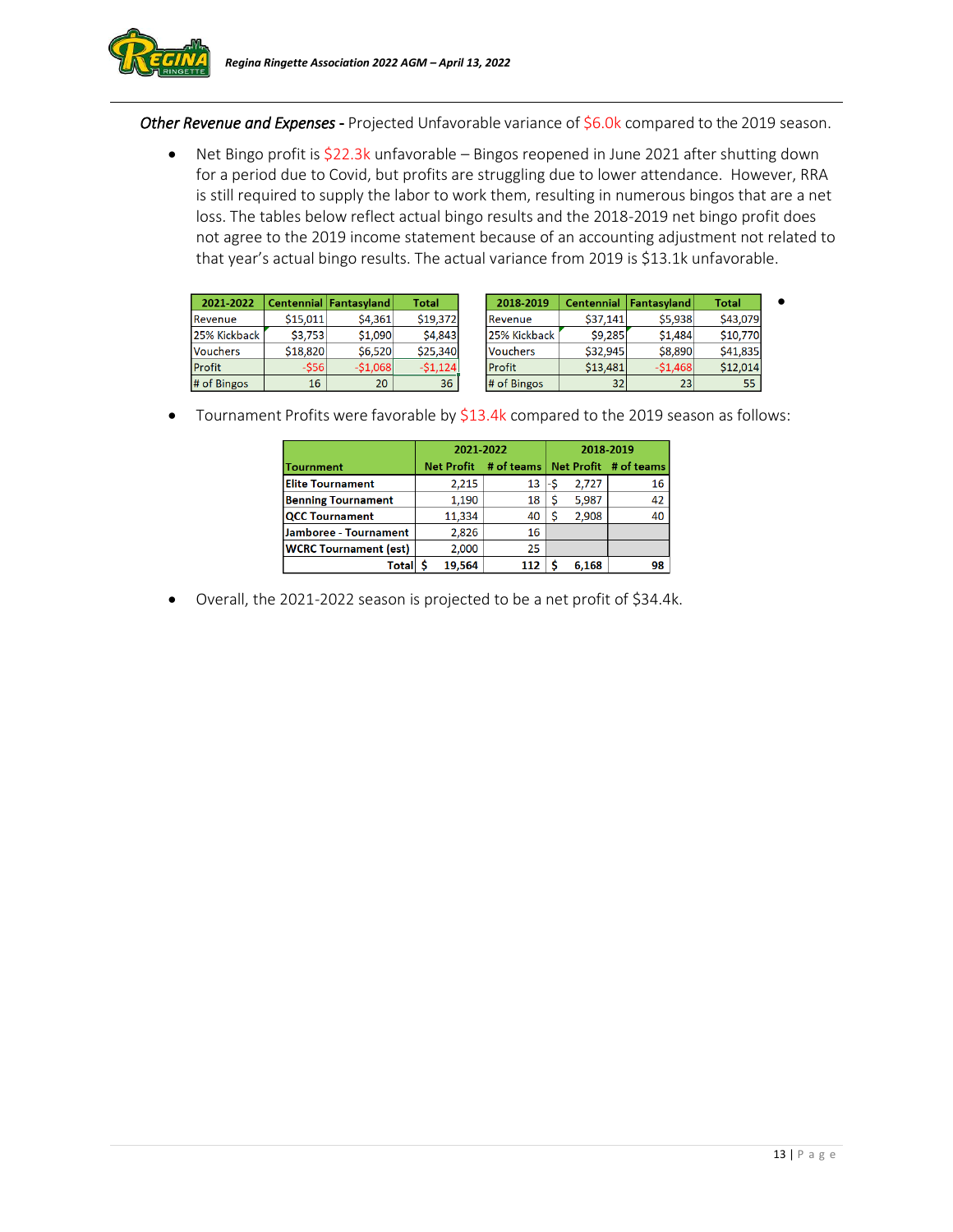

# **Regina Ringette Association**

**Statement of Profit and Loss**  $\frac{1}{20}$  $\sim$ 

| i rojecteu to April Jo, zozz                           |    |                      |    |                   |    |                   |
|--------------------------------------------------------|----|----------------------|----|-------------------|----|-------------------|
|                                                        |    | <b>Projected YTD</b> |    | <b>PY Actuals</b> |    | <b>Variance</b>   |
|                                                        |    | April 30, 2022       |    | April 30, 2019    |    | (Projected vs PY) |
| <b>Direct Revenues</b>                                 |    |                      |    |                   |    |                   |
| <b>Player Registration</b>                             | s  | 277,806              | s  | 229,442           | S  | 48,365            |
| <b>Ice Sales</b>                                       |    | 112,943              |    | 143,968           |    | (31, 026)         |
| <b>Grant Revenue</b>                                   |    | 10,338               |    | 14,764            |    | (4, 426)          |
| <b>Performance Bonds</b>                               |    | 2,300                |    | 1,650             |    | 650               |
| <b>Total Direct Revenues</b>                           | s  | 403,387              | s  | 389,823           | s  | 13,564            |
| <b>Direct Expenses</b>                                 |    |                      |    |                   |    |                   |
| Ice                                                    | s  | 232,239              | s  | 261,879           | S  | (29, 640)         |
| <b>Officials</b>                                       |    | 23,192               |    | 25,539            |    | (2, 346)          |
| Player Insurance                                       |    | 36,750               |    | 36,219            |    | 531               |
| Skills Development (incl. Goalie Clinics)              |    | 18,553               |    | 13,756            |    | 4,797             |
| <b>Team Staff Certification and Clinics</b>            |    | 4,918                |    | 7,676             |    | (2,758)           |
| Equipment                                              |    | 5,838                |    | 12,141            |    | (6, 303)          |
| Playoff Expenses (medals and awards)                   |    | 3,610                |    | 3,950             |    | (340)             |
| <b>Total Direct Expenses</b>                           | \$ | 325,100              | \$ | 361,159           | s  | (36,060)          |
| <b>Income Before Operating Expenses</b>                | \$ | 78,287               | \$ | 28,664            | \$ | 49,623            |
|                                                        |    |                      |    |                   |    |                   |
| <b>Operating Expenses</b>                              |    |                      |    |                   |    |                   |
| Marketing                                              | s  | 6,524                | s  | 10,750            | ్య | (4,226)           |
| Goalie and BAF Promotions                              |    | 13,635               |    | 8,700             |    | 4,935             |
| Board, Office & Administrative Expenses                |    | 5,563                |    | 2,027             |    | 3,536             |
| <b>Professional Services</b>                           |    | 5,236                |    | 5,991             |    | (755)             |
| Transaction Fees (bank and on-line)                    |    | 231                  |    | 4,013             |    | (3,782)           |
| Board Room & Utilities (power, energy, phone, Website) |    | 27,487               |    | 36,972            |    | (9, 485)          |
| <b>Scholarships and Bursaries</b>                      |    | 7,000                |    | 5,000             |    | 2,000             |
| <b>Volunteer Appreciation Night</b>                    |    | 4,288                |    | 3,598             |    | 690               |
| <b>Miscellaneous</b>                                   |    | 528                  |    | 3,659             |    | (3, 130)          |
| <b>Total Operating Expenses</b>                        | \$ | 70,492               | s  | 80,709            | \$ | (10, 217)         |
|                                                        | s  | 7,795                | \$ | (52, 045)         | \$ | 59,840            |
| Income (Loss) Before Other Items                       |    |                      |    |                   |    |                   |
| <b>Other Revenue and Expenses</b>                      |    |                      |    |                   |    |                   |
| <b>Bingo Revenues</b>                                  |    | 24,216               |    | 60,105            |    | (35, 889)         |
| <b>Bingo Credits Issued</b>                            |    | (25, 340)            |    | (38, 945)         |    | 13,605            |
|                                                        | s  | (1, 124)             | s  | 21,160            | -S | (22, 284)         |
| Tournaments (net)                                      |    | 19,564               |    | 6,168             |    | 13,396            |
| 3 on 3 tournament/ Skills Camp                         |    | 2,769                |    | 491               |    | 2,278             |
| <b>Investment Interest Revenue</b>                     |    | 2,294                |    | 684               |    | 1,610             |
| Other Revenue (net pant sales)                         |    | 2,142                |    | 3,185             |    | (1,043)           |
| <b>Scholarship Donation</b>                            |    | 1,000                |    | 1,000             |    |                   |
| <b>Covid Funding</b>                                   |    |                      |    |                   |    |                   |
| Income (Loss) From Other Items                         | \$ | 26,645               | \$ | 32,688            | \$ | (6, 043)          |
| <b>Total Income (Loss)</b>                             |    |                      |    |                   | \$ | 53,797            |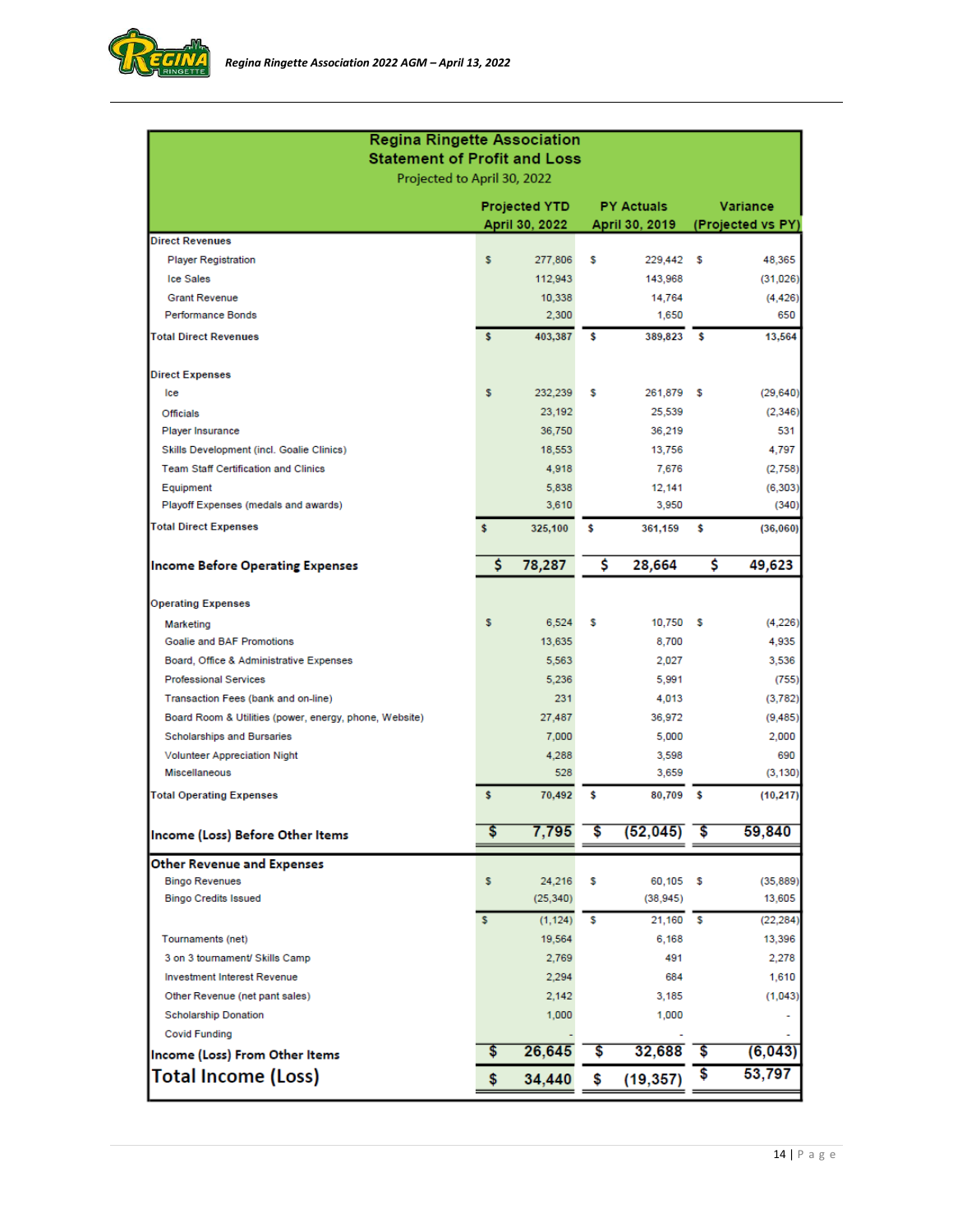

## Summary Balance Sheet As of April 1, 2022

## *Investments:*

- Redeemable 12-month Term Deposit: \$275,024.05 at 0.550% from June 25, 2021 June 25, 2022
- Scholarship Fund-Redeemable 12-month Term Deposit (restricted donation): \$10,257.45 at 0.550% from June 25, 2021 – June 25, 2022.
- Scholarship GIC Term Deposit: \$25,506.00 5-year non-redeemable investment at 1.75% from March 8, 2018 – March 8, 2023.

## *Other Balances:*

- Accounts Receivable Consists mainly of second half outstanding practice ice invoices that were issued at the end of the season.
- Bingo Receivable Reflects 2021-2022 Bingo Revenues not yet received.
- Prepaid Expenses Ringette Pants available for sale (based on current inventory)
- Accounts Payable Outstanding liabilities Ice, Performance Bonds, Audit, **Scholarships**
- Bingo Credits Payable Bingo Vouchers issued in 2020-2022 that will be paid out in future seasons.
- Deferred Revenue Restricted Donation for the annual U19AA High Performance Scholarship.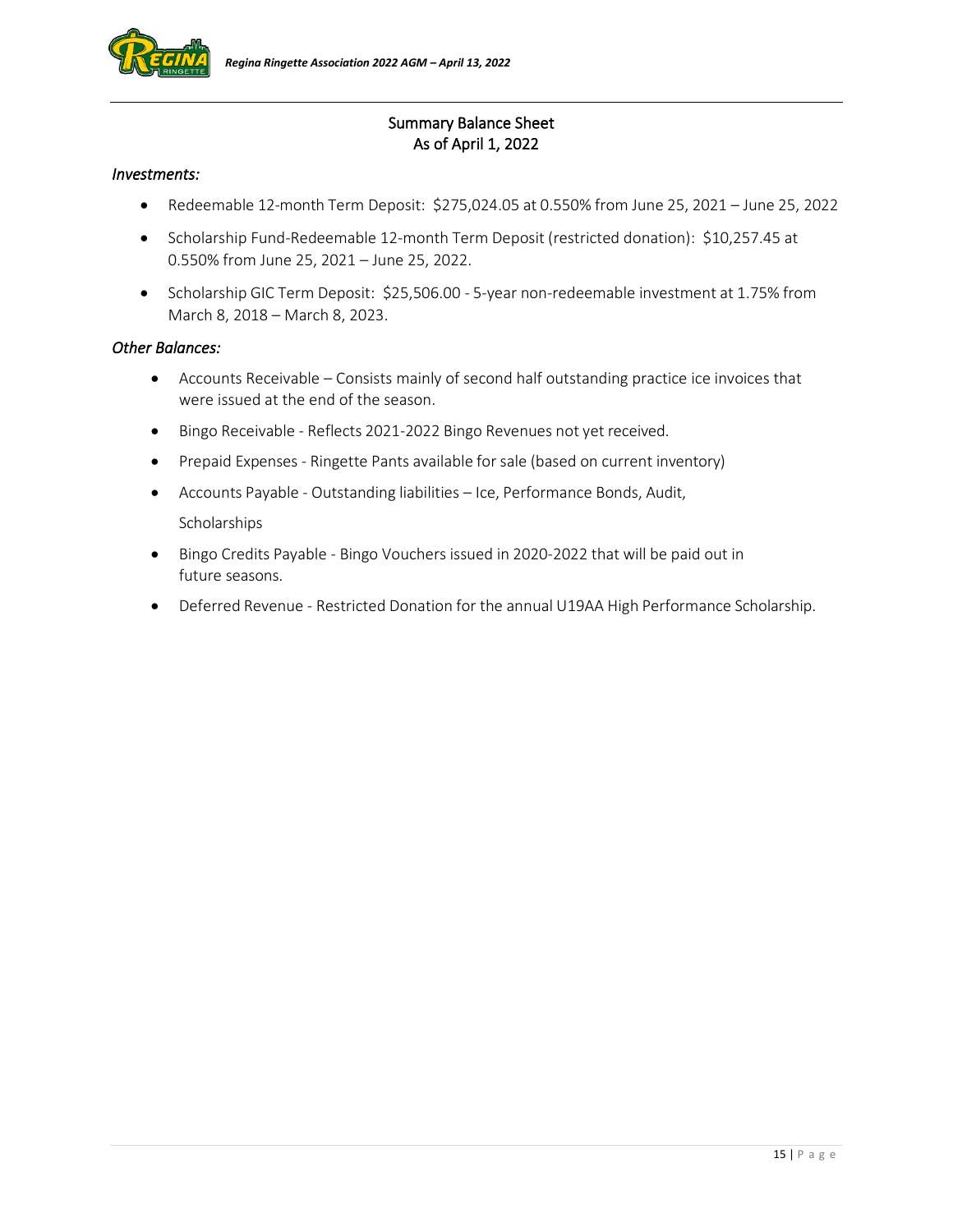

# **Regina Ringette Association Balance Sheet** As of April 1, 2022

|                                         |    |               |    | PY             |
|-----------------------------------------|----|---------------|----|----------------|
|                                         |    | April 1, 2022 |    | April 30, 2021 |
|                                         |    |               |    |                |
| <b>Assets</b>                           |    |               |    |                |
| <b>Chequing/Savings</b>                 |    |               |    |                |
| Conexus - General                       | S  | 199,372 \$    |    | 85,437         |
| <b>Conexus - Tournaments</b>            |    | 109,330       |    | 69,746         |
| Conexus - Bingo<br>Conexus - Centennial |    | 10,581        |    | 4,221          |
|                                         |    | 69,137        |    | 54,126         |
| Conexus - Fantasyland                   |    | 12,548        |    | 8,254          |
| <b>Total Chequing/Savings</b>           | \$ | 400,126 \$    |    | 221,784        |
| <b>Accounts Receivable</b>              |    |               |    |                |
| <b>Accounts Recievable</b>              | s  | 67,313 \$     |    | 11,680         |
| <b>Bingo Receivable</b>                 |    | 755           |    | 1,430          |
| <b>Total Accounts Receivable</b>        | Ŝ  | 68,068        | s  | 13,110         |
| <b>Other Current Assets</b>             |    |               |    |                |
| Redeemable Term                         | s  | 275,024       | S  | 273,248        |
| Scholarship Fund                        |    | 10,257        |    | 10,186         |
| Conexus Scholarshop GIC                 |    | 25,506        |    | 25,506         |
| Prepaid Expenses                        |    | 11,878        |    | 8,645          |
| <b>Total Other Current Assets</b>       | \$ | 322,665       | s  | 317,585        |
| <b>Total Assets</b>                     | Ś  | 790,859       | S  | 552,479        |
| <b>Liabilities and Equity</b>           |    |               |    |                |
| <b>Liabilities</b>                      |    |               |    |                |
| <b>Current Liabilities</b>              |    |               |    |                |
| Accounts Payable (A/P)                  | s  | 198,601       | S  | 7,761          |
| <b>Voucher Payables</b>                 |    | 24,097.4      |    | 9,997.0        |
| <b>Total Accounts Payable (A/P)</b>     | \$ | 222,698       | S  | 17,758         |
| <b>Non-current Liabilities</b>          |    |               |    |                |
| Deferred Income                         | \$ | 9,186         | S  | 10,186         |
| <b>Total Non-current Liabilities</b>    |    | 9,186         |    | 10,186         |
| <b>Total Liabilities</b>                | s  | 231,884       | -S | 27,944         |
| <b>Equity</b>                           |    |               |    |                |
| <b>Retained Earnings</b>                | s  | 524,535       | S  | 520,375        |
| Profit for the year                     |    | 34,440        |    | 4,159          |
| <b>Total Equity</b>                     | \$ | 558,975       | \$ | 524,535        |
| <b>Total Liabilities and Equity</b>     | Ŝ  | 790,859       | s  | 552,479        |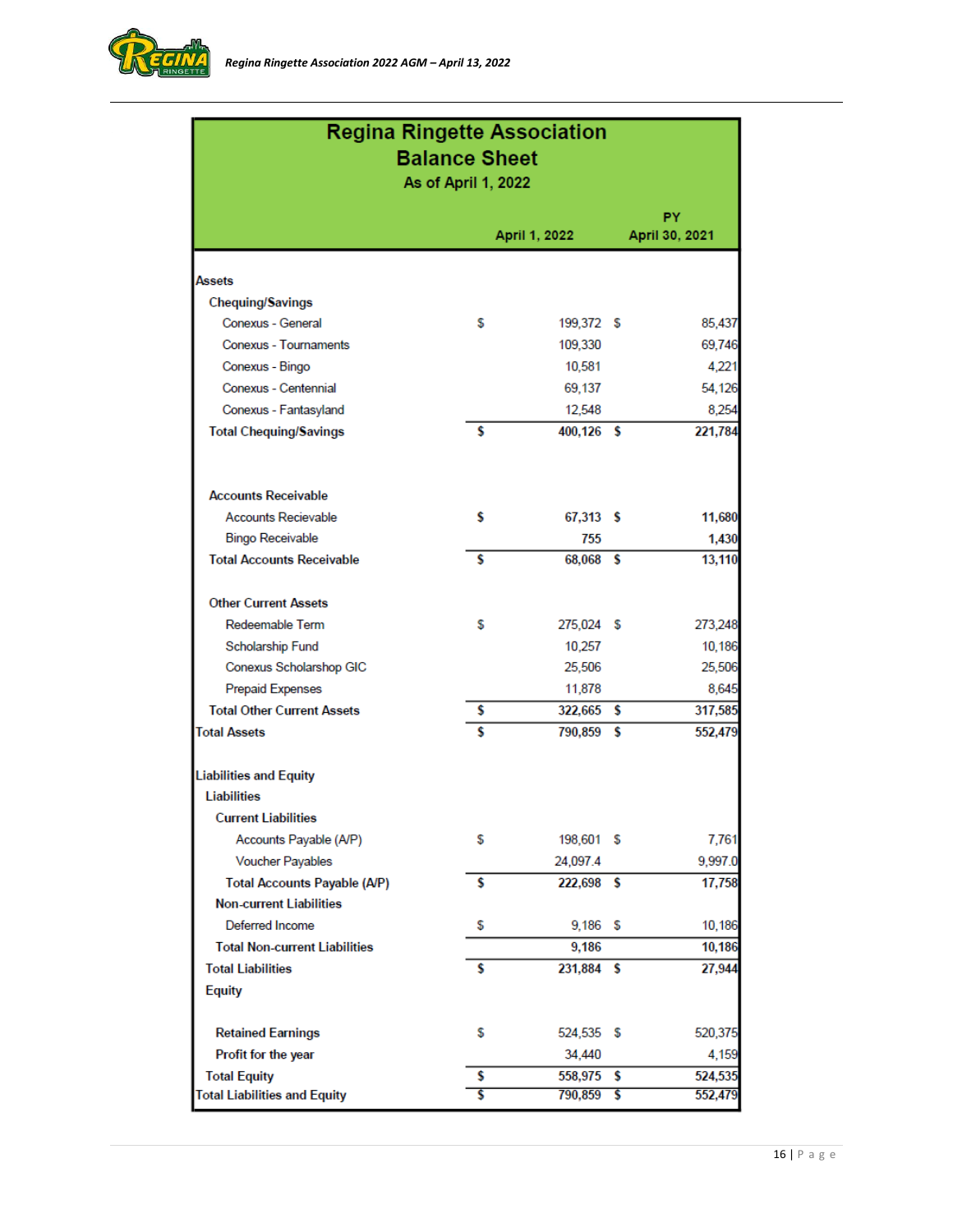

# *DIRECTOR REPORTS*

## ➢ Director of Coaching Report – Melanie Muckelt

The season started with some restrictions due to Covid-19, but we were able to get back to regular bench staff team sizes. The community of Ringette stepped up again this season for our athletes. Thank you for everyone's commitment their teams.

Regina Ringette had the following bench staff registered for the 2021-22 season:

- Children's Ringette included Learn to Play, Fun 1, Fun 2 & Fun 3 groups with 15 squads and 54 volunteer bench staff.
- $\bullet$  U12 U19 divisions had 20 teams with 80 volunteer bench staff.
- Junior Coach program ran this season and we had 16 players participate.
- In September RRA hosted the Coach, Manager & Treasure Meeting again online using Zoom.
- All coaches continued to meet the coaches' requirements set out. Ringette Saskatchewan held the in-person CI and CSI courses but were unable to host courses in the new year. If some coaches were unable to participate, they will have to complete next season.
- Mid-Season Survey was conducted late in the second half and had an overall 41% response rate from the membership. All coaches were verbally contacted, and results were shared. RRA will send a Year End Survey at the end of the season.
- Coach of the Year was awarded to one head coach in each of the U12 to U19 divisions.

Coach the Coach Program (Ringette Support Program)

- The program ran for its  $3^{rd}$  year and was offered to all Children's Ringette & U12 Coaches. There were 11 teams from Fun 3 & U12 and 7 support coaches participating. Fun 1 & 2 participated with 2 support coaches for all.
- The program continues to help enhance a coach's skillset and in turn, improve athlete development.
- Program highlights this season was the on-ice skills development sessions for coaches held again in September and a new drill bank program for coaches to share practice plan ideas.
- Further development of the Drill bank, Coaches Manual and resources will be done in the off season.

RAA would like to thank all the bench staff for making this a wonderful season for the athletes. Our sport would not be successful without volunteers. RRA is looking forward to seeing all the coaches next year.

Coaching Applications for the 2022-23 season will as follows:

- AA & A Open May 1 & Closed May 15
- B Open May 1& Closed July 15

More information will be provided on th[e RRA Website](https://reginaringette.com/)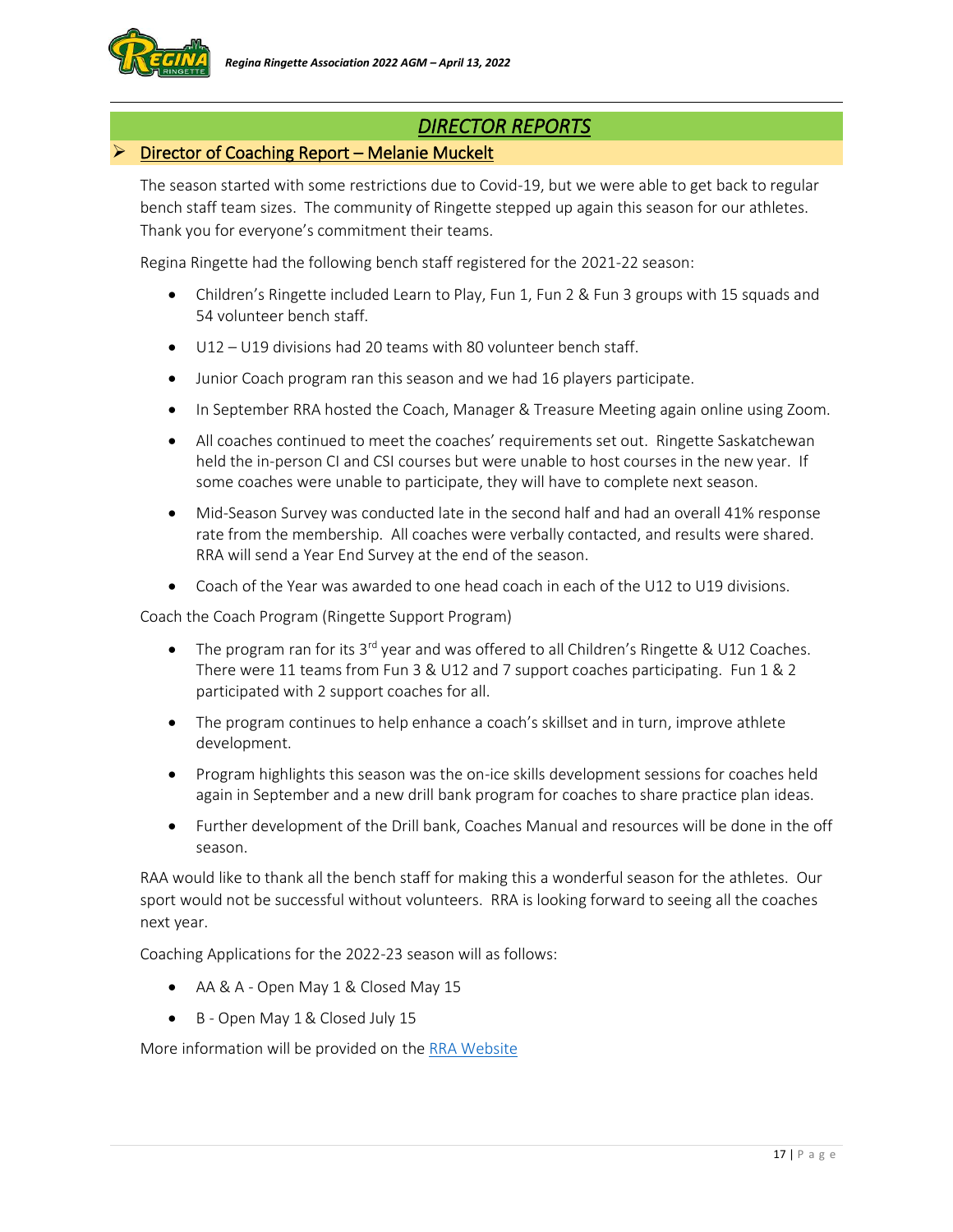

## $\triangleright$  Director of Equipment – Neil Stang

We equipped 34 teams from Fun1 to U19.

We ordered new jerseys for LTP, but, unfortunately, they arrived late and so they will be used next season.

Two sets of shot clocks at the Co-operators were malfunctioning in November and were removed and sent for repairs. They were reinstalled in rinks 1 and 2 in time for the Jim Benning tournament.

We have purchased a gym ringette kit and plan to make it available to members and teachers as soon as we have it.

Fun 1 and 2 equipment return was done March  $26<sup>th</sup>$  and all other divisions will be done by appointment on April 23 and 24. A spreadsheet has been shared with the Commissioners to provide to coaches for sign up.

## $\triangleright$  Director of Marketing – Darin Degenstein

#### Summary

The theme of the 2021/22 marketing plan and approach was to continue to grow, continue leveraging successful partnerships, and further develop tactics and strategies to enable growth and retention.

#### Marketing

A marketing strategy and plan was developed at the beginning of the 2020-21 season. Targets were set using available historical RRA data (1997-2007, and 2015 to today) as well as data from other ringette associations and competing youth sport associations. The concluding target is 120 registered players of U8 age with a 2% year-over-year growth target.

In recent years, RRA was at its peak for the 2016-17 season, with 503 U19-and-below registered players. The 2014 through 2016 seasons had 117 to 120 U9-age registered players. This created a high "bubble" of players now playing mostly in the U14 and U16 divisions. RRA registrations started dropping in 2017 and reached a low point in 2019-20 with only 55 U8-aged players. The impact of this dip will carry to the year 2030. Good progress was made in 2021-22, as we now have 87 U8-aged registrations, and 126 U9-aged registrations this season. This exceeds the number of U9-aged registrations achieved in the 2015-16 peak of 120.

| <b>Division</b>  | 2021-22 | 2020-21 | 2019-20 | 2018-19 | 2017-18 | 2016-17 | 2015-16 | 2014-15 |
|------------------|---------|---------|---------|---------|---------|---------|---------|---------|
| <b>LTP</b>       | 15      |         | 19      | 22      | 32      |         |         |         |
| <b>U8/FUN1-2</b> | 84      | 75      | 36      | 48      |         |         |         |         |
| U9/LTP           |         |         |         |         | 55      | 117     | 120     | 119     |
| <b>FUN3/U10</b>  | 69      | 68      | 71      | 59      | 87      | 83      | 77      | 61      |
| U12              | 72      | 88      | 95      | 103     | 94      | 82      | 82      | 89      |
| U14              | 70      | 90      | 76      | 70      | 73      | 62      | 69      | 78      |
| U16              | 88      | 78      | 68      | 66      | 55      | 92      | 67      | 67      |
| U19              | 65      | 56      | 67      | 81      | 96      | 67      | 82      | 68      |
| Total            | 463     | 455     | 432     | 449     | 492     | 503     | 497     | 482     |
| Open             | 162     | 90      | 163     | 155     | 169     | 173     | 163     | 172     |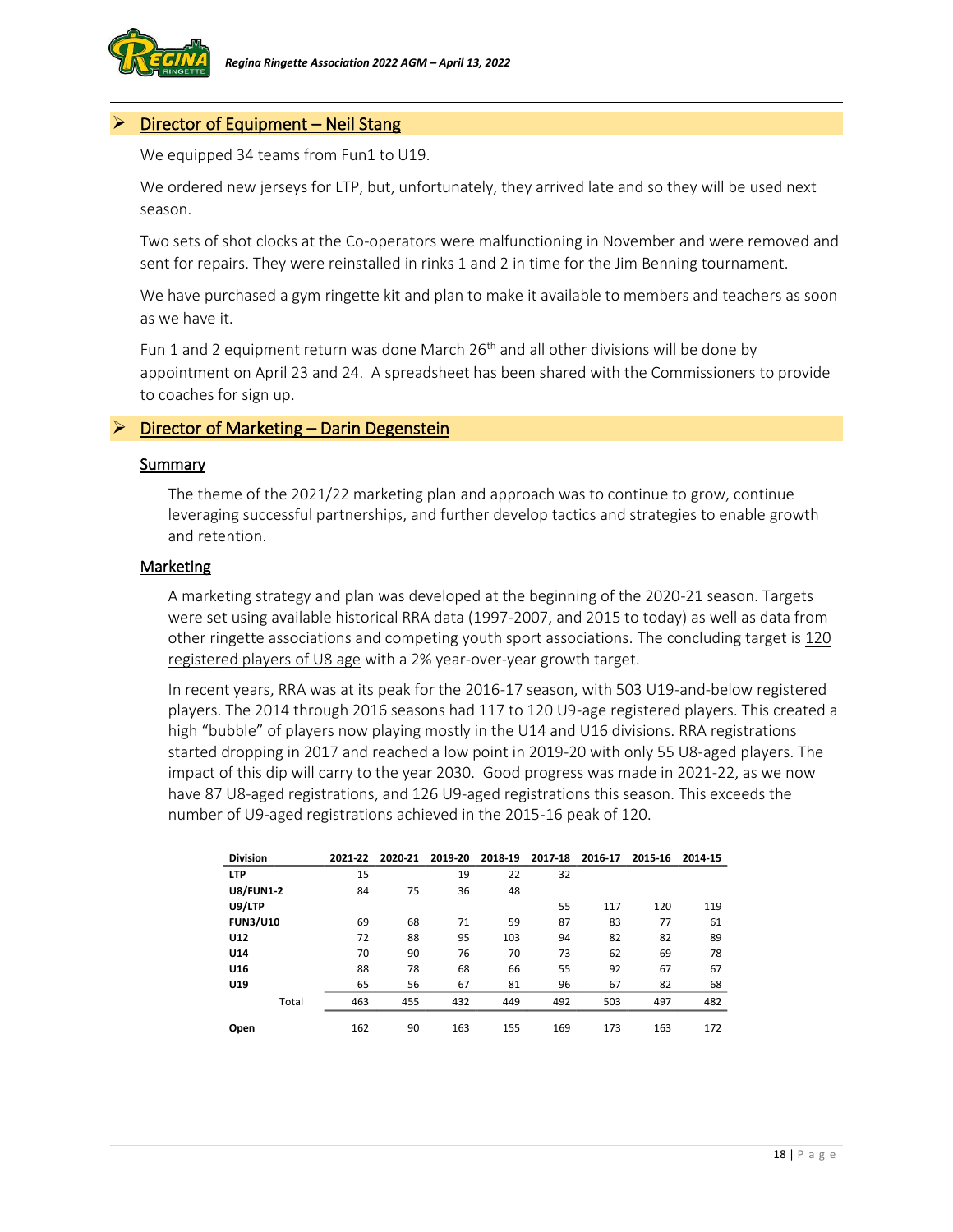The 2021-22 season was particularly good for recruiting net new members. RRA added a total of 93 net new ringette players this season.

| Division     | <b>Total</b> | Year    | U8  | U10 | U12 | U14 | U16 | U <sub>19</sub> | <b>Total</b> |
|--------------|--------------|---------|-----|-----|-----|-----|-----|-----------------|--------------|
| LTP          | 24           | 2018-19 | 70  | 59  | 103 | 70  | 66  | 81              | 449          |
|              |              | 2019-20 | 55  | 71  | 95  | 76  | 68  | 67              | 432          |
| <b>FUN1</b>  | 29           | 2020-21 | 76  | 67  | 88  | 90  | 78  | 56              | 455          |
| <b>FUN2</b>  | 18           | 2021-22 | 87  | 78  | 74  | 77  | 82  | 65              | 463          |
|              |              | 2022-23 | 120 | 89  | 74  | 73  | 73  | 66              | 494          |
| <b>FUN 3</b> | 14           | 2023-24 | 122 | 113 | 79  | 71  | 67  | 62              | 515          |
| U12          |              | 2024-25 | 125 | 127 | 92  | 72  | 63  | 58              | 538          |
|              |              | 2025-26 | 127 | 135 | 106 | 79  | 62  | 55              | 564          |
| U14          | 1            | 2026-27 | 130 | 141 | 116 | 89  | 64  | 52              | 592          |
|              |              | 2027-28 | 132 | 145 | 124 | 99  | 69  | 52              | 622          |
|              | 93           | 2028-29 | 135 | 148 | 130 | 107 | 76  | 54              | 651          |
|              |              | 2029-30 | 138 | 152 | 135 | 114 | 83  | 58              | 679          |
|              |              | 2030-31 | 141 | 155 | 139 | 120 | 90  | 62              | 706          |
|              |              | 2031-32 | 143 | 158 | 142 | 125 | 95  | 67              | 731          |

## Marketing Team - *"Many hands make for light work"*

Current marketing team:

- Marketing Director: Darin Degenstein
- Social Media Manager: Chelsie Coxford (also RRA Open Commissioner). Chelsie performed social media activities for the 2019/2020 season as well
- Throwback Thursday/Member at Large: Leah Wolfe
- Webmaster/Graphic Design/Social Media: Jennifer Shupe
- BPRA Representative: Denise Corbin
- Social Media/Member at Large: Rick Green
- Children's Ringette Director: Michelle Burnett
- Content Editor: Kim Byrns (also RRA Registrar)

The marketing team that was formed in the 2020-21 season shrunk for the 2021-22 season. We are seeking new members to join the marketing team:

- 1. Shadow board coordinator update the shadow boards in Regina rinks once a month with new content (team accomplishments, photos, upcoming events, etc.). (Cheryl Robertson has agreed to take this role)
- 2. Newsletter coordinator create a monthly newsletter or story for publishing on [Ringette.rocks](https://www.ringette.rocks/) and/or social media.
- 3. Clothing coordinator establish and oversee an online store with Regina Ringette branded clothing.
- 4. **Contests coordinator** plan and run league-wide contests.
- 5. Media relations coordinator organize appearances on TV, radio, and newspaper (local TV morning shows, news, talk shows, sporting programs, local radio station appearances, newspaper articles, etc.).
- 6. Bring-a-friend coordinator organize bring-a-friend events.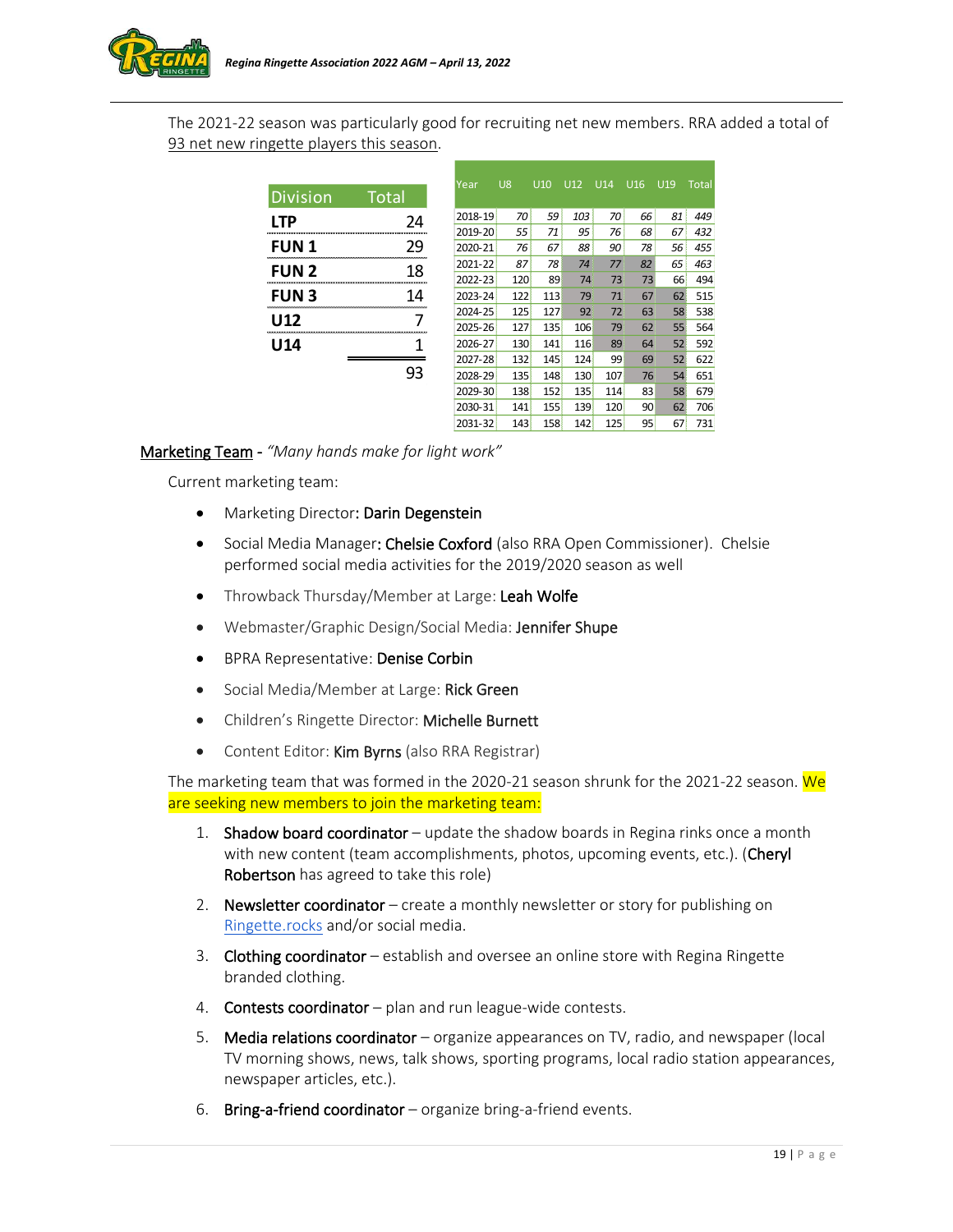

- 7. Team accomplishments coordinator gather team accomplishments and photos (such as medal wins at tournaments) to post to social media.
- 8. Food drive coordinator organize the annual donation drive for the Regina Food Bank.
- 9. Twitter social media coordinator boost RRA's Twitter presence.
- 10. Special events coordinator organize participation in parades, Kids Expo, etc.
- 11. University ringette coordinator explore and oversee the development of university ringette in Regina (work with the Ringette Association of Saskatchewan (RAS) and Buffalo Plains Ringette Association). See [Canadian University Ringette](https://www.canadianuniversityringette.ca/About_University_Ringette.php) for more information.
- 12. High school ringette coordinator explore and oversee the development of high school ringette in Regina.
- 13. Moose Jaw Ringette Association coordinator support the establishment of ringette in Moose Jaw to play in the Regina league (work with RAS).

## Come Try Ringette

The key to growing ringette is hosting and promoting Come Try Ringette (CTR) events. This is the primary entry point for new players.

There is a direct relationship between the number of CTRs events held and the number of new players that join ringette. Six to eight CTR sessions should be planned for each season (minimum) going forward for RRA alone to meet targets.

One of the tactics used to promote the Come Try Ringette events was purchasing "boosts" on Facebook for \$25 each. This has proven effective in reaching new audiences. Although ringette has strong word-of-mouth referrals, it's critical to augment word-of-mouth to reach new audiences.

Like the 2020-21 season, we ran another 8 Come Try Ringette sessions this season.



Our CTR events continue to get more diverse – both with different cultures and with boys attending the CTR events. We also had people attend multiple CTRs in September and December/January before registering for ringette. This may be a potential trend in reaching new audiences (multiple CTRs before they register). In total, we had 88 children attend one or Come Try Ringette sessions.

Friend/family referrals continue to be strong with higher probability of conversion to register for ringette. As we reach new audiences unfamiliar with ringette (no direct referral), the conversion rates drop as expected. For the 2021-22 season, our overall conversion rate was 42% (37 of 88).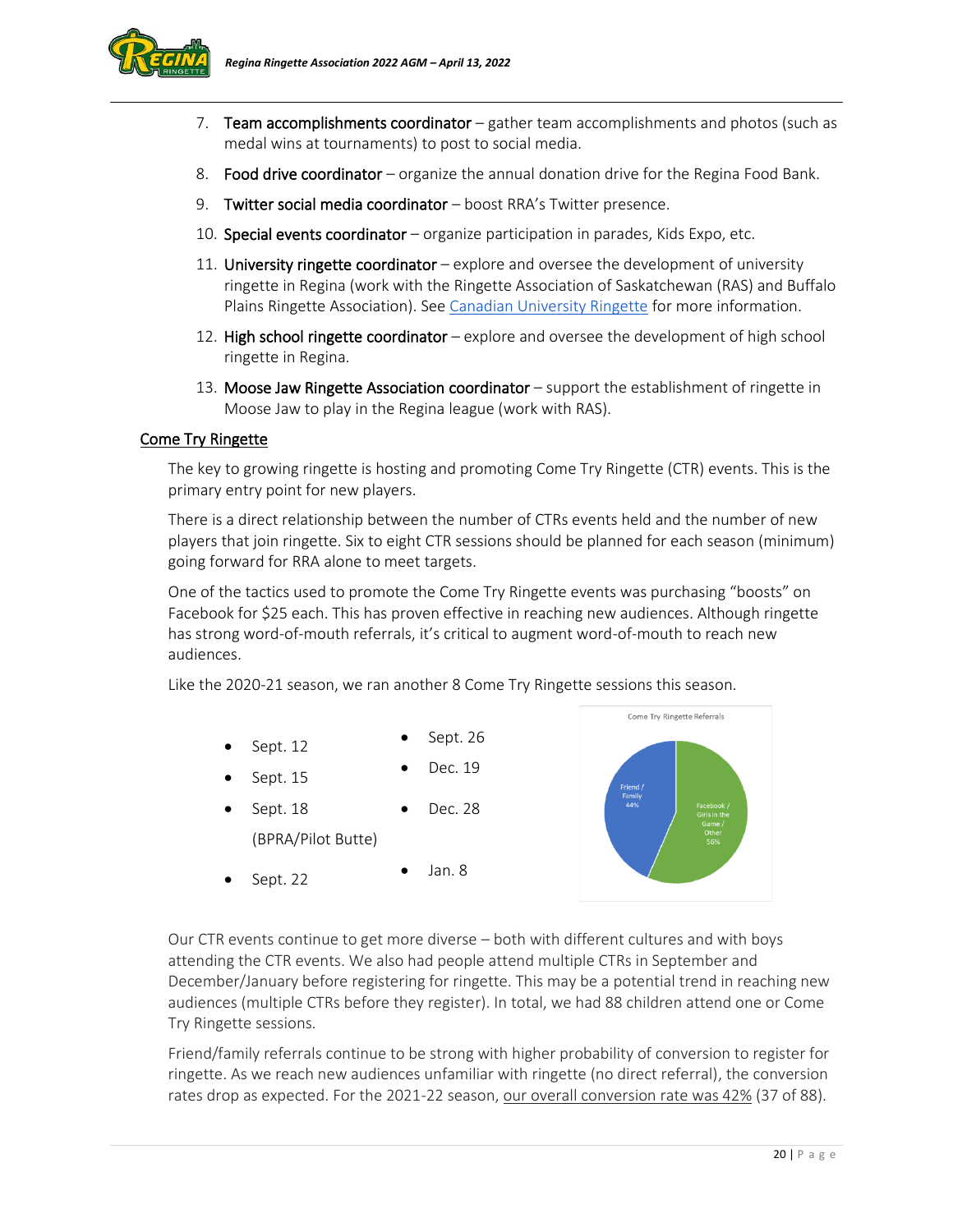

An updated popup banner was created by Jen Shupe for future Come Try Ringette events.

Darin Degenstein and Michelle Burnett organized the CTR events. The on-ice facilitation was done by Amanda Mushumanski, along with Myia Fleece, Payten Mushumanski, Makenna Mushumanski, Sam Muhr, Sydney Chekay, Mia Dumaine, Loreley Chekay, Dafne Cybulski, and Lauren Chekay.

We ask all RRA members to actively promote and refer CTR events to friends, co-workers and families.

## Ringette Rocks

Ringette Regina developed a website for the explicit purpose of recruitment to the sport in the Regina area (RRA and BPRA): [www.ringette.rocks](http://www.ringette.rocks/). For promotional purposes, it's a quick and easy reference (say "go to ringette.rocks for more information"). Included in the website is a mechanism to sign-up for a wait list to be notified of upcoming Come Try Ringette events, season registration, or Girls in the Game ringette programs. Registering for a wait list means anyone interested in ringette can take action at any time (a consistent "call to action").

Additional content (photos) was added to better represent the Buffalo Plains Ringette Association prior to the 2<sup>nd</sup> Annual Food Drive this year.

The Saskatoon Ringette Association officially "joined" Ringette.Rocks in 2022. Images and registration information for Saskatoon's Come Try Ringette sessions and league registration was added to the website.

## Girls in the Game Partnership

For the 2021/22 season, we continued our partnership with Girls in the Game for promoting Come Try Ringette events. Girls in the Game has a mission and values in close alignment to RRA, making them an excellent partner. Reaching new audiences through their extensive distribution list and social media followers has proven effective.

For the second season in a row, Girls in the Game hosted an on-ice ringette program through our partnership. The program ran weekly from February 3 to March 10. 21 participants registered, ranging in age from 5 to 11. 8 are U12 age to help grow the RRA registrations in U12.

| Age 5: 1 | Age 9:4   |   |
|----------|-----------|---|
| Age 6:4  | Age 10: 7 | 1 |
| Age 7:4  | Age 11: 1 |   |

A big thank you to Mel Muckelt for organizing all the coaches and more. Thanks also to the GITG ringette coaches - Leah Lakeman, Erika Power (from Warmen Ringette), Jillian Power (from Warmen Ringette), Mackenzie Bernhauser. Junior Coaches - Brianna Shupe, Brooke Taylor, Irelyn Solie, Paige Gorniak, Peyton Weisgarber, Rylie Benson, Sara Degenstein (assisted in two sessions)

Girls in the Game continues to be a source of new referrals and an opportunity to introduce the sport to players that are a bit older.

## Member Engagement

With a return to full play, and a loss of our contest coordinator from the marketing team, we ran fewer contests this season than last year. A return to play also resulted in less time to produce the regular "Coaches Rock Ringette" newsletters. One was produced this season, thanks to RRA Director of Coaching Melanie Muckelt and author David Morris.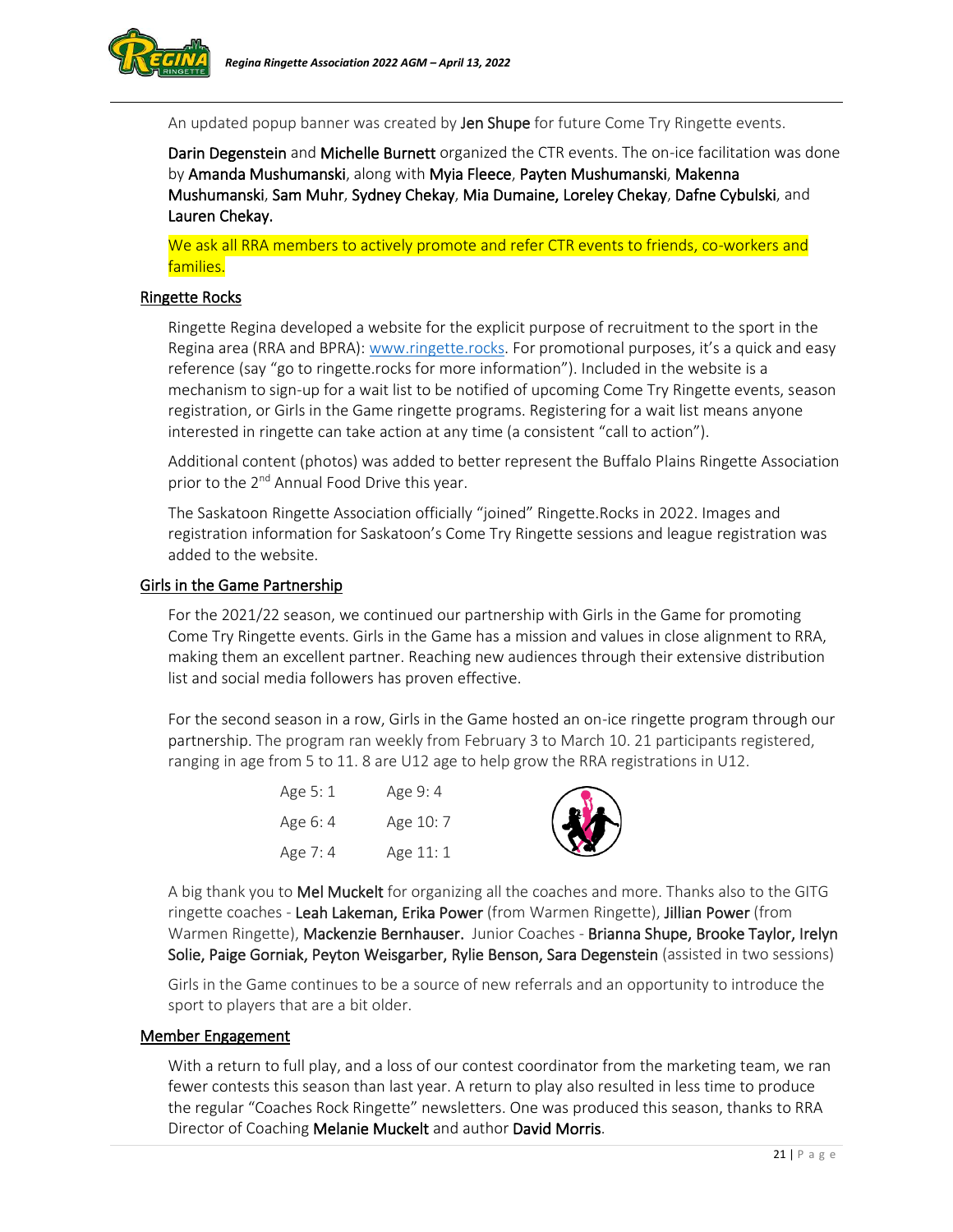

## Social Media

Social media engagement, particularly Facebook and Instagram, has been effective in reaching new audiences. The goal was to engage our members while spreading ringette-content to their social networks. We've had good success and our followers are growing. We started measuring growth for Twitter and Instagram in February 2022. Our focus has been on Facebook and Instagram, but there is an opportunity to focus content on Twitter moving forward. There is a vacant position on the marketing team for this.

## Facebook Followers

| September 2020             | October 2021 | April 2022 |
|----------------------------|--------------|------------|
| 632                        | 865          | 1,000      |
| <b>Instagram Followers</b> |              |            |
| February 2022              | April 2022   |            |
| 836                        | 871          |            |
| <b>Twitter Followers</b>   |              |            |
| February 2022              | April 2022   |            |
| 402                        | 404          |            |

## Throwback Thursdays

Starting in August, we posted "retro" pictures and newspaper articles about ringette in our 'throwback Thursdays' engagement campaign. This was led and managed by Leah Wolfe. The goal was to engage members while promoting the sport with a sense of relevance, longevity, history and life-long participation. Please send old photos / newspaper articles to the Marketing Director via email. We need more retro photos.

## Member Survey

A member survey was released in November 2021 with the intention of gathering insights from our members on topics including team budgets, branding and custom jerseys. The member survey received 126 responses (which is excellent). A 47-page summary report was prepared and presented at the February 2021 RRA board meeting. An outcome of the survey was a change to the jersey policy to make it consistent across B, A and AA.

## Other Advertising and Promotions

RRA purchased two pages in the Regina Fall Leisure Guide once again. This was an effective method to reach new audiences and we'll likely continue to use this method.

Few updates were made to the shadow boards in the city rinks this year. Cheryl Robertson has agreed to be our shadow board / trophy case coordinator for the 2022-23 season. Keys were made to access the



ringette trophy case at the Wickenheiser arena in time for the league championships. The trophies were presented to the gold medal winners before being put back in the trophy case. The trophies are classic, likely 40+ years old.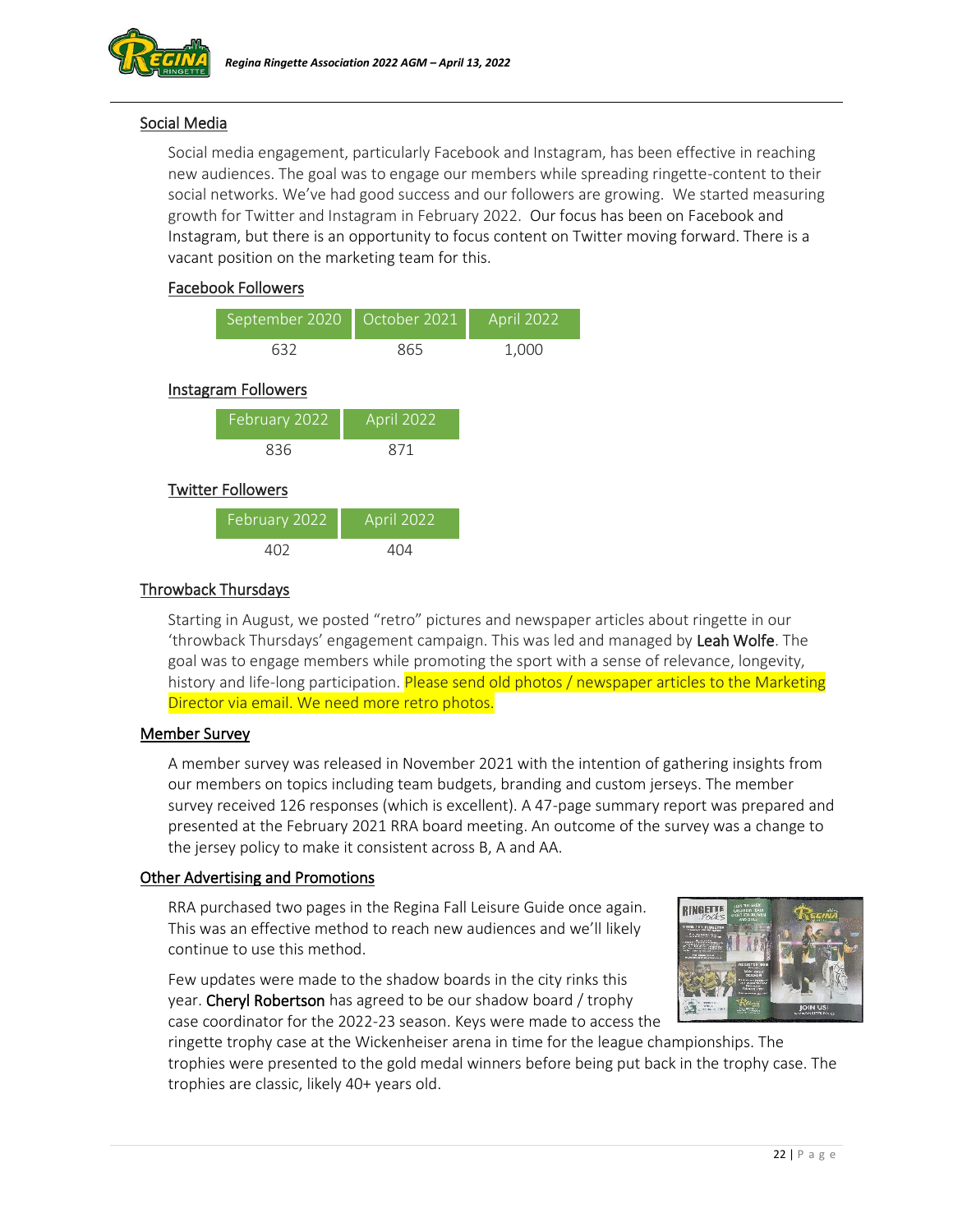

Darin Degenstein made an appearance on CTV Morning Live News on March 28<sup>th</sup> to promote upcoming Come Try Ringette, and the school field trip to the Western Canadian Ringette Championships.

RRA registered and purchased for a booth at the Kids Expo [\(https://thekidexpo.ca/exhibitors\)](https://thekidexpo.ca/exhibitors). The event has been postponed from April 2, 2022, to April 16, 2023 (due to COVID).

As previously mentioned, word-of-mouth referrals, Girls in the Game, and Facebook boosts were among the most effective advertising methods this season.

## Western Canadian Ringette Championships School Field Trip

To raise awareness for ringette and to recruit new players, RRA sponsored the cost of a school bus to bring classrooms to a couple Western Canadian Ringette Championship games on Friday, April 1. As of March 29, over 700 students from 27 classes in 10 schools have registered to attend. The April 23 and April 24 Come Try Ringette events will be promoted at this event, as well as the option to sign-out gym equipment from RRA for use in schools. More information about the promotion is available a[t https://www.ringette.rocks/post/school-field-trip-to-the-western](https://www.ringette.rocks/post/school-field-trip-to-the-western-canadian-ringette-championships)[canadian-ringette-championships](https://www.ringette.rocks/post/school-field-trip-to-the-western-canadian-ringette-championships)

## Access Communications Partnership

Access Communications continues to be a strong supporter for ringette community programming.

We had four AccessNow Locker Talk segments:

- October 6: Darin Degenstein & Leah Lakeman (ringette season)
- Oct 26: Colleen Butz-Purdue & Mel Brockman (NRL) • Feb 3: Jayda McMillan & Chloe Larson (tournaments)



• March 2: Tania Orr and Andrea Weston (Europe teams)

We had four games recorded for broadcast this season. Broadcasting games has been a challenge as Access Communication requires a rink where a camera can be positioned and elevated at center ice. The Co-operators Centre fails to meet this requirement in all rinks except Rink #6. To mitigate, we televised games hosted in the Buffalo Plains rinks during the playoffs. Access Communications was not available on weekends, so we had limited options.

- March 1: U12A BP Rush vs U12A Fusion (Balgonie)
- March 21: Open A Elite at Jetts (Pilot Butte)
- March 21: Open A Chaos at GRIT (Pilot Butte)
- March 22: U14B BP Extreme vs BP Force (Balgonie)

TV commentary for the televised games were provided by Darin Degenstein, Donnell Schoenhofen and Cam Wright. Game announcing was provided by Mark Moroz & Darin Degenstein

## Iceville Ringette Food Drive

We hosted the 2<sup>nd</sup> Annual Ringette Food Drive in 2022. This year's food drive included the Buffalo Plains Ringette Association, which turned out to be an excellent boost for the food drive. We attempted to host the food drive in December and include delivery of flyers intended to boost Come Try Ringette registrations. The uptake was poor and December was a challenging month to host a food drive, so we moved it to January and dropped the flyer delivery.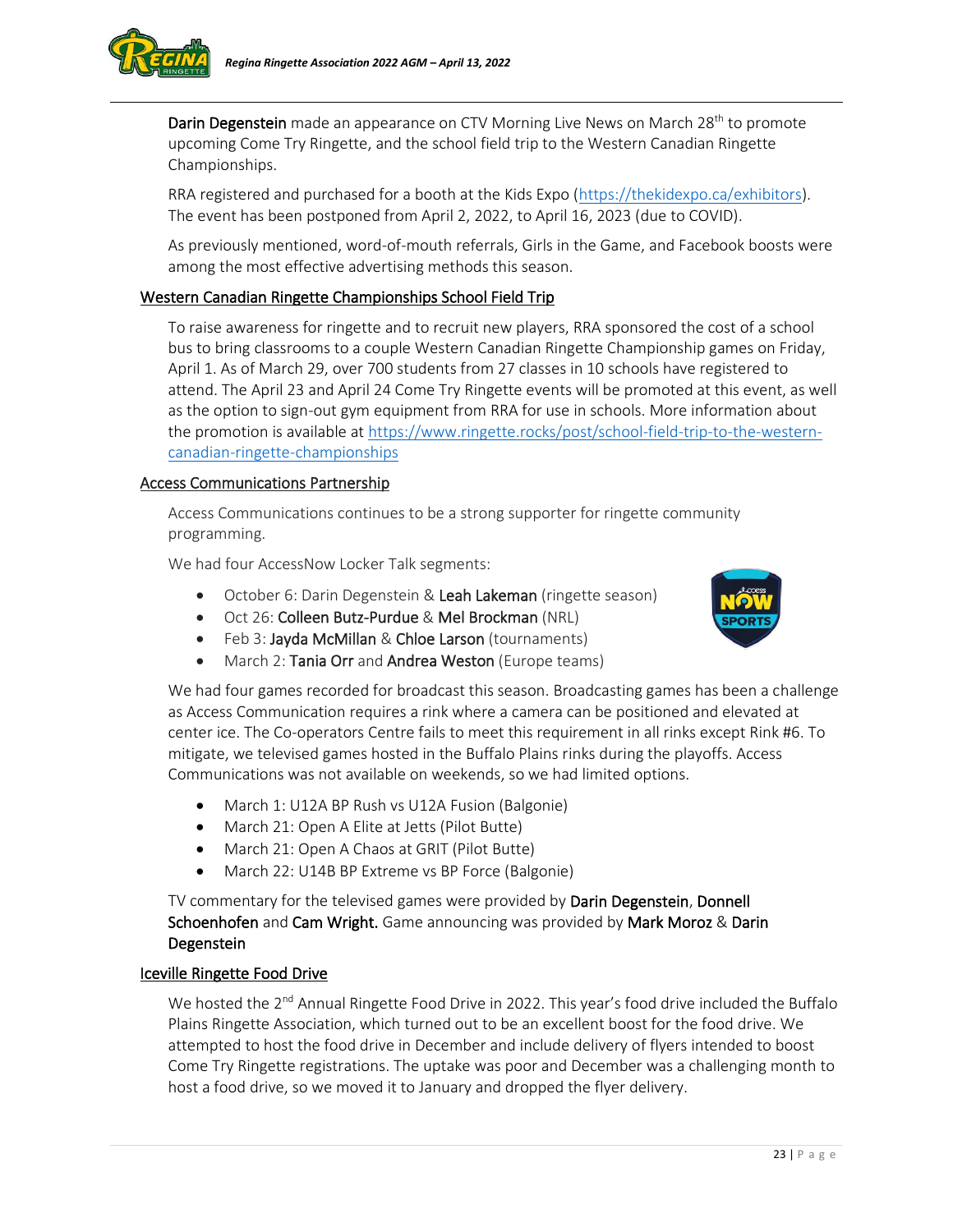

We had only 9 teams for the 2022 food drive. However, these 9 teams were amazing, raising \$5,280 and over 1,573 food items. All nine teams received an ice time at Iceville. In comparison, the 2021 food drive had 16 teams participate. It raised \$2,130 and 1,111 food items. Teams that participated were: U12A BPRA Roar, U16B BPRA Impact, U19AA Bandits, U16A Roar, U12B



Regina Rampage, U16B Regina Chargers, U14A Aces, U12B Regina Shock, U16B Rattlers.

Results of the food drive are posted at Ringette.rocks: [https://www.ringette.rocks/post/iceville](https://www.ringette.rocks/post/iceville-ringette-food-drive-contest-a-big-success)[ringette-food-drive-contest-a-big-success](https://www.ringette.rocks/post/iceville-ringette-food-drive-contest-a-big-success)

## The Co-operators Centre

The Co-operators Centre is the cultural hub for the Regina community ice arena sports. We engaged with their management to strengthen Ringette Regina's presence in the facility. The Cooperators Centre is a public facility owned by the City of Regina and managed by the Regina Exhibition Association Limited (REAL).

As an outcome of working with The Co-operators Centre through-out the 2020-21 season, ringette lines were permanently painted on Rink 6, and shot clocks were installed, for the 2021- 22 season, making use of the big rink much easier.

The focus for The Co-operators Centre is now on moving our equipment room/office to the area above rink 5 to gain tenant benefits. The marketing opportunities include: hang ringette banners, Ringette display case/display area outside the entrance to the area above rink 5 (see below), viewing area overlooking rink 5, Lit "RINGETTE" sign (like the Hollywood sign) overlooking rink 5 for constant ringette promotion.



Work is in progress with Mike Wiens and Neil Stang to develop a financially feasible plan to make this move possible.

## Moose Jaw Ringette

The Regina Ringette Association is both a local ringette association and the league association for both RRA and the Buffalo Plains Ringette Association. A natural extension of the RRA as a league association is expansion to Moose Jaw.

A Moose Jaw Ringette plan was revised and presented at the February RRA board meeting. As part of our plan for eventually starting the Moose Jaw Ringette Association, we would like to run the programs in Moose Jaw through RRA for the first year. Once we have a base established in Moose Jaw, these roles can be served from Moose Jaw members.

Ringette in Moose Jaw starts with Children's Ringette. The goal is to get a toehold in the youngest divisions with enough critical mass for competition and recruitment to form a Moose Jaw Ringette Association (MJRA) board.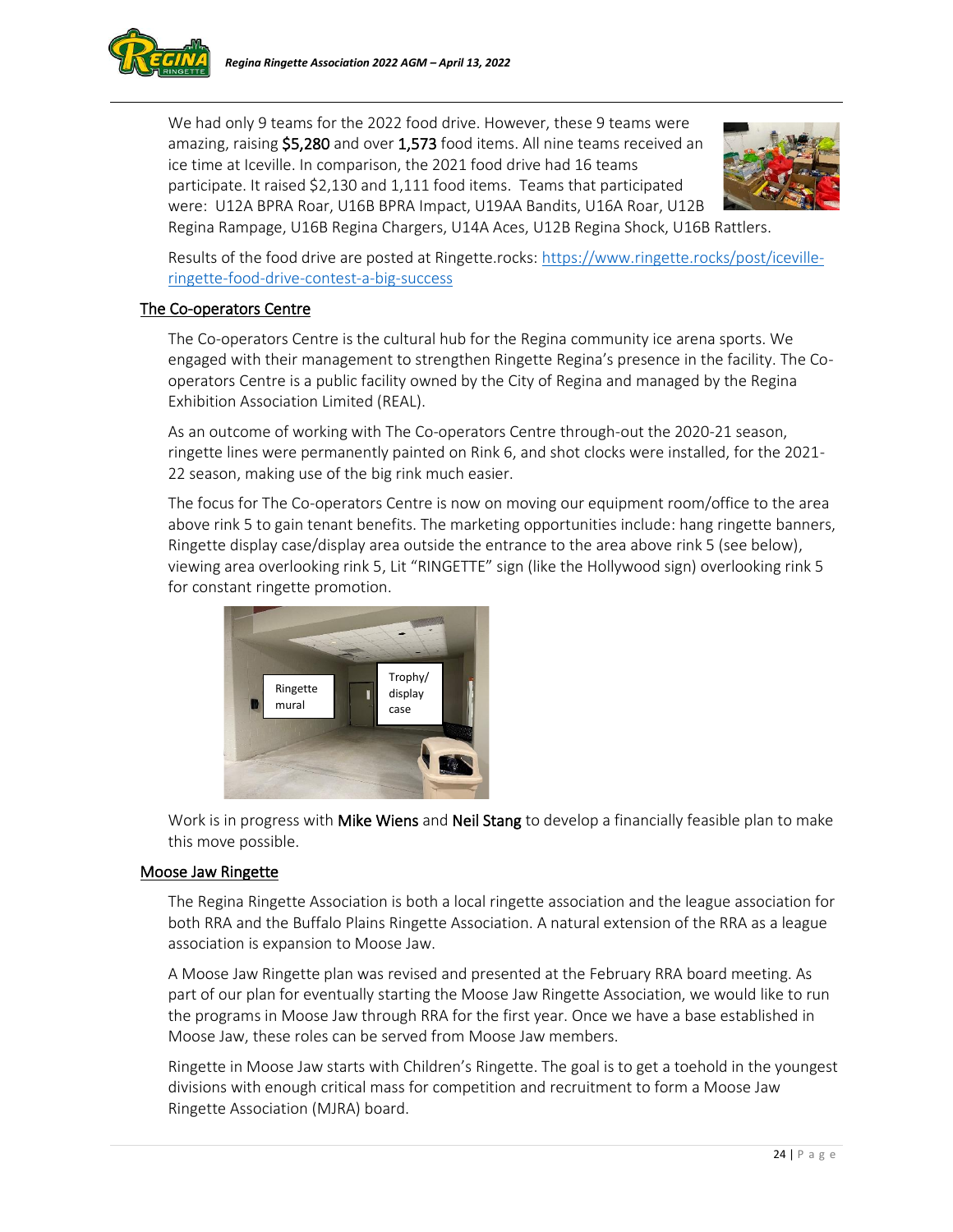A starting point is to book two hours of ice weekly in Moose Jaw for Children's Ringette. Within Children's Ringette, there are four divisions: Learn To Play (LTP), Fundamentals 1 (FUN 1), FUN 2, and FUN 3. For Moose Jaw, we will target the middle two divisions to start. This maximizes participation with the minimal investment:

- FUNDAMENTALS 1 (two groups/teams of 12)
- FUNDAMENTALS 2 (two groups/teams of 12)

The goal is to recruit 48 players.

In order to commit to booking program ice in Moose Jaw (due April 15), we need a minimum of two volunteers willing to commit to a Moose Jaw FUN1 or FUN2 program as a coach or commissioner.

Many thanks to the marketing team, the RRA board, and many other volunteers and contributors for their outstanding contribution in marketing and promoting ringette this season.

## $\triangleright$  Director of Website – Jen Shupe

Started the year moving the website to TeamLinkt. We had multiple issues with this project, and I will continue to work with the company to meet all our needs.

Recently added a list of critical dates to the site to keep everyone on task.

Our free tournament site has had just over 52,000 views.

Will continue to work with Teamlinkt on our priority list over the summer.

## $\triangleright$  Director of Children's Ringette – Michelle Burnett

I have thoroughly enjoyed my first season as the Children's Ringette Director, and I would like to extend my thanks to all the commissioners, coaches, managers, and volunteers for their support.

| <b>Division</b>  | # of Groups/<br>Teams | # of players | # of Coaches,<br>Trainers, Jr Coaches |
|------------------|-----------------------|--------------|---------------------------------------|
| <b>LTP</b>       |                       | 15           | 11                                    |
| FUN1             |                       | 41           | 11                                    |
| FUN <sub>2</sub> |                       | 43           | 18                                    |
| FUN <sub>3</sub> | 6                     | 69           | 20                                    |
| <b>TOTAL</b>     | 15                    | 168          | 60                                    |

The Regina Ringette Children's Ringette Division had four divisions the year.

Held a Children's Ringette specific meeting for bench staff on October 7, 2021 - 15 of the coaches attend, 12 head coaches and 3 assistance coaches.

Coach the Coach program was offered to all the Children's Ringette teams this year.

LTP received a donation from Viterra for new Jerseys.

Team pictures were donated by Troy from the Leader Post and PSP.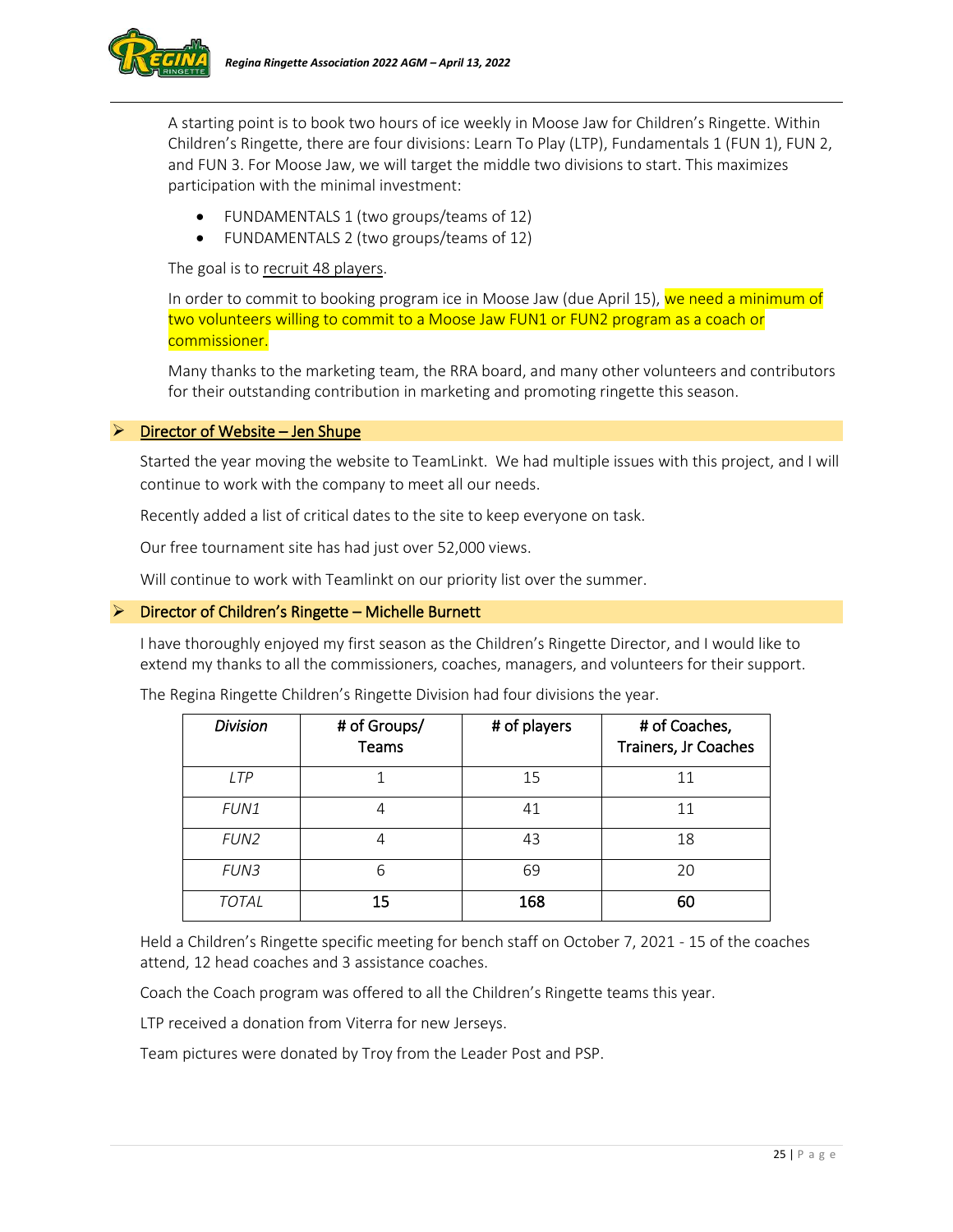

Mid-season Evaluations:

- LTP, FUN1 and FUN2 team were evaluated in December.
	- − 13 players moved from LTP to FUN1, Created a new team The Rockets. Two were moved to Star and one to The Firecrackers.
	- − 5 players moved from FUN1 to FUN2.
	- 13 players moved from FUN2 to FUN3.

RRA ran two goalie clinics for FUN3. All players were encouraged to come learn the skills of being a goalie.

Coaches survey was shared will all the coaches.

Jamboree was Ran March 5 & 6. All teams got 3 games and skills competition and all teams from RRA, BP and SRA attended.

## $\triangleright$  Director of Player Development – Craig Cullins

Power Skating Program - Once again power skating was provided to the Fun 3 and U12 Divisions throughout the season. Bruce McLean continues to instruct these sessions and provide our athletes with a developmental opportunity to increase their skating abilities.

Pre-season 3 on 3 Tournament - This was the inaugural year for this 3 on 3 tournament. Two divisions were created: U12 and first year U14; and second year U14 and U16. Four teams were created in each division and a round robin was played allowing all teams within the division to compete against each other once. After round robin there was a semi-final game for each team followed by the winning teams competing for the tournament championship. Medals were presented to the winning team in each division. In total, 75 athletes from RRA and BPRA participated in this weekend event.

Pre-season Goalie Clinic - This was the inaugural year for the pre-season goalie clinic, which was offered for a nominal fee. There were two sessions offered in August with nine goalies registering but only five attending each of the two sessions. Scott Purdue along with some goalie assistants provided the facilitation for this clinic.

Group Goalie Clinics - Group goalie clinics continued this season at no cost to the athletes. Four sessions were provided in the first half and five bi-weekly sessions in the second half. Each session was broken into two 50-minutes time slots. Sessions were well attended by Fun 3 – U16 goalies from both "A" and "B" levels. U19 were also welcome to attend, but none chose to attend. Scott Purdue along with assistants provided the facilitation for these clinics. Thank you to Tracey Phaneuf for subbing in for Scott for a January session.

One-on-One Goalie Sessions - This was the inaugural year for the one-on-one goalie sessions offered at no cost to the U12–U19 divisions. Coaches were offered two sessions per half to have Scott Purdue attend their practice and work directly with their goalie.

Come Try Goalie - One hour session aimed for Fun 3 goalies to "try" out the position of goalie while interacting and receiving instruction from our U14 – U16 goaltenders. There were eight Fun 3 athletes that attended along with nine mentor goalies. Thank you to Michelle Burnett for running this event.

Goalie Retention Program - Regina Ringette Association approved a financial program to help maintain goalies in our association. All full-time goalies registered in a season will receive a credit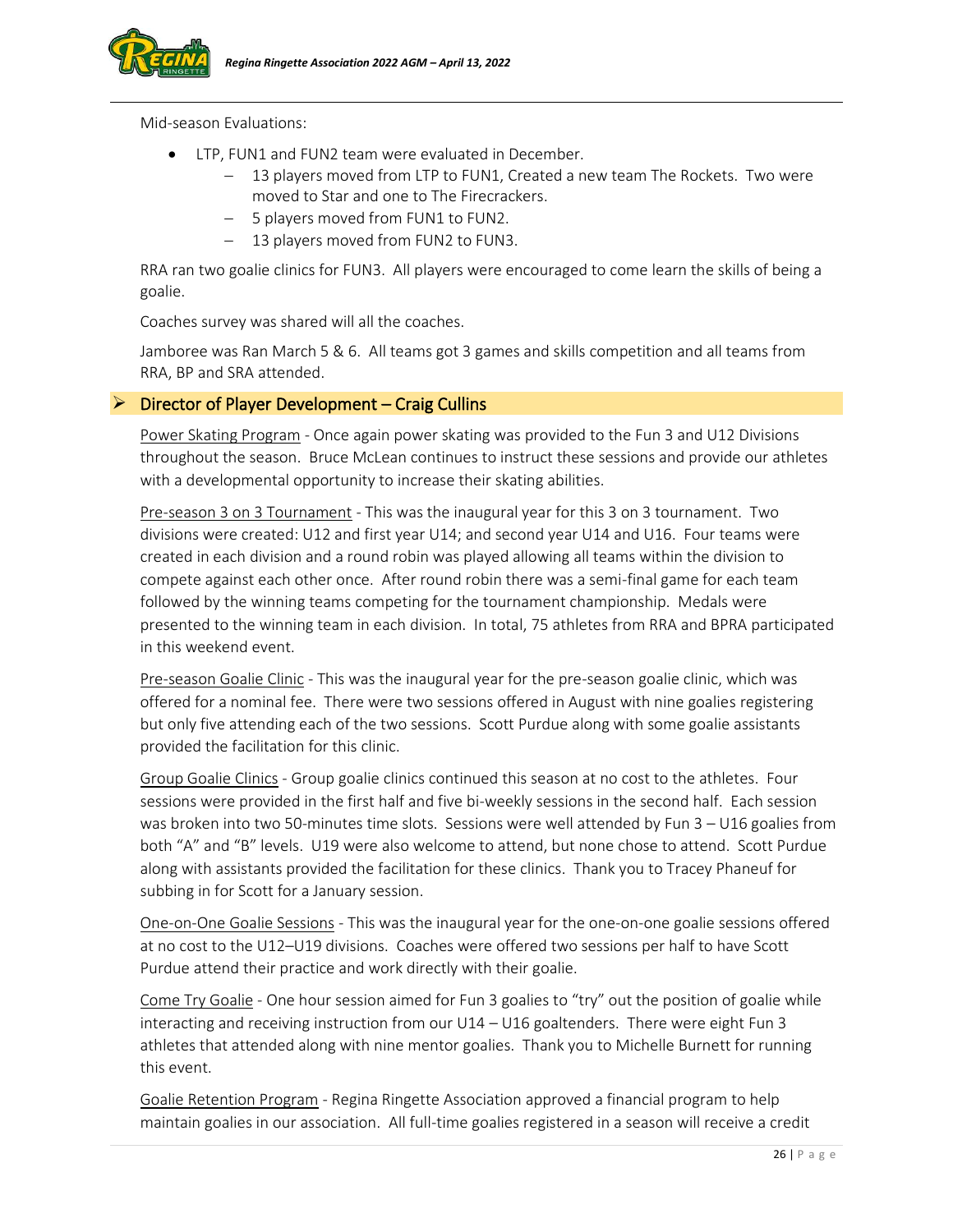

voucher for the subsequent season waiving all registration fees up to and including the U19 Division. Goalies leaving U19 and moving to Open will not receive the voucher. All first-year full-time goalies will receive 50% back from their registration fee paid in their first season.

## *COMMISSIONER REPORTS*

The U12 Division had 72 players

 $\triangleright$  U12 – Nicole Fisher

| Team Name | Division | # of players | Head Coach                       |
|-----------|----------|--------------|----------------------------------|
| Fusion    |          | 15           | Scott McBeth                     |
| Attack    |          | 14           | Scott Weaver/Shauna Sebastian    |
| Shock     |          | 15           | Jessica Romanski/Hanna Romanski  |
| Rampage   |          | 14           | Jen Hone Best / Camille Okestrum |
| Raptors   |          | 14           | Graham Lauten/Quinten Stewart    |

*Note: Buffalo Plains Ringette Association had 3 teams in the U12 division* 

## League Standings:

- − Gold Medal Attack
- − Silver Medal Shock
- − Bronze Medal Rage

## Commissioner Comments:

The U12 Division started off earlier than usual. We had the A team picked at the beginning of September. Then not long after the Teams were picked. One team struggled without a goalie until their first game. We have had a few players leave but new ones join at the same time which really did not affect the teams.

Most teams took part in the Shock invitational at the beginning of the season, then the other tournaments such as the BP Charge, Saskatoon City of Bridges and our own Queen City Classic tournament. All teams have done well this season considering it was a return from two years affected by COVID.

I would like to give a round of applause to all the coaches and players for making our comeback year so great. I look forward to next year.

## $\triangleright$  U14 – Nicole Fisher

The U14 Division had 69 players this year.

| Team Name   | # of players | Coaching Staff                |
|-------------|--------------|-------------------------------|
| U14 A Aces  | 15           | Kelly Muhr                    |
| Predators   | 12           | Marshal Verhalst, Karen Meban |
| Mayhem      | 14           | Tara Kraine, Justin Lenic     |
| <b>Riot</b> | 14           | Brad Wegner, Carla Mcleod     |
| Reign       | 14           | Cory and Jen Rainville        |

## League Standings:

- − Gold Medal Predators
- − Silver Medal BP Extreme
- − Bronze Medal BP Force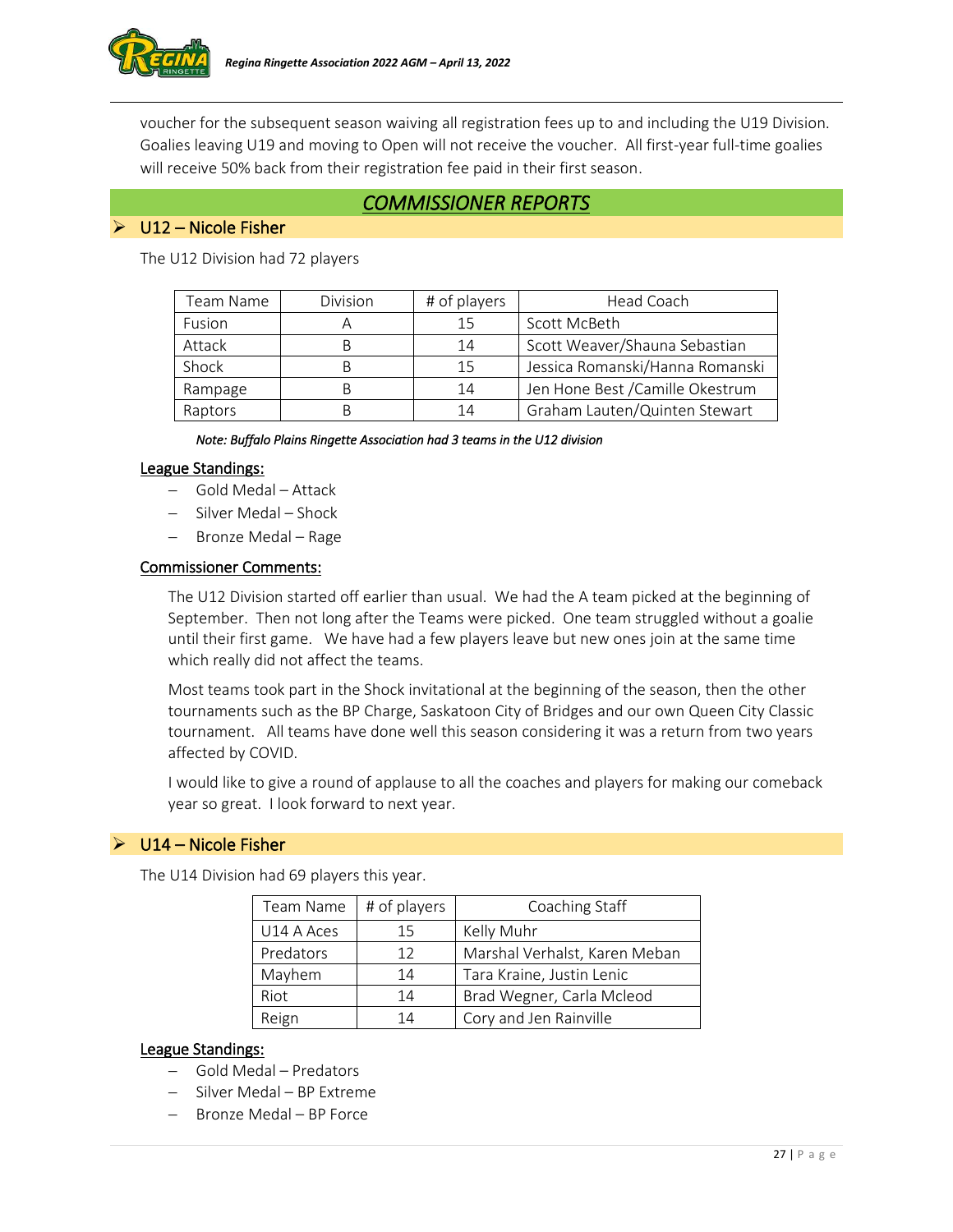

## Provincials Overview/Standings:

- − Gold Medal U14 Predators
- − Western cup- U14A Aces

## Commissioner Comments:

The U14 Division had a great start. We lost some players to the U16B Rattlers, but we gained a few new faces to the division as well. The season was hit and miss for tournaments as some were canceled due to covid. Of the tournaments that went ahead and had RRA teams attend, at least one Regina team brought home a medal of some sort. This year was a struggle for teams, as some new coaches joined our division. I would like to thank everyone for helping out this year and getting the kids out there to play the sport they love. Our division had a lot of breaks with ice being an issue, but we found a way to get the girls active with off ice activities. When I spoke with teams around the rink this season a lot certainly noted that it sure was nice seeing the girls out there with smiles on their faces and enjoying the atmosphere of being able to play as a whole team versus half and half as we had to do last year. It was great to see this year finish off on a good note and I look forward to next year.

## $\triangleright$  U16 – Jason Hoffart

The U16 Division had a total of 86 players (up from 78 the previous season) on six teams.

| <b>Team Name</b> | AA, A, B        | Players # | <b>Head Coach</b>           |
|------------------|-----------------|-----------|-----------------------------|
|                  | <b>Division</b> |           |                             |
| Stingers         | AA              | 14        | Christen Benson             |
| Roar             | А               | 17        | Darrell Liebrecht           |
| Rattlers         | B               | 15        | Tania Orr                   |
| Riot             | R               | 13        | Nicole Prystupa             |
| Ringmasters      | R               | 14        | Jeanine and Steve Nazarchuk |
| Chargers         | R               | 13        | Nathan and Brandi Klyne     |

#### *Note: Buffalo Plains Ringette Association had 3 teams in the U16 division*

## League Standings:

- − Gold Medal Rattlers
- − Silver Medal BP Blitz
- − Bronze Medal BP Renegades

## Provincials Overview/Standings:

- − Gold Medal AA Stingers
- − Bronze Medal B Rattlers

Provincials were not held for U16A this season as Saskatoon did not have a team. The Roar will be representing Saskatchewan in the WCRC

## Commissioner Comments:

The U16 division saw an increase of 8 players from the previous season. The season went off with little issues. As with most teams in the association many teams faced challenges with the COVID-19 situation in the province. It was nice to be able to complete a semi-normal season after all the restrictions we dealt with last year. The season involved many twists and turns and want to say thanks to all coaches, athletes, and parents for being so adaptable.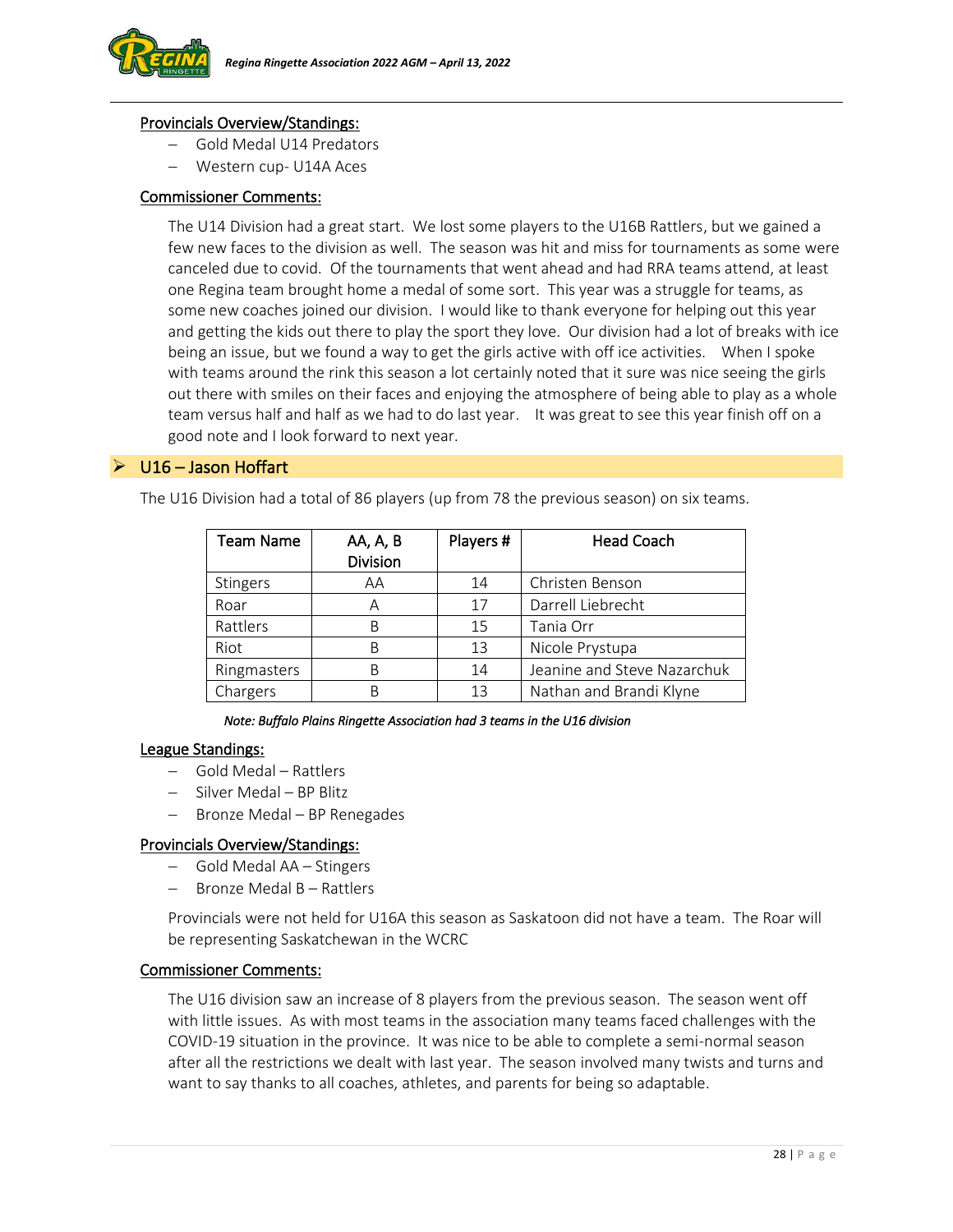

## Team Comments:

## U16AA Stingers – Head Coach Christen Benson

The Stingers started off the season with 14 players; 8 second years and 6 first years (it's rare to have more than a couple of first years on a AA team). We had 2 players playing a brandnew position and 1 player who had never played AA before...but through many hours of team building, off ice training, nutrition and mental training, bus trips, fundraising, on ice training and competition, this great group of athletes have learned to become a team and a family dedicated to put in the work to be successful.

Not knowing what the season was going to look like with COVID still threatening from the sidelines to take away a possible normal season, we decided to start the season off with a bang heading to an exhibition series in Calgary and a tournament in Winnipeg where we brought home gold. We had the Regina and Saskatoon tournaments in November. The team went undefeated in the round robin of the Regina tournament but lost a tough one in the gold medal game falling just short of victory. In the Saskatoon tournament we ended the round robin with a 4-way tie for first place but based on the tournament rules we were knocked down to the Bronze medal game but with a solid performance, the team came out with a victory against the number 1 Calgary team to bring home a medal.

In the second half of the season, we saw COVID take over which caused our planned tournaments to be cancelled (including one in Ottawa). But with a great group and lots of connections we were able to set up an exhibition series in Alberta in January where the team went undefeated, a last-minute tournament at home in February where the team again went undefeated and won gold and an exhibition series in Brandon at the end of February where the team remained undefeated. All of the hard work in January and February helped prepare the team for Provincials where we competed for the Team Sask title. The team had a solid first day winning both games against Saskatoon, securing a gold medal and the title of Team Sask which we will proudly represent at Nationals at the start of April. The team has been committed since the start of the season to put in the work, grow together to be successful and has gone on to beat every team in Western Canada throughout the season. Nationals...here we come!

## U16A Roar – Head Coach Darrell Liebrecht

The season has gone pretty good. The coaches, athletes and parents have been good to work with. Won a silver medal in Sherwood Park at the beginning of the season. We also played 4 exhibition games in Winnipeg at the end of the year where we won all 4 games. The girls have continued to improve throughout the season and are looking forward to Westerns. It has been difficult to find competition for the U16A team. Tournaments seemed to be same weekends and difficult to find. We had 2 tournaments cancelled on us. The Golden Ring was cancelled due to Covid concerns. The Jim Benning was cancelled due no U16A teams wanting to come. Saskatoon did not have a U16A division.

## U16B Riot – Head Coach Nicole Prystupa

For our team I think it has been an improvement. There has been some struggles this year as well. I think the biggest one and I'm sure you will hear about it from other teams or maybe you won't but is practice ice times. I think not getting enough ice and enough full ice practice was a disadvantage to a lot of Regina teams I also would've like to see us play more of an even range of teams. We had some success in our tournaments this year and my goal as a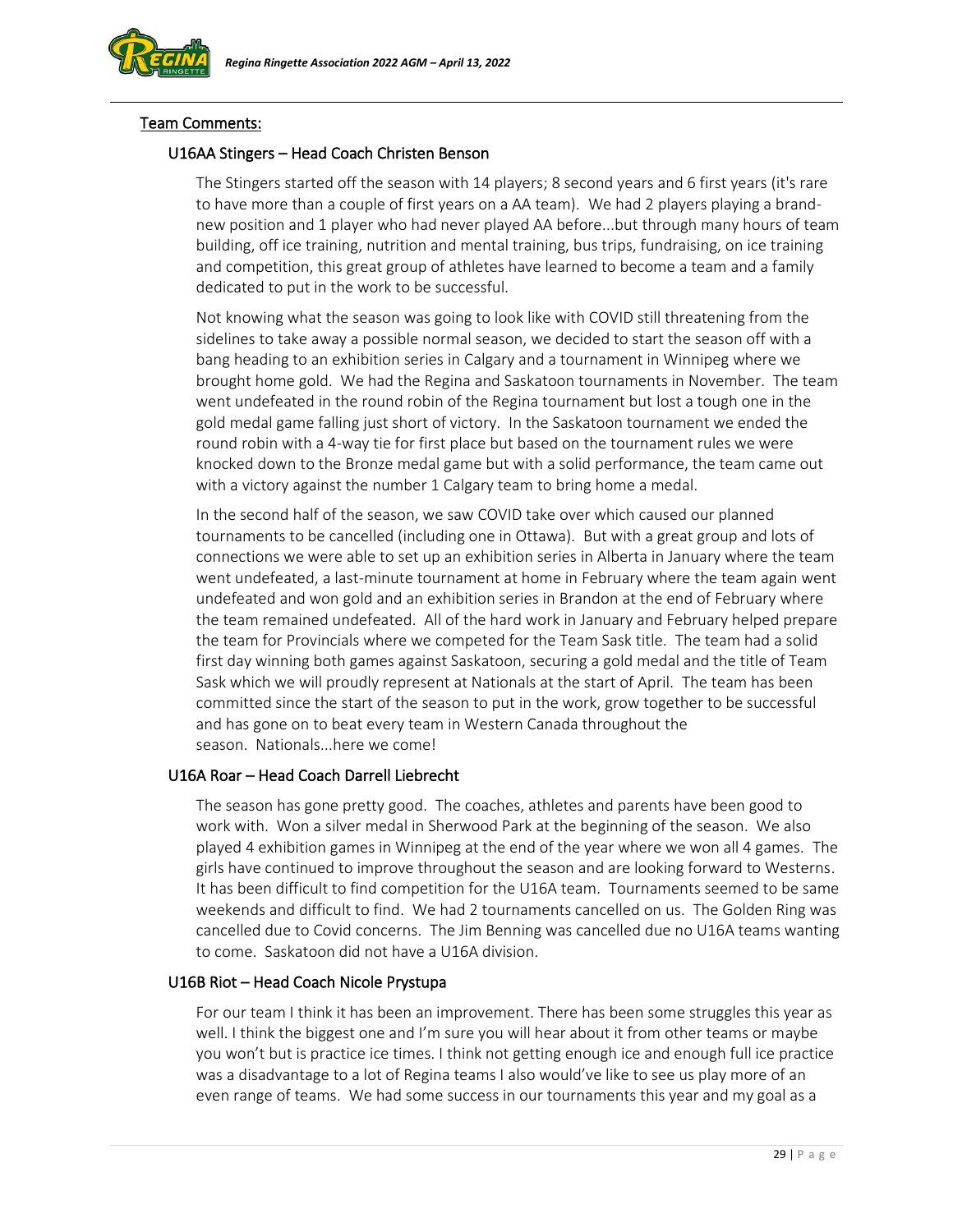

coach is to ensure the girls want to keep playing for as long as I have. I do hope that I have given that to my girls this year.

## U16B Rattlers – Head Coach Tania Orr

We played 11 games in the U16 division. Only 4 of those games were against Regina teams. We played 4 regular season games against the BP Impact and the remaining 3 were against the other BP teams. We had 8 wins and 3 losses in the U16 division. We played 6 games in the U19 division. We had 4 wins and 2 losses. We had 3 non-division games with 1 win, 1 loss and 1 tie.

## Tournaments:

- − Esso Platinum Ring Tournament, Edmonton U16B November 2021. We brought home the silver medal. Losing to the BP Impact.
- Buffalo Plains Tournament U16B December 2021 2 wins, 3 losses. Lost to the BP Impact in the Bronze medal Game.
- − Jim Benning Tournament U19B January 2022 Late entry to replace a team that cancelled because of COVID. 3 losses, 1 tie
- − Queen City Classic U16B February 2022. 2 wins, 3 losses
- − Provincials, Saskatoon U16B Went undefeated in our pool (3 games). Lost in semi-final game. Beat the BP Impact to bring home the bronze medal.

## $\triangleright$  U19 – Trish McBeth

It has been a great season and so nice to be getting closer to normal. Thank you to all the coaches, team staff, players and parents. There were no incidents reported this season. So nice to see that everyone focused on the game and was happy to be back at it.

| Team          | # of Players | <b>Head Coach</b> |
|---------------|--------------|-------------------|
| U19AA Bandits | 17           | Marcel Garnier    |
| U19A Ript     | 16           | Sheryl Bird       |
| U19 Royals    | 17           | Blain Walter      |
| U19 Outlaws   | 16           | Jayda McMillan    |

This year the B teams were drafted by ability and friendships. It worked out very well with both teams being evenly matched. It would be great to continue this in the future for retainment.

One thing to note would be to consider the late game and practice times. These girls are older than the other divisions but are still young enough that many late nights are hard on them. All are high school students and are required to do homework and study.

Both the AA and A teams had building years with very few returning players for each team. Building for the future is essential and both coaches accepted that task.

It was great to see tournament action back on this season. All teams were involved in multiple intown and out-of-town tournaments. All were very successful.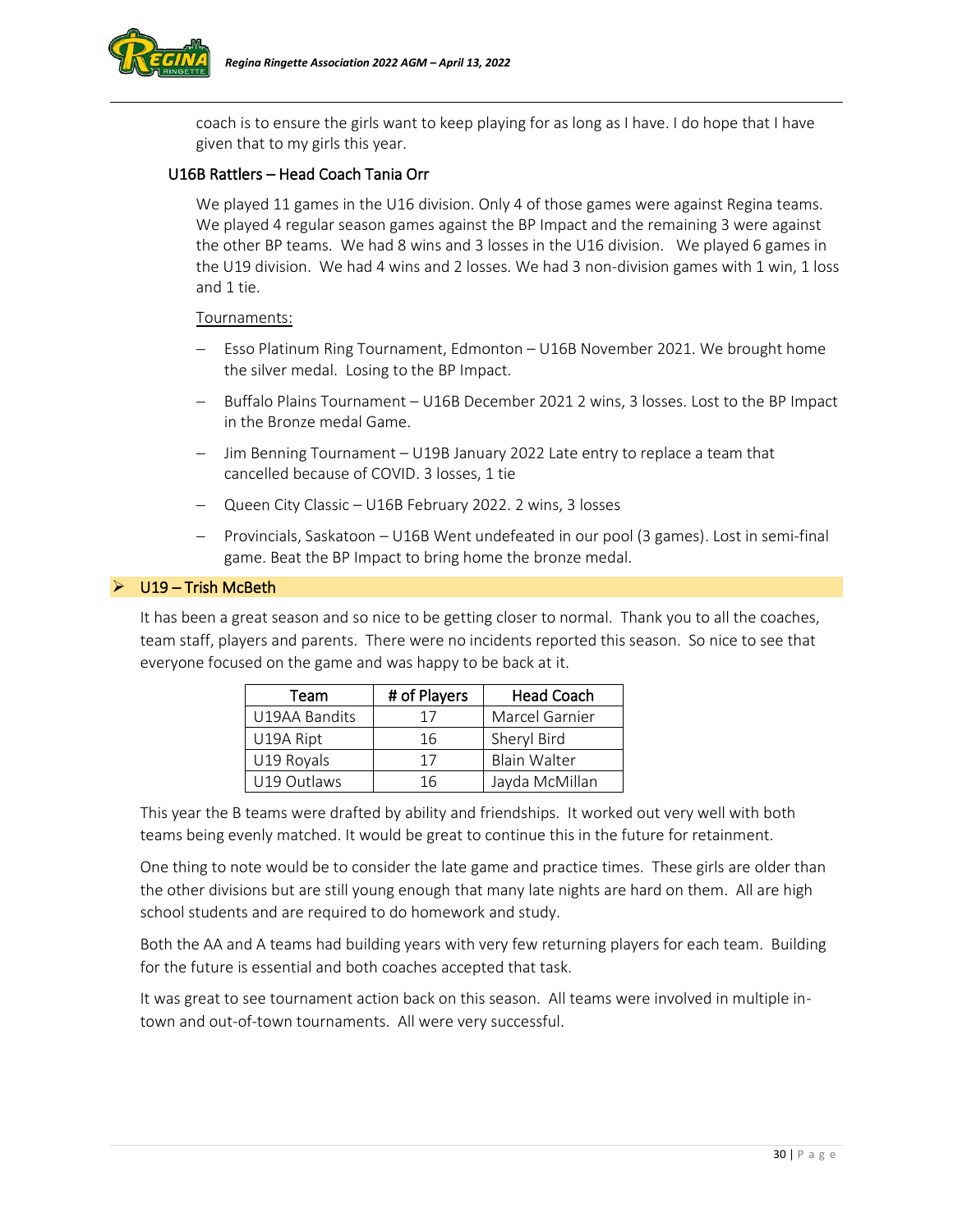

## ➢ Open (18+) – Chelsie Coxford

## Division Background:

| Team Name                         | Division     | # of Players |
|-----------------------------------|--------------|--------------|
| Jetts                             | Α            | 15           |
| Chaos                             | A            | 16           |
| Ambush                            | C            | 16           |
| Blitz                             | C            | 20           |
| Honey Badgers                     | C            | 17           |
| Misfits                           | $\mathsf{C}$ | 18           |
| The Crew                          | $\subset$    | 16           |
| Wildcats                          | C            | 20           |
| Shooters                          | $\subset$    | 17           |
| <b>Buffalo Plains Grit</b>        | A            |              |
| <b>Buffalo Plains Elite</b>       | A            |              |
| <b>Buffalo Plains Hellraisers</b> | B            |              |
| <b>Buffalo Plains Aces</b>        | B            |              |
| <b>Buffalo Plains Extreme</b>     | C            |              |
| Spare Players (all divisions)     | 6            |              |
| TOTAL PLAYERS (RRA only)          | 161          |              |

## League Overview / Standings:

- − A: 1<sup>st</sup> BP Grit; 2<sup>nd</sup> Jetts; 3<sup>rd</sup> BP Elite
- − B: 1st BP Hellraisers; 2 nd BP Aces
- − C: 1<sup>st</sup> Blitz; 2<sup>nd</sup> Honey Badgers; 3<sup>rd</sup> The Crew

## Provincials Overview / Standings:

- − A Provincials were held in Regina March 4-6, 2022 Attended: BP Grit, Jetts and Chaos Gold – Chaos; Bronze – BP Grit
- − B Provincials were held in Saskatoon February 25-27, 2022. Attended: Misfits, BP Hellraisers Bronze - BP Hellraisers

## Western Canadian Championships:

− Open A Grit and BP Elite are attending Westerns in Regina April 1-3, 2022

## Tournaments:

- − Regina Elite Tournament Attended: Jetts, BP Grit
- − Regina Jim Benning Tournament Attended: BP Extreme, Wildcats, Misfits

## Comments:

There were some 18+ games canceled this year due to weather and road conditions, covid and a shortage of referees.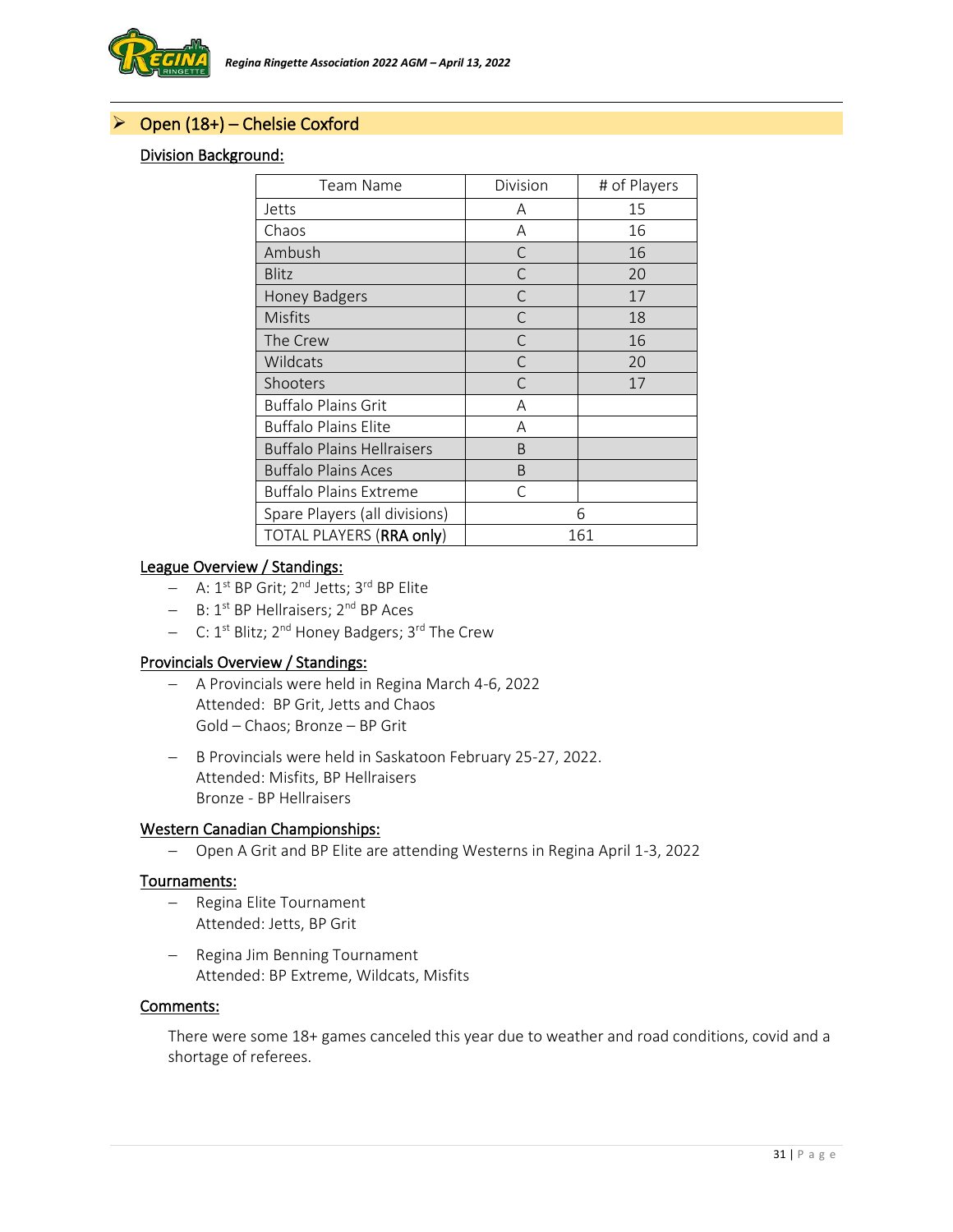

# *REGISTRATION REPORT*

## Registration Summary for 2021/2022:

- − 625 players registered this season; 83 more than last season. The 18+ Open division had the largest increase as many players returned to ringette after taking the 2020-21 season off due to the COVID-19 pandemic.
- − 100 new RRA players registered this season: 24 in Learn to Play, 29 in FUN 1, 18 in FUN 2, 14 in FUN 3, 7 in U12B, 1 in U14B, 3 in U16AA (from BP), and 4 in U19B (from BP).
- − 33 players earned a \$50 Bring-A-Friend voucher for referring new players who registered in U14 or younger. All referrals registered in Children's Ringette this season.
- − 22 full-time goalies will receive a voucher for 100% of their registration fee for next season, and 3 first-time goalies (first-year U12) will receive a 50% refund of their registration fee for this season. This is the first year we offered this particular goalie promotion.
- − 129 coaches registered this season: 54% (70/129) were female, a 2% decrease from last season. We also had 32 managers and 29 treasurers.

| <b>Division</b>        | 2020-21<br>players | 2021-22<br>players | Change in<br><b>Registrations</b> |
|------------------------|--------------------|--------------------|-----------------------------------|
| Learn to Play          |                    | 15                 | 15                                |
| FUN <sub>1</sub>       | 53                 | 41                 | (12)                              |
| FUN <sub>2</sub>       | 19                 | 43                 | 24                                |
| FUN <sub>3</sub>       | 70                 | 69                 | (1)                               |
| Children's<br>Ringette | 142                | 168                | 26                                |
| U12                    | 85                 | 72                 | (13)                              |
| U14                    | 91                 | 70                 | (21)                              |
| U16                    | 78                 | 88                 | 10                                |
| U19                    | 56                 | 65                 | 9                                 |
| $18 +$                 | 90                 | 162                | 72                                |
| Total                  | 542                | 625                | 83                                |

Respectfully submitted, Kim Byrns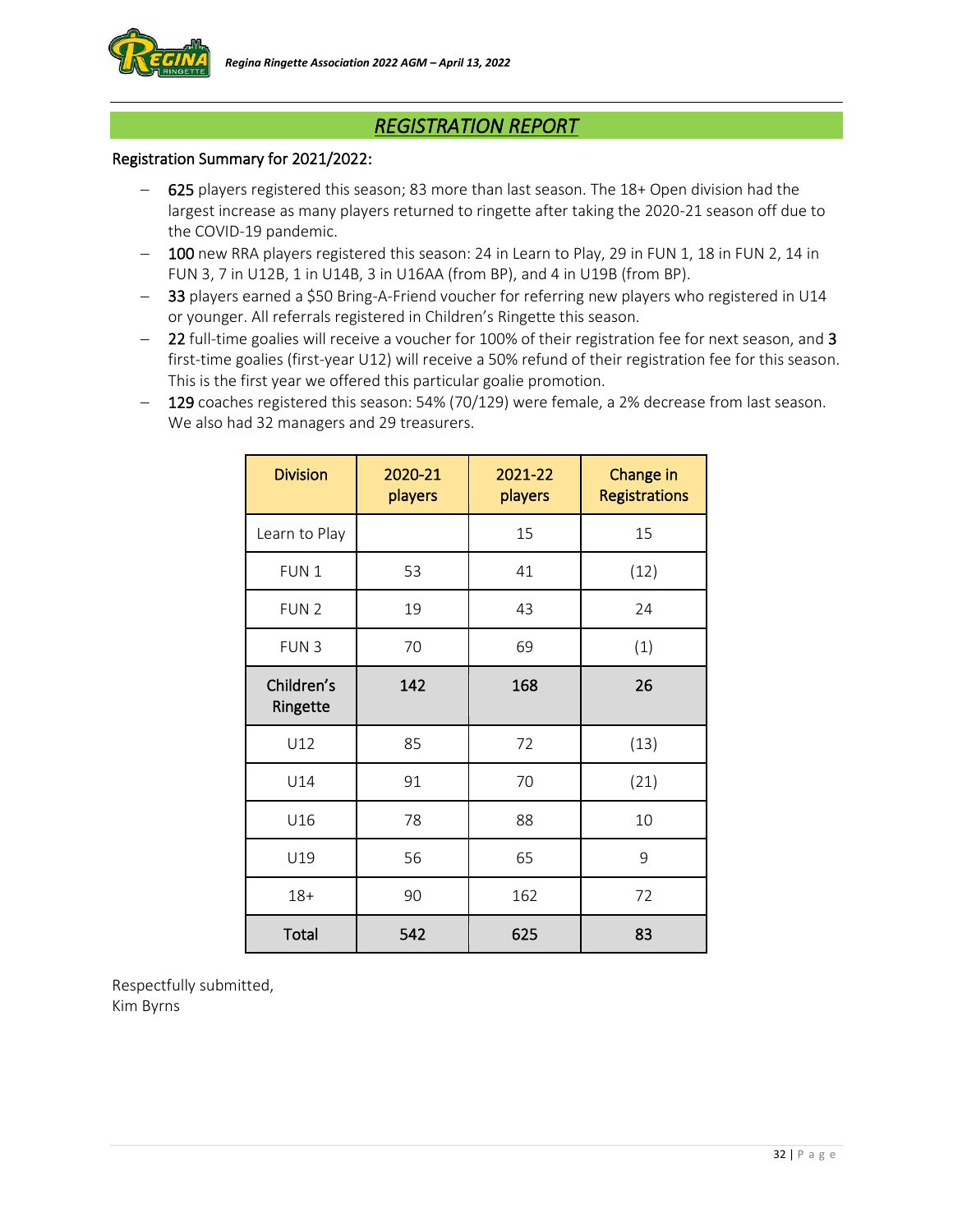

# *SCHEDULING REPORT*

The 2021/22 Season was complicated by a new website platform, and the closure of the Mahon Arena.

RRA moved from Goalline to Teamlinkt, which drastically changed the way we entered information, and how it was displayed. The information was relayed between the website and the Team Apps. Both parties were able to change the display of information on the other end. One of the problems we had was that teams were entering "actual" scores into their apps, and those numbers were being relayed to the website and being published. As a True Sport Organization, we only publish a 7-goal differential. I had to constantly update scores on the website to reflect that Principle. I think we moved through the growing pains, and with help from the tech guys at Teamlinkt, I am sure next year will be an improvement.

The materials that the city needed to complete maintenance construction on the Mahon were delayed in transit, because of Covid-19. Unfortunately, that news came down after the second half schedule was made, and partially published. I tried to juggle the existing schedule with ice that I had available, while keeping the existing schedule alive. That was a mistake. My thought was that I would be able to find ice to fill the gaps. I spent hours on the phone and on the internet trying to acquire ice. I was somewhat successful for games. The practice schedule, particularly the B practices, was added or changed last minute, and it created a less than ideal situation. I chose to believe that teams would be more satisfied with a greater number of ice times at the last minute, as opposed to less ice with greater notice.

Our city allotment was split between the Community rinks (Staples, Hamilton, Kinsmen) and the Cooperators Centre. Weekly, our ice would vary for times, but generally speaking we were 50% Co-op and 50% Community rinks this year. We were lucky to get Pense on Saturdays again, with an extended time to 2:30pm, and often to 4:00pm. They are very good to us. We had a couple of games in Lumsden (no lines), some Southey games (they have lines and are cheap!), and I have been asked to secure ice in Milestone for next season. With Agribition and Grey Cup, we will need the extra ice.

I will be stepping down as Scheduler after this season. RRA will be advertising for the position. A brief description of the time commitment required would be a minimum of 600 hours between June and April. The heavy months (100 hours each month) would be September, November, and January. I will remain as a consultant to the new recruit for as long as it takes to get them up to speed with the contracting, controlling and allotting of the permits from the city, REAL and neighboring towns.

Respectfully submitted, Karen Wiens

# *ROAR (Ringette Officials Association of Regina) REPORT*

Just like all of you, the officials were also happy to be back on the ice again. The year started with Ringette Canada making clinics mandatory for every official. Regina held both a Refresher clinic for experienced officials and a Level 1 clinic for newer officials and had some officials attend a clinic on an alternate weekend in Buffalo Plains. When all was said and done, we had a total of 22 officials, including 7 brand new officials, one of whom had to quit early on due to health reasons. Over half of our officials received formal evaluations this season, which is a number we hope to increase next year. We applied to have a Ringette Canada officials attend the Elite tournament in November, and it was ultimately decided that next season would be a better option.

A return to the rink after a shortened season last year had its challenges. Scheduling is a difficult job at the best of times but adding in the Covid virus and everything that came with it, made things much more challenging. Kudos go out to many of our referees who took on extra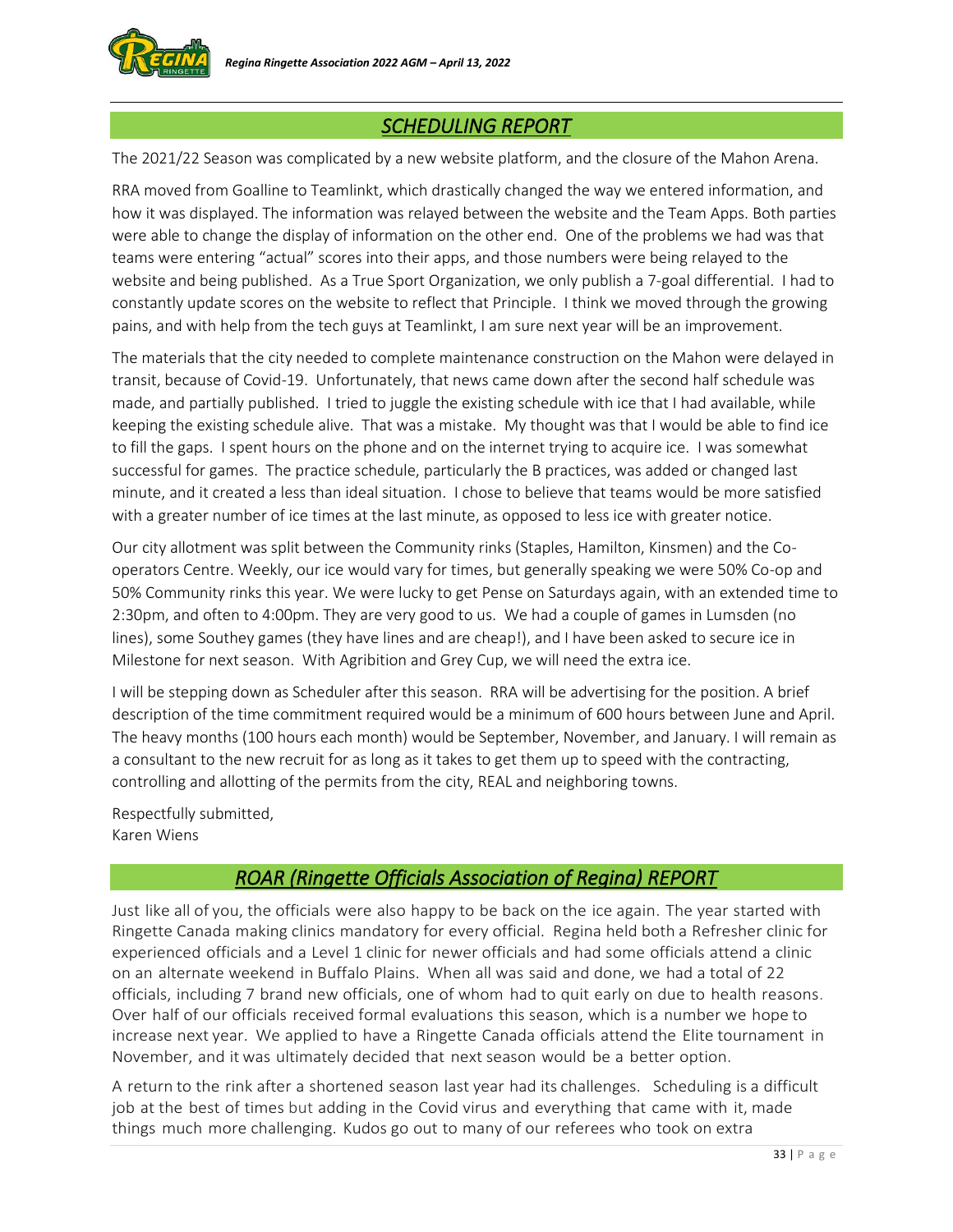

assignments, often on short notice, to help out when we had a number of officials down with Covid or needing to isolate. Many thanks to our assignor, Cherie Young,who did a phenomenal job juggling everything and working with Buffalo Plains officials to assist when there were holes that needed to be filled, both in our own schedule and in theirs. In fact, this year saw Buffalo Plains officials invited to our monthly meetings to help foster consistency between the associations and on the ice.

Regina hosted three major tournaments this season which gave our referees lots of experience. A number of our officials also attended out of town tournaments as well, although the cancellation of several large events, like the Calgary Golden Ring, limited participation. Seven of our officials were selected to the Ringette Saskatchewan Provincial Championships. Congratulations to Breanna Beals who represented Saskatchewan atthe 2022 Western Canadian Ringette Championships.

As many people in our ringette community are aware, we lost a senior official this year when Linda Ostryniuk lost her second battle with cancer. ROAR had helmet stickers made to honor Linda and keep her on the ice with us. We were surprised and moved when we needed to place a second order due to the overwhelming response from local teams and officials across Western Canada who requested stickers as well. We were pleased to nominate Linda for Regina Ringette's Lifetime Achievement Award and even happier when she was chosen as a recipient.

Respectfully submitted, Tanya Jones

## *SAFETY OFFICER REPORT*

Covid protocols for the 2021-22 season were limited and very few changes throughout the season resulted in little impact to our league games

Safety Managers were engaged with questions, in particular when the provincial changes were rolled out.

The point of contact for both the City and Cooperators centre were new and engaged with us quickly and seamlessly.

My role was limited based on my new job that I started in the fall of 2022. I want to thank Chelsie, Nicole and especially Jason for all the help in the quick responses to the Safety Managers questions.

Unfortunately, I will not be able to continue as Safety Manager for the 2022/23 season. I believe that someone with more time could provide a better service to the league and teams. I would be willing to help with the transition in the fall as required

Respectfully submitted, John Dumaine

## *COACH THE COACH PROGRAM REPORT*

Most of the Senior team from the previous year returned and we added Leah Lakeman as the prime for the Fun groups. Her role was to determine possible future coaching candidates for older divisions.

Tania and Amanda spent a great part of the summer continuing to refine the content and making it easier for the new coaches to navigate throughout. Thank you!

No beginning of the year kickoff meeting happened but we did set up the What's App for each group for questions from the new coaches and Senior coaches.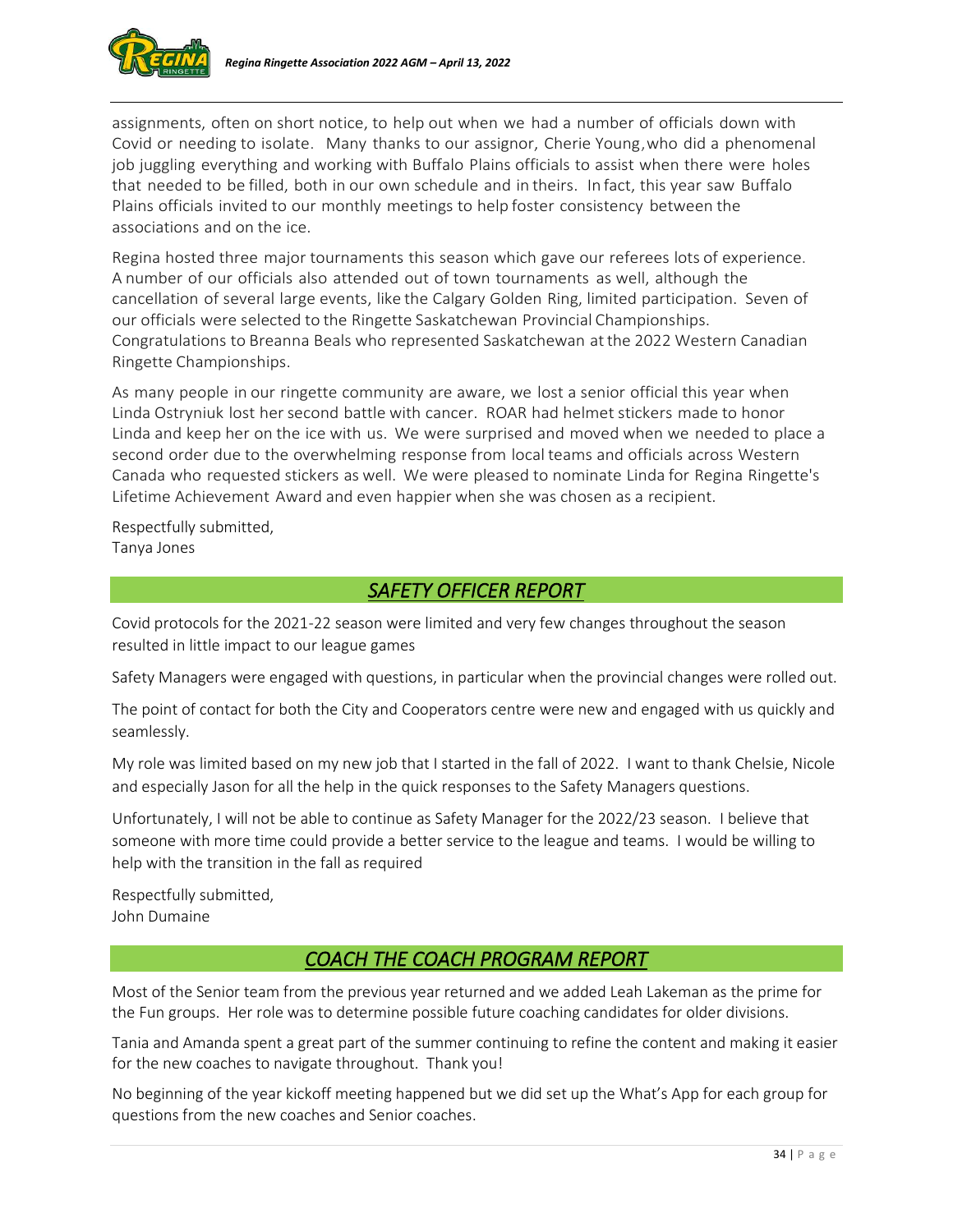

Set up Tara Clemett/Bruce with on-ice time for the new coaches. Attendance was average but still provided value.

The season was very quiet in terms of new coach questions, and I can only assume that senior coaches engaged teams as needed.

Introduced the Hockeyshare application for new coaches and sent requests to join for old division coaches. Uptake was limited but will focus on that more for next season.

Supported the Fun divisions with Michelle Burnett and supported the Firecracker team in the first half of the season. More senior coach support is required for next season.

My focus next season will be on the Coach the Coach Program, and I hope to get more refinement completed over the summer for the 2022 season.

Respectfully submitted, John Dumaine

## *TOURNAMENT REPORT*

Thank you to following ladies for all your hard work throughout the season to make the best of the tournaments!

> Darla Larson Cindy Pettigrew Amber Lenic Lori Klein Vanessa Atherton Heather Leitner

The tournaments had a rocky start due to Covid Restrictions. Things picked up by the time the QCC tournament came up and we were able to fill that one up.

Tournament Financials are handled by the RRA Treasurer. Please refer to treasurer report for details on the tournament proceeds/deficits.

## Elite Tournament: Nov  $5 - 7$ , 2021

The intention of this tournament was to host 20 teams – 5 in each division: U16AA, U19AA, U19A and Open A. The last time this tournament ran (in 2019) it was full. This year we were only able to host 13 teams.

- $\bullet$  U16AA 6 teams
- $U19A 4$  teams
- $\bullet$  U19AA 0 teams
- $\bullet$  Open A 3 teams

I expect this tournament to recover next season and fill up again. We may look at adding U14AA to this tournament as the timing might be better for them as well. Will refer to the local coaching staff to discuss next season.

## Jim Benning Tournament: Jan 7 – 9, 2022

This tournament normally hosts up to 40 teams in U12A, U14A, U14AA, U16B, U19B and Open B/C. The decision was made to move the U16B division to the QCC this year since the U10 and U9 divisions were removed. In the end there were only 18 teams in the tournament, after having 7 teams cancel. A refund was provided to these teams due to them canceling because of Covid (travel was not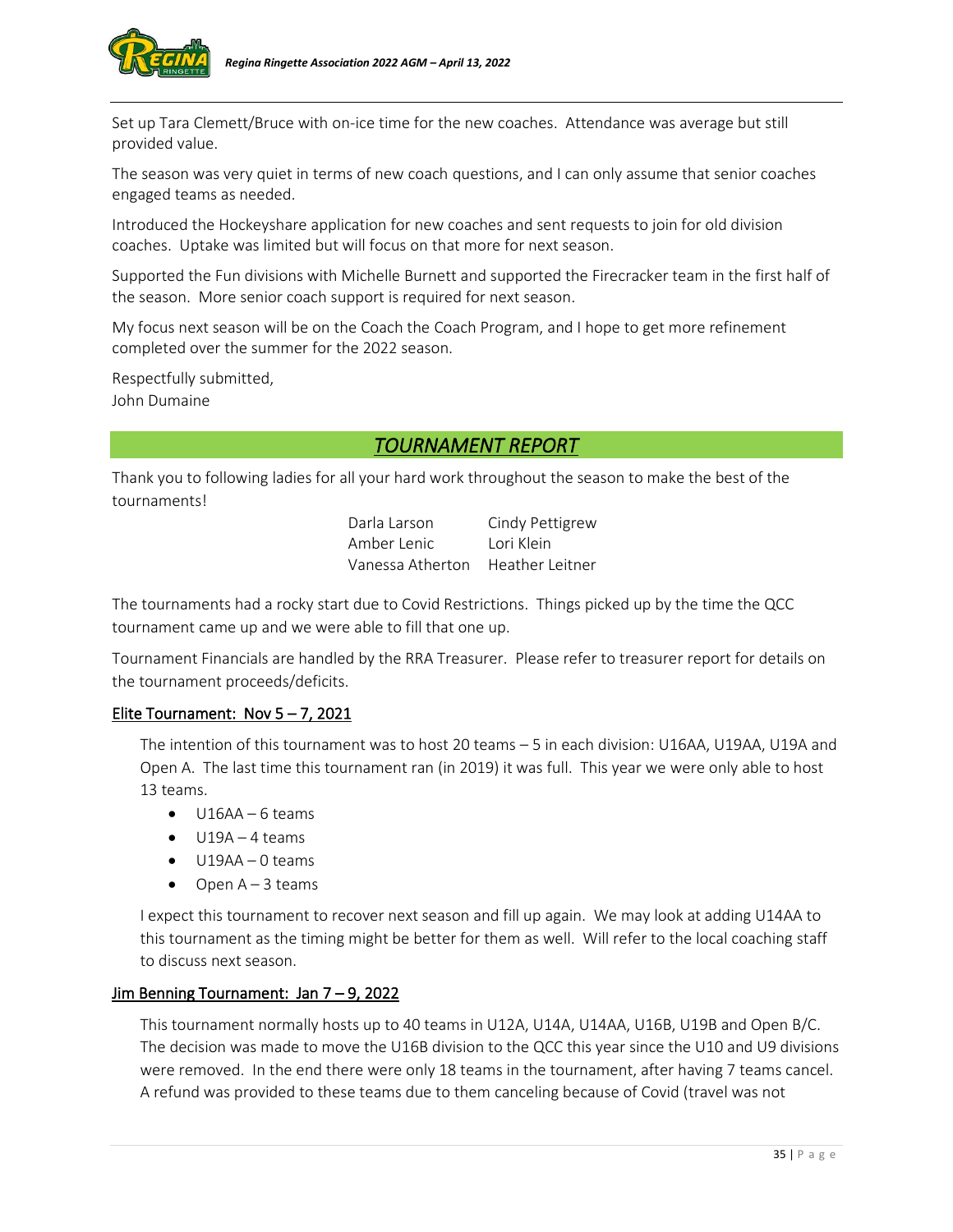

recommended and teams had many players required to isolate due to exposure) and we were able to return all of the unused ice without penalty.

- $\bullet$  U12A 4 teams
- $\bullet$  U14A 4 teams
- $\bullet$  U14AA 3 teams
- U19B 4 teams (plus 1 U16B team that was added to replace a team who canceled at the last minute)
- $\bullet$  Open C 3 teams

## Queen City Classic Tournament: Feb 4 – 6, 2022

This tournament is designed to host 40 teams and we were able to exceed that and host 42 teams. We did include the FUN3 division in this tournament although it was not intended when the decision was made to move the U16 division. We will have to determine if the QCC is the best place for the U16 division next year.

- $\bullet$  FUN 3 12 teams
- $\bullet$  U12B 11 teams
- $\bullet$  U14B 10 teams
- U16B 10 teams

## Western Canadian Ringette Championships: April 1 – 3, 2022

Regina was awarded the opportunity to host WCRCs 2022 after the Regina Hotels Association/Events Regina submitted a bid on our behalf. Our tournament committee agreed to take on this project and I believe we knocked it out of the park! We were frustrated since the events were limited due to covid restrictions, but once the restrictions were lifted in SK, we asked for permission to host a kickoff party for athletes to replace the usual opening ceremonies and banquet that normally takes place. The governance committee (which consists of the provincial sport organization executive or technical directors) were reluctant to allow this, but in the end agreed to allow it but withdrew all their own responsibility and liability. We made this event optional to teams (normally teams are required to purchase tickets and attend the banquet) and offered tickets for \$35. The Delta Hotel hosted the party and went above and beyond to accommodate all of our last-minute requests. We sold more than 500 tickets in less than 2 weeks and the party was a raging success! People talked about it all weekend! It went better than we could have imagined. Two hundred teenage girls danced and sang their hearts out, the Rider Pep-Band came in to get them pumped, one parent told us that her daughter said it was "the best night of her life"!

The tournament hosts 25 teams from the four Western provinces. All games went well, with no incidents. The financials have not yet been finalized, but we are expecting a profit from this event.

| <b>Division</b> | Gold          | Silver        | <b>Bronze</b>   |
|-----------------|---------------|---------------|-----------------|
| <b>U14AA</b>    | Team AB       | Wildcard (AB) | AB <sub>2</sub> |
| U16A            | Wildcard (AB) | Team AB       | Team BC         |
| U19A            | Team AB       | Team MB       | Team BC         |
| Open A          | Team BC       | Team AB       | Host (SK Elite) |

Results of the competition: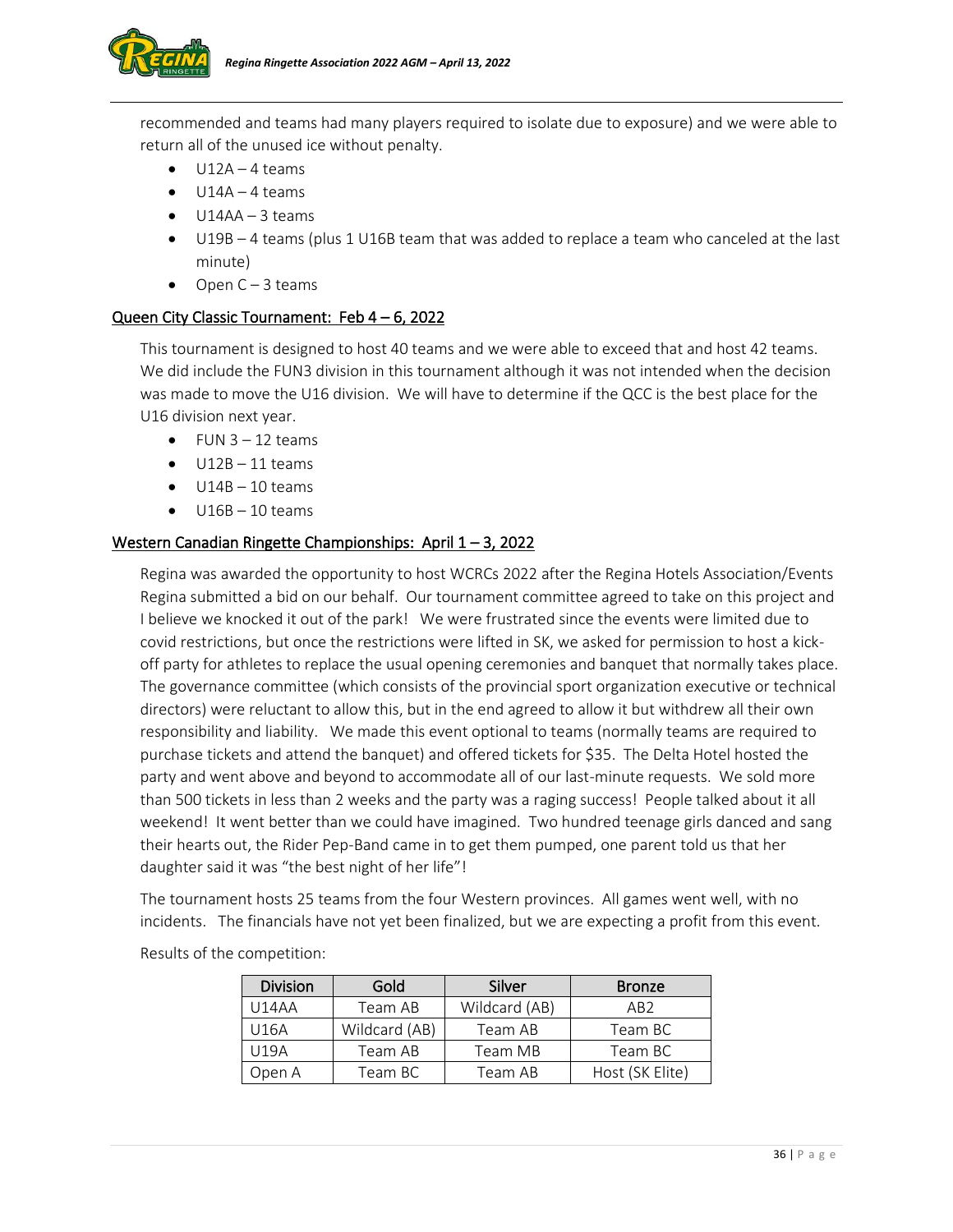

Thank you to our existing tournament committee as well as additional WCRC committee members who spent countless hours preparing for the event and then also spent the entire weekend at the rink to ensure the success of the event!

| Jayda McMillan         | Committee Co-Chair                                        |
|------------------------|-----------------------------------------------------------|
| Amanda O'Donnell       | Committee Co-Chair and All Star Selection Committee Chair |
| Lola Correia           | Treasurer                                                 |
| Darla Larson           | Secretary                                                 |
| Kim Byrns              | Website/Social Media                                      |
| <b>Karen Wiens</b>     | Clothing/All Star Jerseys                                 |
| Lori Klein             | Kick Off Party Organizer                                  |
| <b>Heather Leitner</b> | Accommodations Coordinator and Kick-Off Party Organizer   |
| <b>Cindy Pettigrew</b> | Admission Passes/Swag Bags                                |
| Amber Lenic            | Swag Bags and Volunteer Coordinator                       |
| Vanessa Atherton       | Operations                                                |
| <b>Cherie Young</b>    | Officials Coordinator                                     |

Respectfully submitted,

Jayda McMillan

## *BINGO REPORT*

## Amalgamated Charities and RRA – A backgrounder

RRA is in a partnership with Amalgamated Charities (an agent of SLGA). Amalgamated Charities manages the venues and RRA (among many other non-profits) supplies the labour.

With our bingo license, RRA shares with Amalgamated Charities in the profits of two bingo halls – Centennial and Fantasyland.

If revenue is low enough, the venue makes no money and RRA shares in the losses. But because of RRA's Bingo and Voucher Policy, Regina Ringette pays the labour regardless of revenue. The labour rate per shift is as follows:

- − Centennial Bingo Coordinator \$80
- − Centennial Floor Worker \$65
- − Fantasyland Bingo Coordinator \$90
- − Fantasyland Floor Worker \$75

## How exactly does RRA lose money on bingos?

For the fourth quarter of 2021, RRA lost \$4300 overall. Since 2006 (the beginning of readily available data) these type of losses have never happened.

This is money that, ultimately, is removed from RRAs general operating budget. Looking at the table, it becomes apparent that the Voucher (labour) expense is outstripping revenue.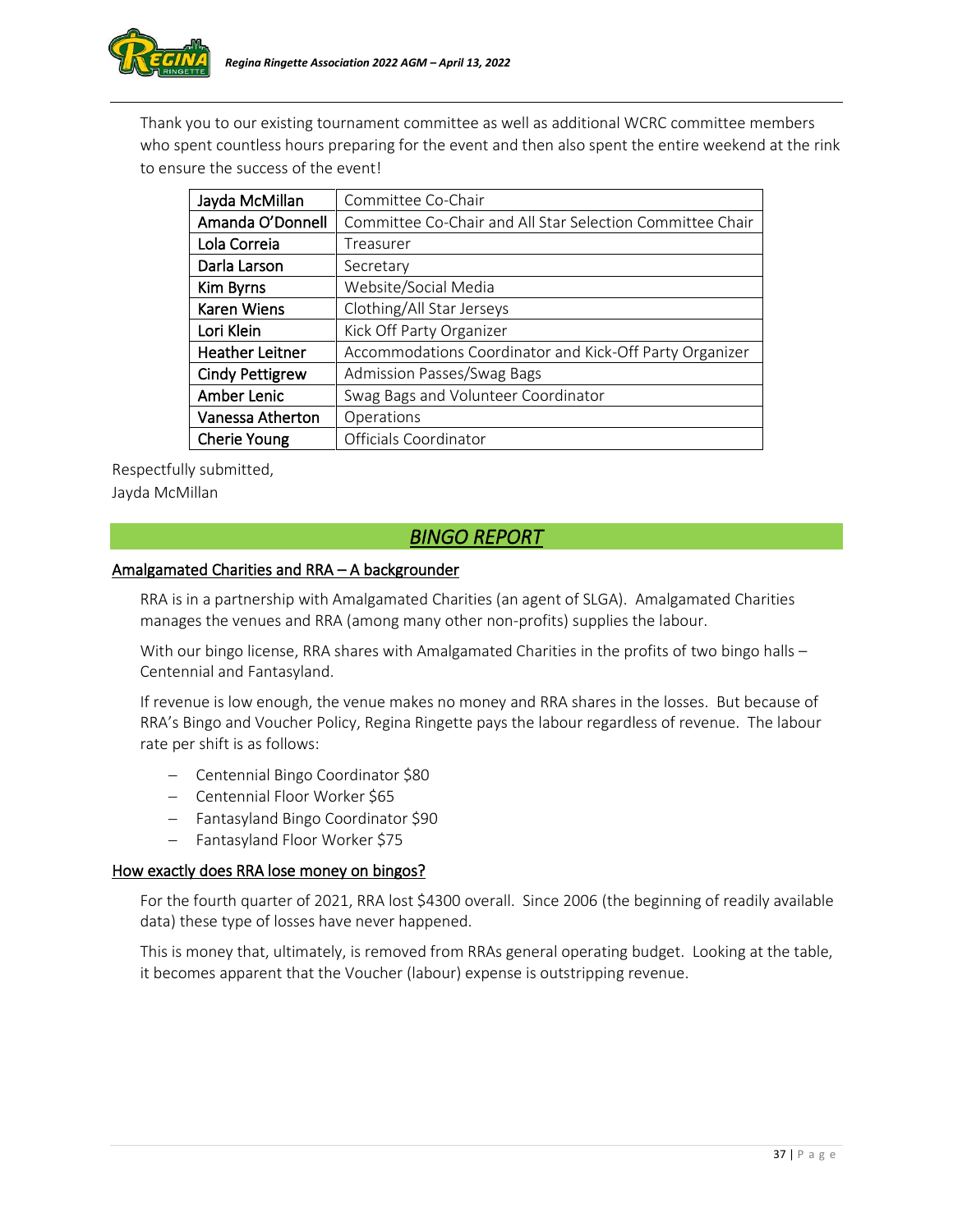

|                 | Centennial   |                             | Fantasyland |                             |              |
|-----------------|--------------|-----------------------------|-------------|-----------------------------|--------------|
|                 | \$           | # of Bingos<br># of Workers | \$          | # of Bingos<br># of Workers | <b>TOTAL</b> |
| <b>Oct 2021</b> |              |                             |             |                             |              |
| Revenue         | \$551.98     | 3                           | \$237.52    | 4                           |              |
| 25% Kickback    | \$138.00     |                             | \$59.38     |                             |              |
| Vouchers        | \$2,725.00   | 24                          | \$1,285.00  | 12                          |              |
| Profit          | $-52,035.03$ |                             | $-5988.10$  |                             | $-53,023.13$ |
| <b>Nov 2021</b> |              |                             |             |                             |              |
| Revenue         | \$1,249.02   | $\overline{2}$              | \$753.95    | 5                           |              |
| 25% Kickback    | \$312.26     |                             | \$188.49    |                             |              |
| Vouchers        | \$1,850.00   | 14                          | \$1,500.00  | 14                          |              |
| Profit          | $-5288.73$   |                             | $-5557.56$  |                             | $-$846.29$   |
| Dec 2021        |              |                             |             |                             |              |
| Revenue         | \$541.16     | $\overline{2}$              | \$318.92    | $\mathbf{1}$                |              |
| 25% Kickback    | \$135.29     |                             | \$79.73     |                             |              |
| Vouchers        | \$1,200.00   | 12                          | \$315.00    | 3                           |              |
| Profit          | $-5523.55$   |                             | \$83.65     |                             | $-5439.90$   |
|                 |              |                             |             |                             | -4309.3125   |

## How might RRA manage the risk of losing money?

In 2020, the number of workers was reduced and therefore the cost of labour was low. The profit margin increased. If so inclined, to maintain margins, RRA could put a cap on labour.

|      | <b>Profit Margins</b> |             |          |  |  |
|------|-----------------------|-------------|----------|--|--|
| Year | Centennial            | Fantasyland | Combined |  |  |
| 2017 | 60.03%                | 33.77%      | 56.67%   |  |  |
| 2018 | 45.21%                | $-13.00%$   | 37.27%   |  |  |
| 2019 | 24.65%                | $-16.99%$   | 19.02%   |  |  |
| 2020 | 58.10%                | 48.31%      | 56.88%   |  |  |
| 2021 | 23.04%                | $-29.15%$   | 11.70%   |  |  |

## Why is Bingo critical to RRA?

RRA depends heavily on Bingo for two reasons:

- 1) It helps families who work the bingos directly subsidize their ringette expenses
- 2) It allows RRA, on average, to operate in the black

Even though it operates in the black, RRA doesn't keep the money. It ploughs it back into the association. The result is subsidized fees – camps – ice, new equipment purchases, etc.

Without Bingo, RRA would have a six-year cumulated net loss position of -\$54k rather than a cumulated net gain of \$264k.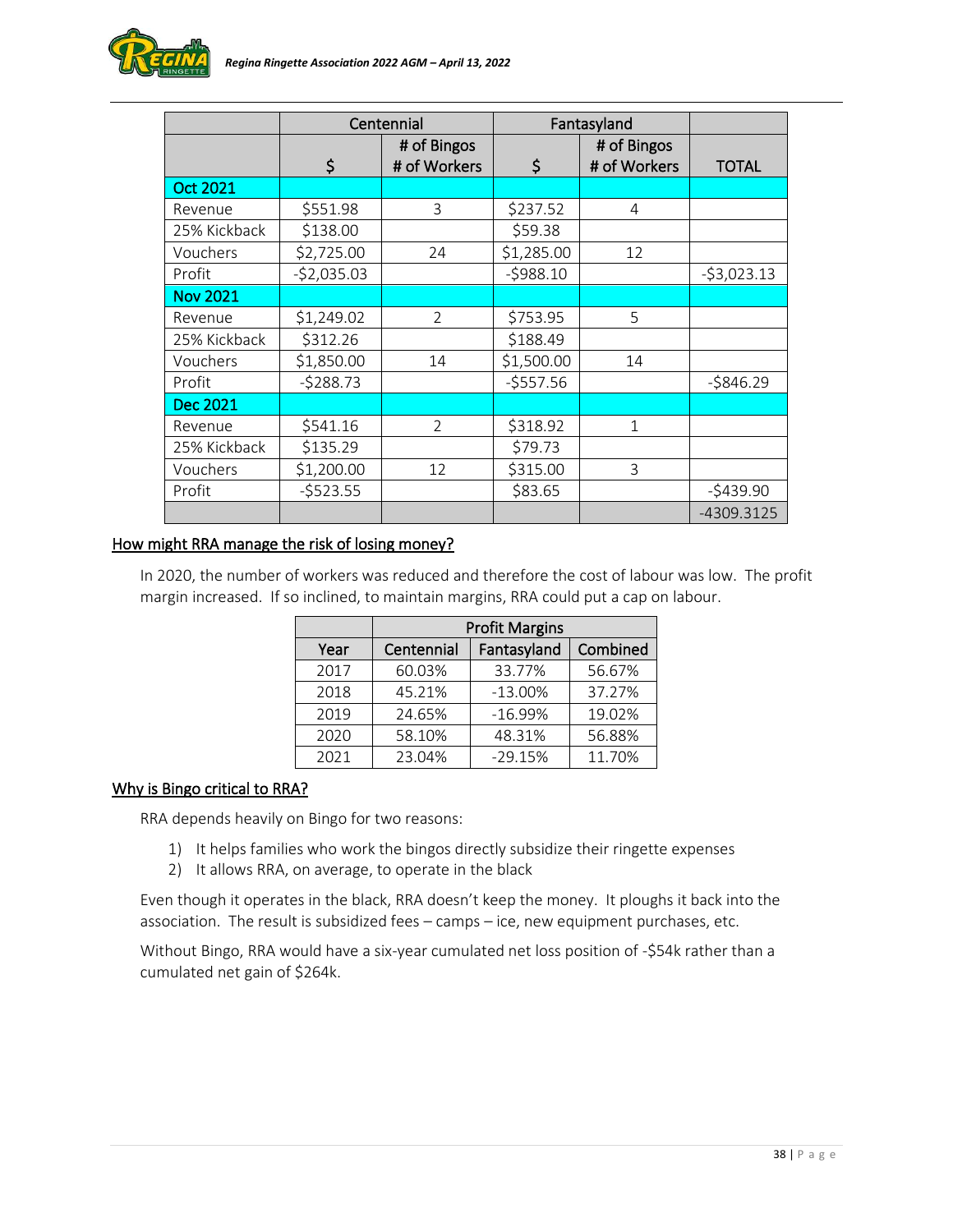

## Six Year Bingo Contribution Summary\*

|                                                | 2014       | 2015      | 2016      | 2017     | 2018     | 2019       | <b>Totals</b> |
|------------------------------------------------|------------|-----------|-----------|----------|----------|------------|---------------|
| RRA Income (loss)                              | $-526,230$ | $-57,300$ | $-54,700$ | \$9,500  | \$16,949 | $-542,000$ | $-553,781$    |
| Bingo profit (and other<br>negligible revenue) | \$56,476   | \$67,592  | \$55,582  | \$46,806 | \$69,469 | \$22,085   |               |
| Income for the year                            | \$30,246   | \$60,290  | \$50,876  | \$56,280 | \$86,418 | $-519,915$ | \$264.195     |

\*RRA Audited Year End Statements

## The future of Bingo

Who knows? If revenue is an indication of demand, then the chart with its downward trajectory would suggest this type of gaming is less popular today than several years ago. If this were adjusted for inflation, the angle would be more acute.



2018 spike attributed to Cash based rather than Accrual based reporting perhaps Rae?

## Recommendations

## Short term

- − Stop advertising for labour.
- − RRA can mitigate risk by controlling bingo labour expenses. Once data for the first quarter 2022 is available, RRA should decide whether to cap labour or not.

Long term

− RRA has benefited mightily from Bingo profits. Given RRA's current registration pricing schemes and programming costs, the profits are critical to its stability. But relying on bingo so heavily puts it in a vulnerable position. RRA, while continuing to participate in bingos, should research the long-term viability of bingo revenues. And perhaps plan on alternative revenue sources just in case.

## Notes

- − According to SLGA Class "B" Terms & Conditions, the distribution of Gross Revenue is based on a *disbursement formula* submitted to, and approved by, SLGA. The document doesn't say who creates the formula, whether or not it's negotiable or any other terms.
- − The current formula is 4.514% of gross, 25% of net. All charities, it would seem, are paid according to this formula.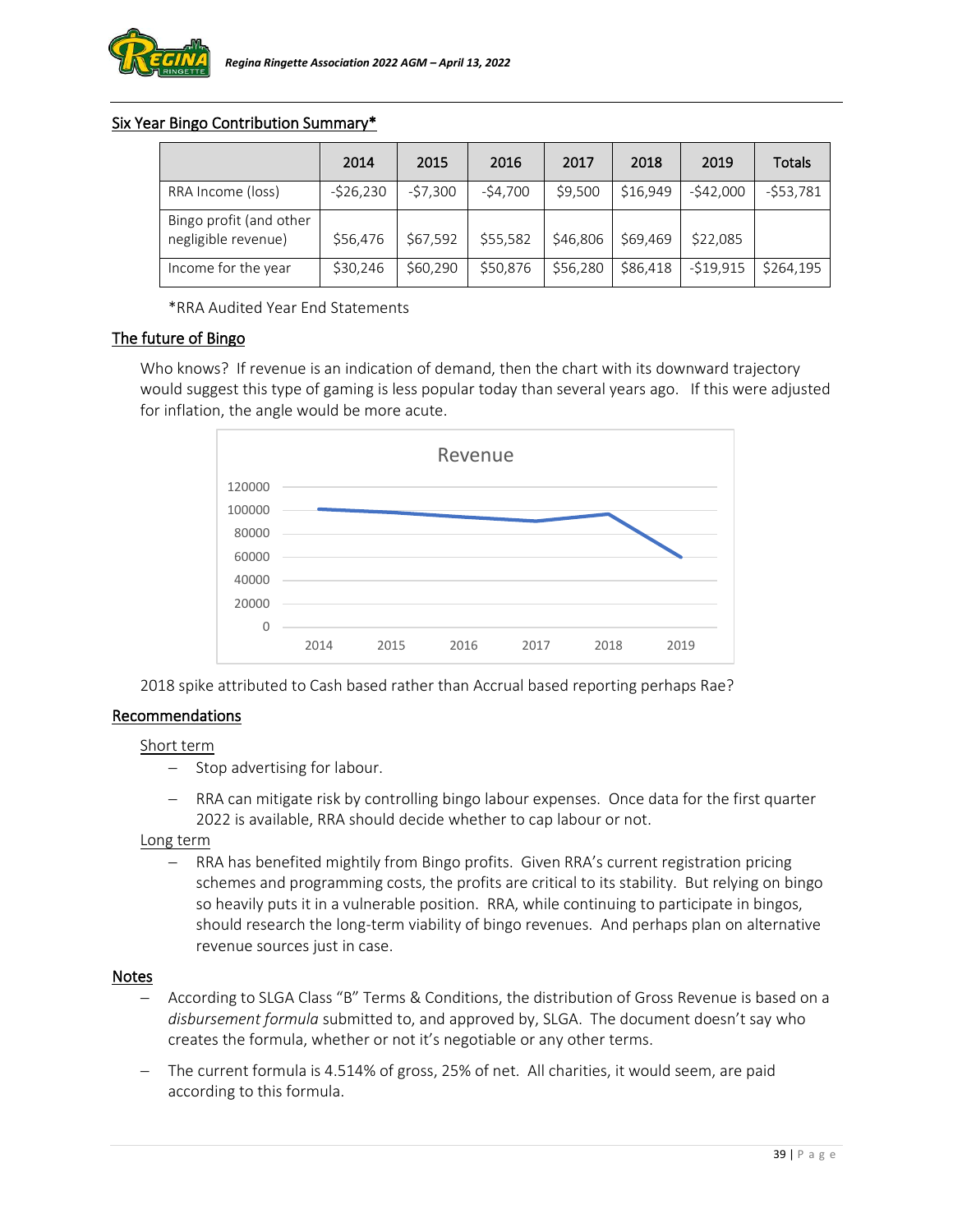

# *BOARD MEMBER NOMINEES Executive Roles*

## PRESIDENT:

- ➢ Jason Hoffart has been nominated for the position of President by Amie Zerr. Jason is employed as a senior engineer with SaskPower. His primary job responsibilities include the design, documentation, programming and commissioning of many different devices and applications. He controls engineering activities to maintain work standards, adhere to timelines, meet quality assurance targets and maintain engineering budgets and works as a primary resource on multimillion-dollar projects to ensure timelines and budgets are met. Jason is involved on a daily basis with project management processes, including such things as schedule creation, budget management, contract management etc. During this process ha also deals with risk management on a regular basis. Jason has served for the last three years as a member of the RRA board in the role as U16 commissioner. In addition, he has also served on various other committees during this time including the return to ringette committee, Covid committee and is currently assisting with the scheduler selection committee. Jason feels that RRA has taken some steps in a positive direction and would like to see that progress continue. He also wants to help ensure the game that his daughters have fallen in love with is healthy and strong so future girls get to have the same experiences they have. As someone that had very little knowledge of the game before his daughters started playing, he indicates that he has also fallen in love with the game and feels that he has the drive and passion for the game to help ensure RRA stays strong for years to come.
- ➢ Karen Wiens has been nominated for the position of President by Rae Lenz. Karen has served on the Regina Ringette Board since 2013. Her first appointment was to work with Buffalo Plains to plan and implement a Learn to Play Program. She then Commissioned Learn to Play and the U9 division. Karen also joined the RRA Tournament Committee in 2013, where she remains an active volunteer for 3 major tournaments each year. She was U14 Commissioner in 2016 and became the Director of Scheduling in 2017. She has served on various committees throughout her tenure on the RRA Board including Scholarship Selection, Volunteer Appreciation, Coaching Selection, Discipline Committee, Policy Committee, Marketing Committee, RRA Relocation committee, RAS Strategic Planning Committee, National Championships Bid committee, and most recently the Western Canadian Ringette Championships host committee. In January of 2020, she was asked to join the Ringette Saskatchewan Children's Ringette working group. In conjunction with Saskatoon Ringette and Buffalo Plains Ringette, they were tasked with creating the on-ice programming for a new Children's Ringette Division. Karen realizes how much work goes into a Volunteer-run Association, and that need for help has not changed in the 10 years that she has served. She is proud to be part of a community that empowers young women and resolves to be a Leadership role model in a sport that is dominated by females. She would like to see RRA make strides in the areas of Development (goalies, skating, skills for FUN - U19), Programming (Children's Ringette needs a critical review), Policy enforcement, and wants to ensure that the B division needs are being met.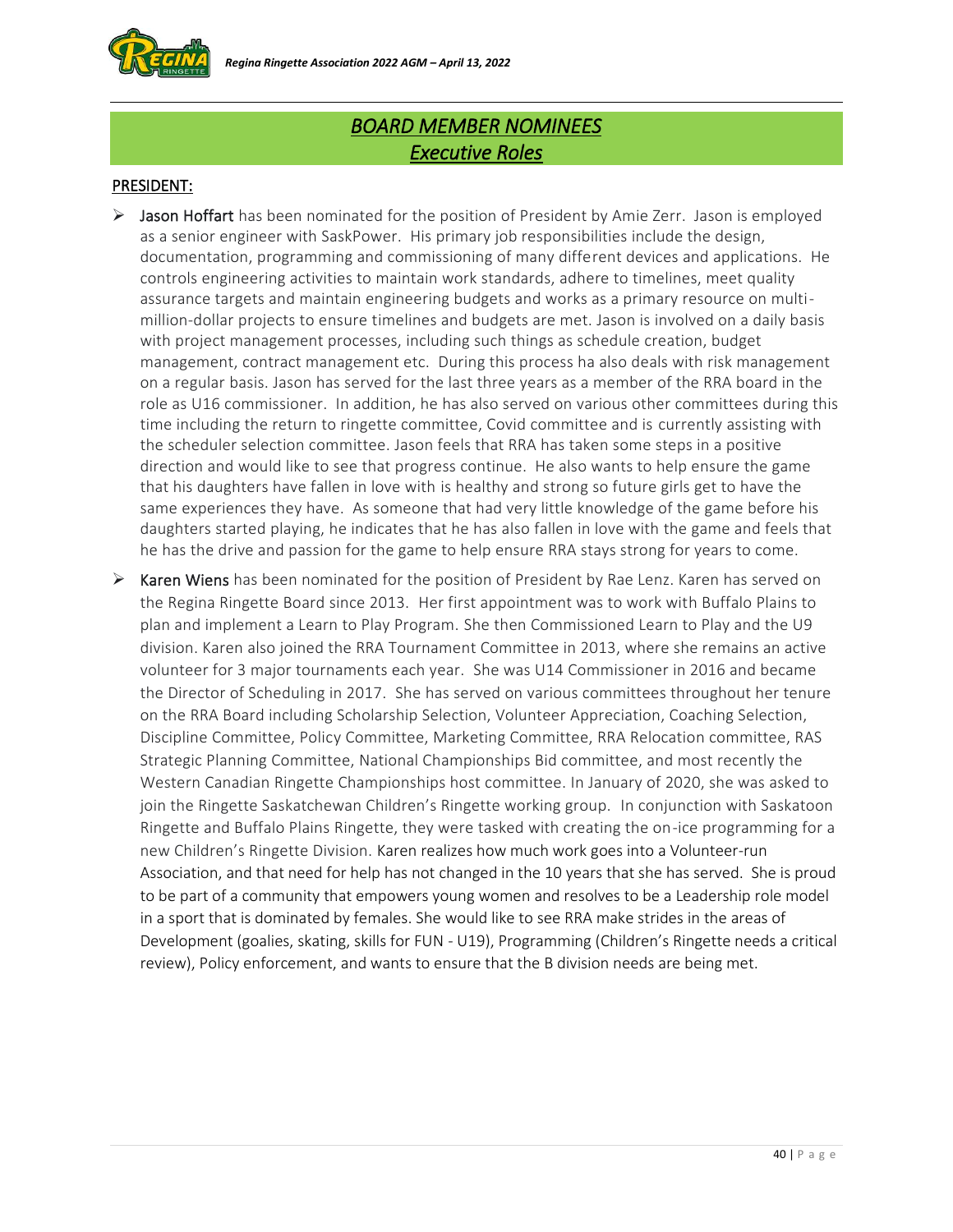

## SECRETARY:

 $\triangleright$  Darla Larson has served the past two years as Secretary for the RRA. She has been part of the Tournament Committee for three years and was recently a member of the Host Committee for the Western Canadian Ringette Championships. She has her Team Manager certificate and has managed teams that her daughter has been on over the last number of years. Darla has worked in the corporate world as an executive assistant for 30+ years and has been with the Co-op Refinery Complex for the past ten years. Darla has agreed to let her name stand and to serve as the Secretary for RRA for another two-year term.

# *BOARD MEMBER NOMINEES Director Roles*

- $\triangleright$  Kim Byrns has been nominated for the position of Director by Karen Wiens. Kim is a communication analyst or technical writer with SaskTel and is primarily responsible for writing, editing, and organizing technical support content for customers and employees. She has been serving as the acting Registrar for RRA since January 2022 and is a member of the Host Committee (clothing, social media, website) for the Western Canadian Ringette Championships. Over the past 12 seasons, her daughters have played on 28 ringette teams at all levels. Kim indicates that she loves ringette and is grateful for the amazing experiences this sport has provided her family. She indicates that she wants to help grow the sport of ringette and contribute to the ringette community in Regina.
- ➢ Marcel Garnier has been nominated for the position of Director by Neil Stang. Marcel has considerable experience with the sport and has served on the Ringette Regina board for many years including 4 years as coaching and player development and 2 years as vice president. Marcel has run a ringette camp for 27 years and the reputation it has gained usually fills the camp for 90 attendees by the end of March. As coach and player development he introduced mandatory criminal checks for coaches and being retired feels he can dedicate more time developing programs to help coaches. He believes that he can serve RRA in upgrading the coaching pool by educating and providing feedback to the coaches which is lacking right now. While Marcel is most interested in serving in the role of coach development, he would also be interested in the player development position.
- $\triangleright$  Ryder Lee has been nominated for the position of Director by Marshall Verhelst. Ryder is an experienced association CEO bringing provincial and national advocacy experience along with welldeveloped governance and management skills to the organization. Ryder is a dedicated community volunteer as a softball coach, ringette treasurer, public address announcer or any other position needed from his teams. He is viewed as a leader who brings people together for the group's greater goal. He has extensive experience chairing and sitting on boards and is a great communicator in a one-on-one setting or in a group and is also a great public speaker. Ryder's calm demeanor, problem solving skills and flexibility would allow him to succeed in any of the director positions. Ryder has two young daughters in ringette, is passionate about sports and is known for his honest and fair approach to all situations.